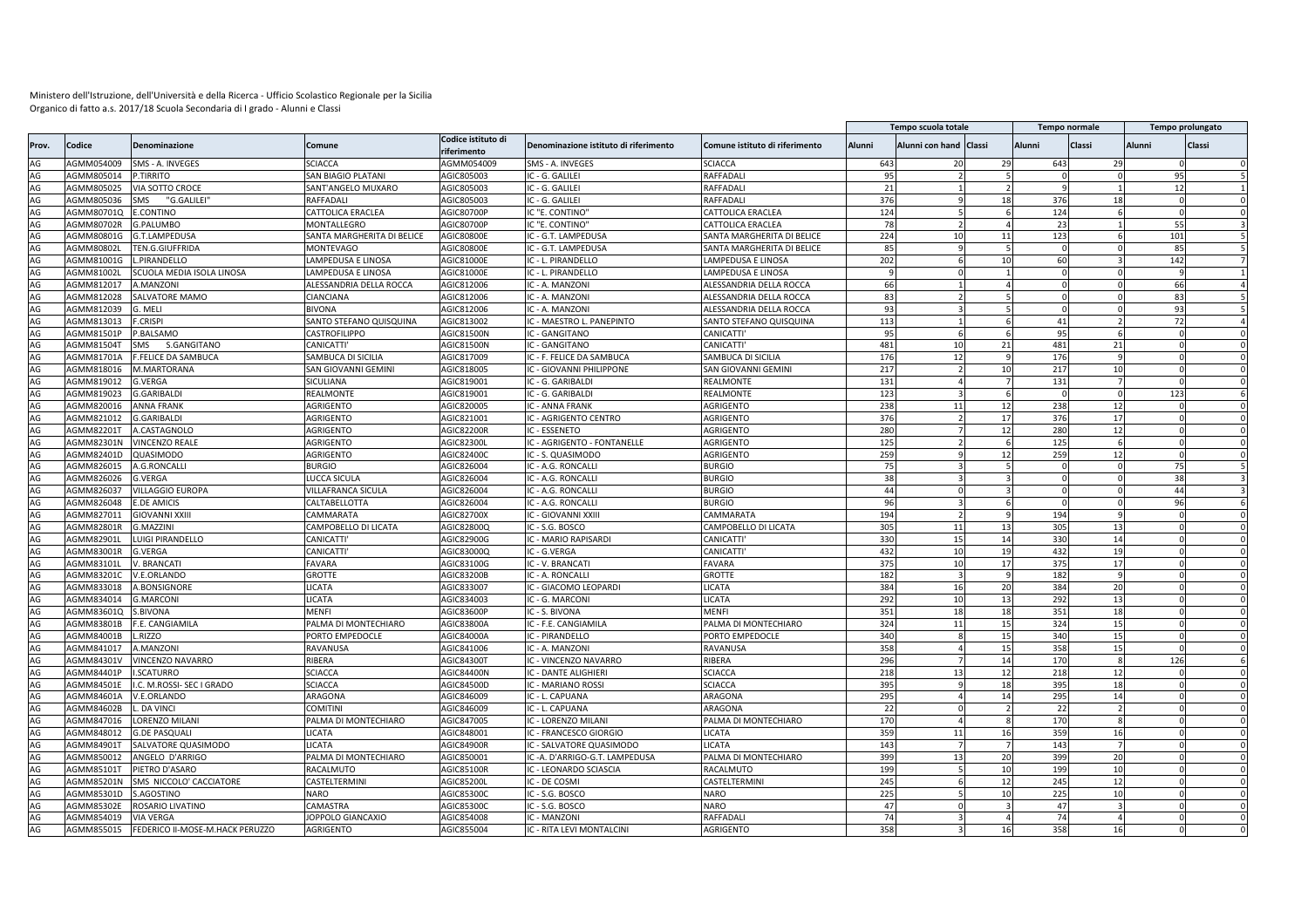|                 |                                 |                                 |                           |                                  |                                       |                                |        | Tempo scuola totale    |    |                       | Tempo normale   |        | Tempo prolungato |
|-----------------|---------------------------------|---------------------------------|---------------------------|----------------------------------|---------------------------------------|--------------------------------|--------|------------------------|----|-----------------------|-----------------|--------|------------------|
| Prov.           | Codice                          | <b>Denominazione</b>            | Comune                    | Codice istituto di<br>iferimento | Denominazione istituto di riferimento | Comune istituto di riferimento | Alunni | Alunni con hand Classi |    | Alunni                | Classi          | Alunni | Classi           |
| AG              | AGMM856011                      | <b>VINCENZO SPATARO</b>         | CALAMONACI                | AGIC85600X                       | <b>C - DON BOSCO</b>                  | RIBERA                         | 31     |                        |    |                       |                 |        | 31               |
| AG              | AGMM85701R                      | CRISPI                          | RIBERA                    | AGIC85700Q                       | IC - F. CRISPI                        | RIBERA                         | 299    |                        | 15 | 76                    |                 |        | 223<br>11        |
| AG              | AGMM85801L                      | SEMINARIO                       | <b>AVARA</b>              | AGIC85800G                       | C - BERSAGLIERE URSO - MENDOLA        | <b>AVARA</b>                   | 274    | 16                     | 13 | 274                   | 13              |        |                  |
| AG              | AGMM85901C                      | <b>GAETANO GUARINO</b>          | FAVARA                    | AGIC85900B                       | <b>C - GAETANO GUARINO</b>            | <b>AVARA</b>                   | 278    |                        | 12 | 278                   | 12              |        |                  |
| AG              | AGMM86101C                      | FALCONE BORSELLINO              | FAVARA                    | AGIC86100B                       | C - FALCONE - BORSELLINO              | <b>AVARA</b>                   | 254    |                        | 12 | 254                   | 12              |        |                  |
| AG              | AGMM863014                      | L.CAPUANA                       | SANTA ELISABETTA          | AGIC863003                       | IC - GARIBALDI - CAPUANA              | RAFFADALI                      | 81     |                        |    | 15                    |                 |        | 66               |
| AG              | AGMM86401X                      | UGOLINO E VADINO VIVALDI        | ORTO EMPEDOCLE            | <b>AGIC86400V</b>                | <b>C - LIVATINO</b>                   | <b>PORTO EMPEDOCLE</b>         | 286    | 12                     | 14 | 286                   | 14              |        |                  |
| <b>CL</b>       | CLMM014007                      | S.M. ETTORE ROMAGNOLI - GELA    | gela                      | CLMM014007                       | S.M. ETTORE ROMAGNOLI - GELA          | GELA                           | 799    | 35                     | 34 | 799                   | 34              |        |                  |
| <b>CL</b>       | CLMM02400T                      | S.M. GIOVANNI VERGA - NISCEMI   | NISCEMI                   | CLMM024001                       | S.M. GIOVANNI VERGA - NISCEMI         | <b>NISCEMI</b>                 | 676    | 15                     | 28 | 676                   | 28              |        |                  |
| <b>CL</b>       | CLMM029001                      | S.M. G. CARDUCCI - SAN CATALDO  | SAN CATALDO               | CLMM029001                       | S.M. G. CARDUCCI - SAN CATALDO        | SAN CATALDO                    | 779    | 33                     | 35 | 779                   | 35              |        |                  |
| $\cap$          | CLMM80401L                      | S.M. S. QUASIMODO - VALLELUNGA  | VALLELUNGA PRATAMENO      | CLIC80400G                       | VALLELUNGA PRAT. - MARIANOPOLI        | VALLELUNGA PRATAMENO           | 119    | 14                     |    | 119                   |                 |        |                  |
| <b>CL</b>       | <b>CLMM80402N</b>               | S.M. G. GARIBALDI - VILLALBA    | VILLALBA                  | CLIC80400G                       | VALLELUNGA PRAT. - MARIANOPOLI        | VALLELUNGA PRATAMENO           | 50     |                        |    | 50                    |                 |        |                  |
| $\cap$          | CLMM80403P                      | S.M. GIOVANNI XXIII-MARIANOPOLI | <b>MARIANOPOLI</b>        | CLIC80400G                       | VALLELUNGA PRAT. - MARIANOPOLI        | VALLELUNGA PRATAMENO           | 52     |                        |    | 52                    |                 |        |                  |
| CL              | CLMM806018                      | S.M. LUIGI PIRANDELLO - MILENA  | MILENA                    | CLIC806007                       | MILENA E CAMPOFRANCO                  | MILENA                         | 85     |                        |    | 85                    |                 |        |                  |
| CL              | CLMM806029                      | S.M. L. PIRANDELLO - MONTEDORO  | MONTEDORO                 | CLIC806007                       | MILENA E CAMPOFRANCO                  | MILENA                         | 41     |                        |    | 41                    |                 |        |                  |
| CL              | CLMM80603A                      | S.M.L. PIRANDELLO - CAMPOFRANCO | CAMPOFRANCO               | CLIC806007                       | MILENA E CAMPOFRANCO                  | MILENA                         | 68     |                        |    | 68                    |                 |        |                  |
|                 | LMM807014                       | S.M. G. ZANELLA-SANTA CATERINA  | SANTA CATERINA VILLARMOSA | LIC807003                        | SANTA CATERINA-RESUTTANO              | SANTA CATERINA VILLARMOSA      | 151    |                        |    | 151                   |                 |        |                  |
| CL              | CLMM807025                      | S.M. F. PETRARCA - RESUTTANO    | RESUTTANO                 | CLIC807003                       | SANTA CATERINA-RESUTTANO              | SANTA CATERINA VILLARMOSA      | 44     |                        |    | 44                    |                 |        |                  |
| CL              | CLMM80901Q                      | S.M. PIETRO LEONE-CALTANISSETTA | CALTANISSETTA             | <b>CLIC80900F</b>                | "PIETRO LEONE" CALTANISSETTA          | CALTANISSETTA                  | 370    | 21                     | 16 | 332                   | 14              |        | 38               |
| CL              | CLMM81001X                      | S.M. SALVATORE QUASIMODO - GELA | GELA                      | CLIC81000\                       | "S. QUASIMODO" - GELA                 | GELA                           | 657    | 15                     | 28 | 657                   | 28              |        |                  |
| <b>CL</b>       | CLMM81101Q                      | SC. SEC. I^ GR. "G. VERGA" GELA | GELA                      | CLIC81100P                       | I.C. "G.VERGA" - GELA                 | GELA                           | 287    | 19                     | 12 | 287                   | 12              |        |                  |
| CL              | CLMM815013                      | S.M. LUCA PIGNATO - SOMMATINO   | SOMMATINO                 | CLIC815002                       | "N. DI MARIA" SOMMATINO - DELIA       | SOMMATINO                      | 234    | 11                     | 11 | 234                   | 11              |        |                  |
| <b>CL</b>       | CLMM815024                      | S.M. LUIGI RUSSO - DELIA        | DELIA                     | CLIC815002                       | "N. DI MARIA" SOMMATINO - DELIA       | SOMMATINO                      | 139    | 10                     |    | 139                   |                 |        |                  |
| CL              | CLMM81601V                      | S.M. G. PASCOLI                 | <b>MAZZARINO</b>          | CLIC81600T                       | MAZZARINO                             | MAZZARINO                      | 339    |                        | 15 | 339                   | 15              |        |                  |
| CL              | CLMM81701P                      | S.M. GIOSUE' CARDUCCI - RIESI   | RIESI                     | <b>CLIC81700N</b>                | "G.CARDUCCI" - RIESI                  | RIESI                          | 382    | 21                     | 18 | 382                   | 18              |        |                  |
| CL              | CLMM81801E                      | S.M. "L.DA VINCI"- I MUSSOMEL   | MUSSOMELI                 | CLIC81800D                       | 1^ "L. DA VINCI" - MUSSOMELI          | MUSSOMELI                      | 140    |                        |    | 70                    |                 |        | 70               |
| CL              | CLMM81901A                      | S.M. VIA POLA - II MUSSOMELI    | MUSSOMELI                 | CLIC819009                       | "P. EMILIANI GIUDICI" MUSSOMELI       | MUSSOMELI                      | 153    |                        |    | 107                   |                 |        | 46               |
| CL              | CLMM81902B                      | S.M. ACQUAVIVA PLATANI          | ACQUAVIVA PLATANI         | CLIC819009                       | "P. EMILIANI GIUDICI" MUSSOMELI       | MUSSOMELI                      | 23     |                        |    | 23                    |                 |        |                  |
| CL              | CLMM81903C                      | S.M. SUTERA                     | SUTERA                    | CLIC819009                       | "P. EMILIANI GIUDICI" MUSSOMEL        | MUSSOMELI                      |        |                        |    | $\mathbf{Q}$          |                 |        |                  |
| CL              | CLMM82001E                      | . POLIZZI-SERRADIFALCO          | SERRADIFALCO              | CLIC82000D                       | "FILIPPO PUGLISI" SERRADIFALCO        | SERRADIFALCO                   | 153    |                        |    | 137                   |                 |        | 16               |
|                 | CLMM82101A                      |                                 | CALTANISSETTA             | CLIC821009                       |                                       | CALTANISSETTA                  | 581    | 14                     | 24 | 581                   | 24              |        |                  |
|                 |                                 | S.M. G. VERGA - CALTANISSETTA   |                           |                                  | "CAPONNETTO" CALTANISSETTA            |                                | 198    |                        | 11 |                       | $\Omega$        |        |                  |
| <b>CL</b><br>CL | CLMM822016                      | S.M. S. BARBARA-CALTANISSETTA   | CALTANISSETTA             | CLIC822005                       | "V. VENETO" CALTANISSETTA             | CALTANISSETTA                  | 210    | 31<br>17               |    | $\overline{0}$<br>210 | 10              |        | 198<br>11        |
| CL              | CLMM823012<br><b>CLMM82401T</b> | SEC.PRIMO GRADO "A.ROCCELLA"    | GELA                      | CLIC823001                       | "PRIMO" I.C. - GELA                   | GELA                           | 312    |                        | 10 | 312                   |                 |        |                  |
| CL              |                                 | S.M. ENRICO MATTEI - GELA       | GELA                      | <b>CLIC82400F</b>                | <b>GELA E BUTERA</b>                  | GELA                           |        | 14                     | 15 |                       | 15 <sup>1</sup> |        |                  |
|                 | CLMM82402V                      | S.M. MARIO GORI - BUTERA        | <b>BUTERA</b>             | <b>CLIC82400F</b>                | <b>GELA E BUTERA</b>                  | GELA                           | 114    |                        |    | 114                   |                 |        |                  |
| <b>CL</b>       | <b>CLMM82501N</b>               | S.M. L. CAPUANA - CALTANISSETTA | CALTANISSETTA             | <b>CLIC82500L</b>                | I.C. MARTIN LUTHER KING               | CALTANISSETTA                  | 84     |                        |    | 84                    |                 |        |                  |
| CL              | CLMM827019                      | S.M. SAN FRANCESCO - GELA       | GELA                      | CLIC827008                       | "SAN FRANCESCO" GELA                  | GELA                           | 449    | 18                     | 19 | 449                   | 19              |        |                  |
| <b>CL</b>       | CLMM828015                      | SM R.SAN SECONDO-CALTANISSETTA  | CALTANISSETTA             | CLIC828004                       | "LOMBARDO RADICE" CALTANISSETTA       | CALTANISSETTA                  | 413    | 11                     | 19 | 389                   | 18              |        | 24               |
| CL              | CLMM829011                      | S.M. A. MANZONI - NISCEMI       | NISCEMI                   | <b>CLIC82900X</b>                | NISCEMI                               | NISCEMI                        | 430    | 18                     | 19 | 430                   | 19              |        |                  |
| <b>CL</b>       | CLMM830015                      | S.M. F. CORDOVA - CALTANISSETTA | CALTANISSETTA             | CLIC830004                       | "DON L. MILANI" CALTANISSETTA         | CALTANISSETTA                  | 447    | 17                     | 20 | 447                   | 20              |        |                  |
|                 | CLMM831011                      | <b>VIA VENEZIA</b>              | <b>GELA</b>               | <b>LIC83100X</b>                 | DON LORENZO MILANI                    | GELA                           | 136    | 10                     |    | 136                   |                 |        |                  |
| <b>CT</b>       | CTMM00300T                      | SMS Q.MAIORANA - CATANIA        | CATANIA                   | CTMM003001                       | SMS Q.MAIORANA - CATANIA              | CATANIA                        | 735    | 14                     | 31 | 735                   | 31              |        |                  |
|                 | CTMM01300C                      | SCUOLA SECONDARIA DI 1?GRADO    | CATANIA                   | TMM013000                        | SCUOLA SECONDARIA DI 1?GRADO          | CATANIA                        | 92     |                        |    | 92                    |                 |        |                  |
| CT.             | CTMM029002                      | SMS D.ALIGHIERI - CATANIA       | CATANIA                   | TMM029002                        | SMS D.ALIGHIERI - CATANIA             | <b>CATANIA</b>                 | 700    | 12                     | 29 | 700                   | 29              |        |                  |
| C <sub>1</sub>  | CTMM064009                      | SMS MARIO PLUCHINOTTA           | SANT'AGATA LI BATTIATI    | TMM064009                        | SMS MARIO PLUCHINOTTA                 | SANT'AGATA LI BATTIAT          | 729    | 12                     | 30 | 729                   | 30              |        |                  |
| <b>CT</b>       | CTMM06700R                      | SMS RAFFAELLOSANZIO-TREMESTIERI | TREMESTIERI ETNEO         | TMM06700R                        | SMS RAFFAELLOSANZIO-TREMESTIERI       | TREMESTIERI ETNEO              | 839    | 11                     | 33 | 839                   | 33              |        |                  |
| <b>CT</b>       | CTMM095001                      | SMS GIUSEPPE MAZZINI - ADRANO   | ADRANO                    | CTMM095001                       | SMS GIUSEPPE MAZZINI - ADRANO         | ADRANO                         | 642    | 15                     | 30 | 642                   | 30              |        |                  |
| <b>CT</b>       | <b>TMM099008</b>                | SMS LUIGI STURZO - BIANCAVILLA  | <b>BIANCAVILLA</b>        | TMM099008                        | SMS LUIGI STURZO - BIANCAVILLA        | BIANCAVILLA                    | 626    | 20                     | 27 | 626                   | 27              |        |                  |
| <b>CT</b>       | CTMM10300F                      | SMS N. MARTOGLIO - BELPASSO     | <b>BELPASSO</b>           | CTMM10300F                       | SMS N. MARTOGLIO - BELPASSO           | <b>BELPASSO</b>                | 721    | 51                     | 32 | 653                   | 29              |        | 68               |
|                 | CTMM106006                      | SMS VIRGILIO - PATERNO          | PATERNO'                  | TMM106006                        | SMS VIRGILIO - PATERNO                | PATERNO                        | 812    | 38                     | 35 | 812                   | 35              |        |                  |
| <b>CT</b>       | CTMM119008                      | SMS L. CASTIGLIONE BRONTE       | <b>BRONTE</b>             | TMM119008                        | SMS L. CASTIGLIONE BRONTE             | <b>BRONTE</b>                  | 681    | 22                     | 31 | 681                   | 31              |        |                  |
| <b>CT</b>       | CTMM80301T                      | L.DA VINCI - CASTEL DI IUDICA   | CASTEL DI IUDICA          | <b>TIC80300R</b>                 | IC L.DA VINCI-CASTEL DI IUDICA        | CASTEL DI IUDICA               | 159    | 13                     |    | 159                   |                 |        |                  |
| <b>CT</b>       | CTMM80302V                      | GIOVANNI VERGA - RADDUSA        | RADDUSA                   | CTIC80300R                       | IC L.DA VINCI-CASTEL DI IUDICA        | CASTEL DI IUDICA               | 106    | 10                     |    | 106                   |                 |        |                  |
| <b>CT</b>       | CTMM80501D                      | R.RIMINI - ACITREZZA            | <b>ACI CASTELLO</b>       | <b>TIC80500C</b>                 | C R.RIMINI - ACITREZZA                | ACI CASTELLO                   | 256    |                        | 12 | 256                   | 12              |        |                  |
| <b>CT</b>       | CTMM806019                      | CARLO LEVI - MANIACE            | MANIACE                   | TIC806008                        | IC CARLO LEVI - MANIACE               | MANIACE                        | 124    | 10                     |    | 124                   |                 |        |                  |
| <b>CT</b>       | CTMM808011                      | SCUOLA SECONDARIA I MAZZARRONE  | MAZZARRONE                | CTIC80800X                       | IC MAZZARRONE - LICODIA EUBEA         | MAZZARRONE                     | 159    |                        |    | 159                   |                 |        |                  |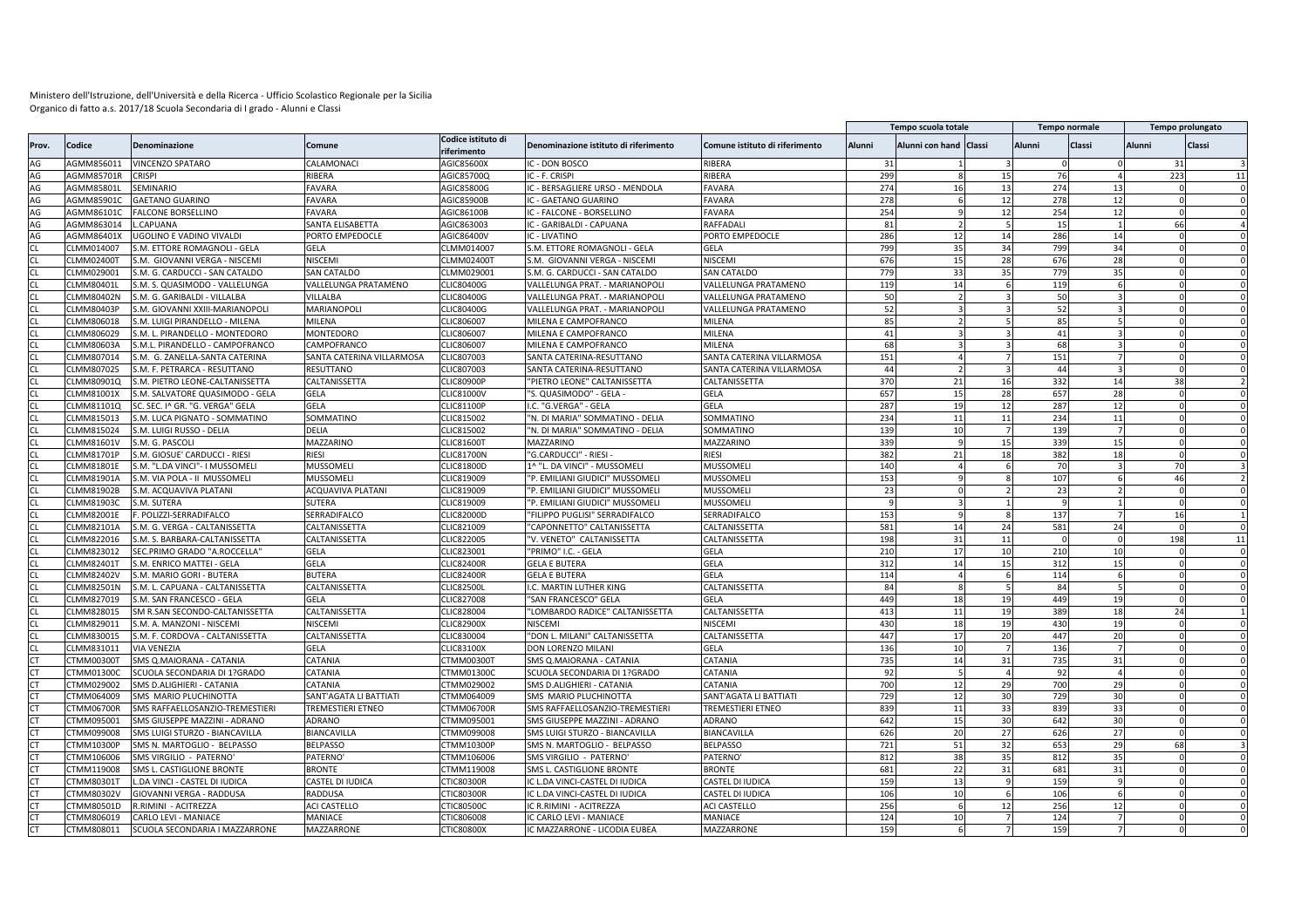|                        |                   |                                     |                             |                                   |                                       |                                |        | Tempo scuola totale    |        |          | Tempo normale   |               | Tempo prolungato |    |
|------------------------|-------------------|-------------------------------------|-----------------------------|-----------------------------------|---------------------------------------|--------------------------------|--------|------------------------|--------|----------|-----------------|---------------|------------------|----|
| Prov.                  | Codice            | Denominazione                       | Comune                      | Codice istituto di<br>riferimento | Denominazione istituto di riferimento | Comune istituto di riferimento | Alunni | Alunni con hand Classi |        | Alunni   | Classi          | <b>Alunni</b> | <b>Classi</b>    |    |
|                        | <b>TMM808022</b>  | SCUOLA SECONDARIA LICODIA EUBEA     | <b>ICODIA EUBEA</b>         | TIC80800X                         | C MAZZARRONE - LICODIA EUBEA          | MAZZARRONE                     | 84     |                        |        |          |                 |               | 84               |    |
|                        | CTMM80901R        | IST.COMPRENSIVO "E.DE AMICIS"       | MIRABELLA IMBACCARI         | CTIC80900Q                        | I.C. E. DE AMICIS MIRABELLA I         | MIRABELLA IMBACCARI            | 94     |                        |        | 94       |                 |               |                  |    |
| <b>CT</b>              | CTMM80902T        | <b>ISTITUTO COMPRENSIVO</b>         | SAN CONO                    | CTIC80900Q                        | I.C. E. DE AMICIS MIRABELLA I         | MIRABELLA IMBACCARI            | 84     |                        |        | 56       |                 |               | 28               |    |
| <b>CT</b>              | CTMM80903V        | <b>ISTITUTO COMPRENSIVO</b>         | SAN MICHELE DI GANZARIA     | CTIC80900Q                        | I.C. E. DE AMICIS MIRABELLA I         | MIRABELLA IMBACCARI            | 82     |                        |        | 82       |                 |               |                  |    |
| <b>CT</b>              | <b>TMM81101R</b>  | <b>DUCEZIO</b>                      | MINEO                       | TIC81100Q                         | IC L. CAPUANA MINEO                   | MINEO                          | 169    | 11                     |        | 60       |                 |               | 109              |    |
| <b>CT</b>              | CTMM81201L        | GALILEO GALILEI - MALETTO           | MALETTO                     | TIC81200G                         | G. GALILEI                            | MALETTO                        | 139    |                        |        | 139      |                 |               |                  |    |
| CT                     | <b>TMM81301C</b>  | .C.S. "GIOVANNI PAOLO II            | <b>BELPASSO</b>             | TIC81300B                         | I.C.S. "GIOVANNI PAOLO II'            | <b>BELPASSO</b>                | 193    | 11                     |        | 193      |                 |               |                  |    |
| <b>CT</b>              | CTMM814018        | SEBASTIANO SCANDURA                 | <b>ACI CATENA</b>           | CTIC814007                        | IC SCANDURA ACI CATENA                | <b>ACI CATENA</b>              | 270    | 14                     | 15     | 270      | 15              |               |                  |    |
| <b>CT</b>              | <b>TMM815014</b>  | F.GUGLIELMINO - ACICATENA           | <b>ACI CATENA</b>           | TIC815003                         | IC F.GUGLIELMINO ACICATENA            | <b>ACI CATENA</b>              | 418    | 30                     | 24     | 418      | 24              |               |                  |    |
| <b>CT</b>              | CTMM81601X        | I.C. FALCONE                        | ACI CASTELLC                | <b>CTIC81600V</b>                 | IC G. FALCONE - ACICASTELLO           | ACI CASTELLO                   | 204    | 11                     | 10     | 204      | 10              |               |                  |    |
| <b>CT</b>              | CTMM81801G        | PAOLO VASTA - ACIREALE              | <b>ACIREALE</b>             | <b>TIC81800E</b>                  | V-I.C. P.VASTA ACIREALE               | <b>ACIREALE</b>                | 498    | 15                     | 22     | 498      | 22              |               |                  |    |
| <b>CT</b>              | CTMM81901B        | GIOVANNI XXIII - ACIREALE           | <b>ACIREALE</b>             | CTIC81900A                        | VI - I.C. GIOV. XXIII ACIREALE        | <b>ACIREALE</b>                | 188    | 20                     |        | 188      |                 |               |                  |    |
| $\cap$                 | <b>CTMM82001G</b> | <b>ANTONIO BRUNO</b>                | <b>BIANCAVILLA</b>          | <b>TIC82000E</b>                  | IC A. BRUNO - BIANCAVILLA             | BIANCAVILLA                    | 253    | 19                     | 12     | 253      | 12              |               |                  |    |
| <b>CT</b>              | CTMM82101B        | G.MACHERIONE - CALATABIANO          | CALATABIANO                 | CTIC82100A                        | IC G.MACHERIONE - CALATABIANO         | CALATABIANO                    | 123    | 11                     |        | 123      |                 |               |                  |    |
| C <sub>1</sub>         | CTMM82102C        | <b>G.GALILEI - PIEDIMONTE ETNEO</b> | PIEDIMONTE ETNEO            | TIC82100A                         | IC G.MACHERIONE - CALATABIANO         | CALATABIANO                    | 107    |                        |        | 107      |                 |               |                  |    |
| CT.                    | <b>TMM822017</b>  | SEC. I GR. ARCOLEO - DA FELTRE      | CALTAGIRONE                 | TIC822006                         | I.C. G. ARCOLEO - V. DA FELTRE        | CALTAGIRONE                    | 324    | 19                     | 15     | 265      | 12              |               | <b>59</b>        |    |
|                        | CTMM823013        | P. GOBETTI - CALTAGIRONE            | CALTAGIRONE                 | TIC823002                         | IC P. GOBETTI - CALTAGIRONE           | CALTAGIRONE                    | 245    | 14                     | 11     | 169      |                 |               | 76               |    |
| <b>CT</b>              | <b>TMM82501P</b>  | A. NARBONE - CALTAGIRONE            | CALTAGIRONE                 | <b>CTIC82500N</b>                 | IC A. NARBONE - CALTAGIRONE           | CALTAGIRONE                    | 396    | 32                     | 19     | 290      | 15              |               | 106              |    |
| CT                     | CTMM82601E        | GIOVANNI VERGA - FIUMEFREDDO        | FIUMEFREDDO DI SICILIA      | CTIC82600D                        | I.C. VERGA FIUMEFREDDO                | <b>IUMEFREDDO DI SICILIA</b>   | 266    | 12                     | 13     | 266      | 13              |               |                  |    |
| <b>CT</b>              | <b>TMM828016</b>  | G. TOMASI DI LAMPEDUSA              | <b>GRAVINA DI CATANIA</b>   | CTIC828005                        | IC G. TOMASI DI LAMPEDUSA             | <b>GRAVINA DI CATANIA</b>      | 258    | 29                     | 13     | 258      | 13              |               |                  |    |
| <b>CT</b>              | CTMM830016        | SC.MEDIA VIGO FUCCIO-LA SPINA       | ACIREALE                    | CTIC830005                        | II -IC FUCCIO-LASPINA ACIREALE        | ACIREALE                       | 291    | 23                     | 15     | 291      | 15              |               |                  |    |
| $\Gamma$               | CTMM83201T        | LUIGI PIRANDELLO - LINGUAGLOSSA     | LINGUAGLOSSA                | CTIC83200R                        | SANTO CALI                            | <b>INGUAGLOSSA</b>             | 166    |                        |        | 166      |                 |               |                  |    |
| CT                     | CTMM83202V        | ALFREDO NICEFORO                    | CASTIGLIONE DI SICILIA      | CTIC83200F                        | <b>SANTO CALI'</b>                    | LINGUAGLOSSA                   | 66     |                        |        | 51       |                 |               | 15               |    |
|                        | TMM83401D         | VIA DEL SOLE MASSANNUNZIATA         | MASCALUCIA                  | TIC83400C                         | C FEDERICO II DI SVEVIA               | MASCALUCIA                     | 390    | 19                     | 18     | 390      | 18              |               |                  |    |
| <b>CT</b>              | CTMM835019        | "P.CARRERA" - MILITELLO V.C.        | MILITELLO IN VAL DI CATANIA | CTIC835008                        | IC "P.CARRERA" - MILITELLO V.C        | MILITELLO IN VAL DI CATANIA    | 218    | 17                     | 11     | 218      | 11              |               |                  |    |
| <b>CT</b>              | <b>TMM836015</b>  | L.DA VINCI - MISTERBIANCO           | MISTERBIANCO                | TIC836004                         | IC L.DA VINCI - MISTERBIANCO          | MISTERBIANCO                   | 283    | 12                     | $11\,$ | 283      | 11              |               |                  |    |
| <b>CT</b>              | CTMM837011        | I.C. GABRIELE D'ANNUNZIO            | MOTTA SANT'ANASTASIA        | CTIC83700X                        | I.C. MOTTA SANT'ANASTASIA             | MOTTA SANT'ANASTASIA           | 312    | 17                     | 14     | 291      | 13              |               | 21               |    |
| <b>CT</b>              | CTMM83801R        | S.CASELLA - PEDARA                  | PEDARA                      | TIC83800Q                         | IC S. CASELLA PEDARA                  | PEDARA                         | 387    | 23                     | 18     | 387      | 18              |               |                  |    |
| CT.                    | CTMM83901L        | SCUOLA SECONDARIA 1 GRADO           | <b>NICOLOSI</b>             | CTIC83900G                        | IC C.DUSMET - NICOLOSI                | <b>NICOLOSI</b>                | 225    |                        | 11     | 225      | 11              |               |                  |    |
| <b>CT</b>              | CTMM84101L        | G. PONTE - PALAGONIA                | PALAGONIA                   | TIC84100G                         | IC G. PONTE - PALAGONIA               | <b>ALAGONIA</b>                | 370    | 22                     | 17     | 370      | 17              |               |                  |    |
| <b>CT</b>              | CTMM84201C        | G. MARCONI - PATERNO                | PATERNO <sup>®</sup>        | CTIC84200B                        | G. MARCONI - PATERNO                  | PATERNO                        | 143    | 13                     |        | 143      |                 |               |                  |    |
|                        | <b>TMM84202D</b>  | PLESSO MONGIBELLO                   | RAGALNA                     | <b>TIC84200E</b>                  | G. MARCONI - PATERNO                  | <b>PATERNO</b>                 | 81     |                        |        | 81       |                 |               |                  |    |
|                        | <b>TMM84501X</b>  | <b>DON L.MILANI-PATERNO</b>         | PATERNO <sup>®</sup>        | TIC84500\                         | IC DON MILANI PATERNO                 | <b>PATERNO</b>                 | 418    | 27                     | 20     | 418      | 20              |               |                  |    |
| <b>CT</b>              | <b>CTMM84701G</b> | EDMONDO DE AMICIS - RANDAZZO        | RANDAZZO                    | <b>TIC84700E</b>                  |                                       | RANDAZZO                       | 333    | 15                     |        | 333      | 16              |               |                  |    |
|                        |                   |                                     |                             |                                   | IC E. DE AMICIS - RANDAZZO            |                                | 255    |                        | 16     | 255      |                 |               |                  |    |
|                        | TMM84801B         | CARLO ALBERTO DALLA CHIESA          | SAN GIOVANNI LA PUNTA       | TIC84800A                         | IC DALLA CHIESA-S.G.LA PUNTA          | SAN GIOVANNI LA PUNTA          |        | 10                     | 13     |          | 13              |               |                  |    |
| <b>CT</b>              | CTMM85001B        | DON BOSCO - S.MARIA DI LICODIA      | SANTA MARIA DI LICODIA      | CTIC85000A                        | IC DON BOSCO - S.M.LICODIA            | SANTA MARIA DI LICODIA         | 271    | 24                     | 13     | 229      | 11              |               | 42               |    |
| <b>CT</b>              | <b>TMM852013</b>  | VIA SGROPPILLO S.GREGORIO           | SAN GREGORIO DI CATANIA     | TIC852002                         | IC D. SAVIO - S. GREGORIO             | SAN GREGORIO DI CATANIA        | 225    |                        |        | 225      |                 |               |                  |    |
| <b>CT</b><br><b>CT</b> | CTMM85301V        | SECONDARIA I GRADO VIA PIAVE        | SAN PIETRO CLARENZA         | CTIC85300T                        | I.C. VITTORINI-S.P.CLARENZA           | SAN PIETRO CLARENZA            | 189    | 11                     | 10     | 189      | 10              |               |                  |    |
|                        | CTMM85302X        | SECONDARIA I GRADO P. MARCONI       | CAMPOROTONDO ETNEO          | CTIC853001                        | I.C. VITTORINI-S.P.CLARENZA           | SAN PIETRO CLARENZA            | 110    |                        |        | 110      |                 |               |                  |    |
| <b>CT</b>              | <b>CTMM85501E</b> | <b>ACI BONACCORSI</b>               | ACI BONACCORSI              | CTIC85500D                        | IC P. G. M. ALLEGRA-VALVERDE          | VALVERDE                       | 200    |                        |        | 200      |                 |               |                  |    |
| <b>CT</b>              | <b>TMM85502G</b>  | VIA DANTE - VALVERDE                | VALVERDE                    | TIC85500D                         | IC P. G. M. ALLEGRA-VALVERDE          | VALVERDE                       | 159    | 18                     |        | 159      |                 |               |                  |    |
| <b>CT</b>              | CTMM85601A        | GIOVANNI VERGA - VIAGRANDE          | VIAGRANDE                   | CTIC856009                        | IC GIOVANNI VERGA - VIAGRANDE         | VIAGRANDE                      | 281    |                        | 12     | 281      | 12              |               |                  |    |
| <b>CT</b>              | CTMM857016        | TOMASI DI LAMPEDUSA-TRECASTAGNI     | TRECASTAGNI                 | CTIC857005                        | I.C."ERCOLE PATTI" TRECASTAGNI        | TRECASTAGNI                    | 281    | 12                     | 12     | 281      | 12              |               |                  |    |
| <b>CT</b>              | CTMM858012        | EDMONDO DE AMICIS - TREMESTIERI     | TREMESTIERI ETNEO           | CTIC858001                        | IC. DE AMICIS TREMESTIERI ETNEO       | TREMESTIERI ETNEO              | 659    | 21                     | 25     | 659      | 25              |               |                  |    |
| <b>CT</b>              | CTMM85901T        | <b>GIOVANNI VERGA</b>               | VIZZINI                     | <b>CTIC85900F</b>                 | I.C.S. "GIOVANNI VERGA'               | VIZZINI                        | 163    | 10                     |        | 163      |                 |               |                  |    |
| <b>CT</b>              | CTMM860012        | SCUOLA MEDIA STATALE DE ROBERTO     | ZAFFERANA ETNEA             | CTIC860001                        | IC F.DE ROBERTO - ZAFFERANA           | ZAFFERANA ETNEA                | 329    | 16                     | 18     | 329      | 18              |               |                  |    |
|                        | <b>TMM86101T</b>  | M.PURRELLO - S.GREGORIO             | SAN GREGORIO DI CATANIA     | <b>TIC86100F</b>                  | IC M.PURRELLO - S.GREGORIO            | SAN GREGORIO DI CATANIA        | 245    | 10                     | 11     | 245      | 11              |               |                  |    |
|                        | <b>TMM86201N</b>  | VILL. S. AGATA, Z/A                 | CATANIA                     | TIC86200L                         | IC PESTALOZZI CATANIA                 | CATANIA                        | 231    | 39                     | 12     | 231      | 12              |               |                  |    |
| C <sub>1</sub>         | TMM86301D         | CAMPANELLA-STURZO                   | CATANIA                     | TIC86300C                         | IC CAMPANELLA-STURZO CATANIA          | CATANIA                        | 316    | 58                     | 17     | 316      | 17              |               |                  |    |
| <b>CT</b>              | <b>TMM864019</b>  | SECONDARIA DUSMET-DORIA             | CATANIA                     | CTIC864008                        | IC DUSMET - DORIA CATANIA             | CATANIA                        | 359    | 46                     | 19     | 325      | 17              |               | 34               |    |
|                        | CTMM86701R        | .C. FONTANAROSSA                    | CATANIA                     | <b>TIC86700Q</b>                  | I.C. FONTANAROSSA                     | CATANIA                        | 217    | 46                     | 14     | 217      | 14              |               |                  |    |
|                        | <b>TMM87501Q</b>  | . PETRARCA - LA CASA DI LAURA       | CATANIA                     | TIC87500P                         | IC FRANCESCO PETRARCA - CATANIA       | <b>CATANIA</b>                 | 253    | 27                     | 12     | 153      |                 |               | 100              |    |
| <b>CT</b>              | CTMM880017        | VIA RACCUGLIA                       | CATANIA                     | TIC880006                         | IC FELTRE - CATANIA                   | CATANIA                        | 227    | 26                     | 13     | 227      | 13              |               |                  |    |
| <b>CT</b>              | CTMM881013        | MUSCO                               | CATANIA                     | TIC881002                         | <b>MUSCO</b>                          | CATANIA                        | 323    | 47                     | 18     | $\Omega$ |                 |               | 323              | 18 |
| <b>CT</b>              | CTMM88201V        | I.C. "PITAGORA"                     | MISTERBIANCO                | TIC882001                         | I.C. PITAGORA MISTERBIANCO            | MISTERBIANCO                   | 327    | 22                     | 14     | 327      | 14              |               |                  |    |
| CT                     | CTMM88301P        | DON L. MILANI - MISTERBIANCO        | MISTERBIANCO                | CTIC88300N                        | IC DON L. MILANI MISTERBIANCO         | MISTERBIANCO                   | 199    | 15                     | 10     | 199      | 10 <sup>1</sup> |               |                  |    |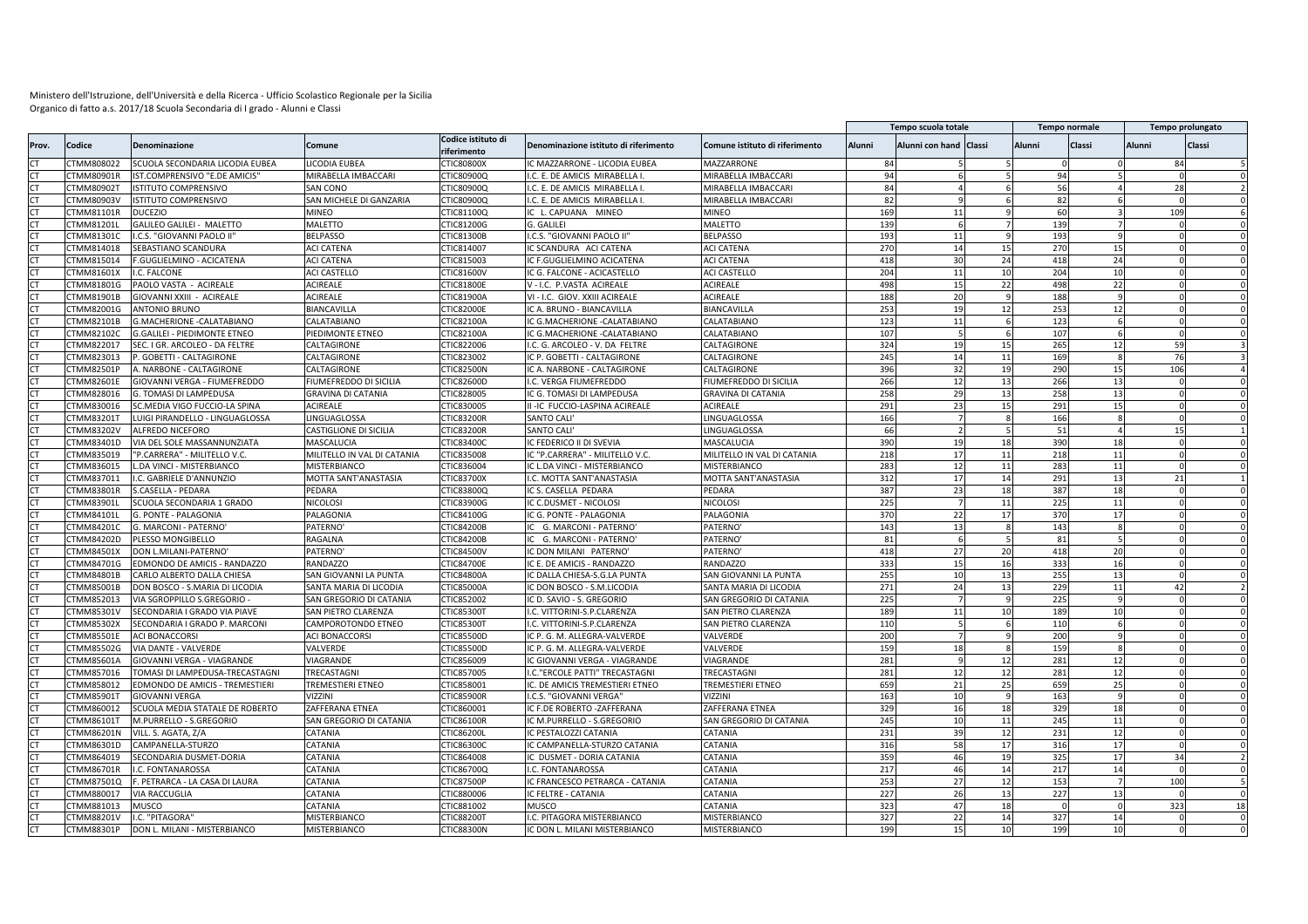|                |                   |                                 |                           |                                   |                                       |                                |               | Tempo scuola totale    |                |          | <b>Tempo normale</b> |               | Tempo prolungato       |
|----------------|-------------------|---------------------------------|---------------------------|-----------------------------------|---------------------------------------|--------------------------------|---------------|------------------------|----------------|----------|----------------------|---------------|------------------------|
| Prov.          | Codice            | Denominazione                   | Comune                    | Codice istituto di<br>riferimento | Denominazione istituto di riferimento | Comune istituto di riferimento | <b>Alunni</b> | Alunni con hand Classi |                | Alunni   | Classi               | <b>Alunni</b> | Classi                 |
|                | CTMM88501A        | G.PARINI - CATANIA              | CATANIA                   | CTIC885009                        | IC G.PARINI - CATANIA                 | CATANIA                        | 350           |                        | 14             | 201      |                      |               | 149                    |
| CT.            | CTMM886016        | V.BRANCATI - CATANIA            | CATANIA                   | CTIC886005                        | IC V.BRANCATI - CATANIA               | CATANIA                        | 301           | 37                     | 15             | 301      | 15                   |               | $\Omega$               |
| <b>CT</b>      | CTMM887012        | DE ROBERTO - CATANIA            | CATANIA                   | CTIC887001                        | IC F. DE ROBERTO - CATANIA            | CATANIA                        | 298           | 33                     | 16             | 298      | 16                   |               |                        |
| <b>CT</b>      | <b>CTMM88801T</b> | SCIASCIA                        | MISTERBIANCO              | <b>CTIC88800F</b>                 | I.C. LEONARDO SCIASCIA                | MISTERBIANCO                   | 323           | 19                     | 14             | 323      | 14                   |               |                        |
| CT             | CTMM88901N        | PADRE PIO DA PIETRALCINA        | MISTERBIANCO              | CTIC88900I                        | IC P. PIO DA PIETRALCINA MISTER       | <b>MISTERBIANCO</b>            | 219           | 15                     | 9              | 219      |                      |               |                        |
| <b>CT</b>      | CTMM89001T        | A.GABELLI                       | MISTERBIANCO              | <b>CTIC89000F</b>                 | C GABELLI MISTERBIANCO                | MISTERBIANCO                   | 394           | 18                     | 16             | 394      | 16                   |               | $\Omega$               |
| <b>CT</b>      | CTMM89101N        | SECONDARIA-DE CRUYLLAS- RAMACCA | RAMACCA                   | CTIC89100L                        | . C. DE CRUYLLAS - RAMACCA            | RAMACCA                        | 332           | 34                     | 17             | 275      | 14                   |               | 57                     |
| <b>CT</b>      | CTMM89201D        | XX SETTEMBRE                    | CATANIA                   | CTIC892000                        | IC XX SETTEMBRE CATANIA               | CATANIA                        | 270           | 16                     | 12             | 270      | 12                   |               | $\Omega$<br>$\Omega$   |
| <b>CT</b>      | CTMM893019        | SMS G.B. NICOLOSI - PATERNO'    | PATERNO'                  | CTIC893008                        | IC G.B. NICOLOSI - PATERNO            | PATERNO                        | 460           | 30                     | 20             | 460      | 20                   |               | $\Omega$               |
| <b>CT</b>      | CTMM894015        | SMS G. LEOPARDI CATANIA         | CATANIA                   | CTIC894004                        | IC MALERBA CATANIA                    | CATANIA                        | 460           | 31                     | 22             | 349      | 16                   |               | 111<br>$\mathsf{f}$    |
| CT             | CTMM89601R        | S.M. COPPOLA                    | CATANIA                   | CTIC89600Q                        | IC COPPOLA CATANIA                    | CATANIA                        | 264           | 39                     | 15             | 264      | 15                   |               | $\Omega$               |
| <b>CT</b>      | CTMM89701L        | <b>ITALO CALVINO</b>            | CATANIA                   | CTIC89700G                        | <b>ITALO CALVINO</b>                  | CATANIA                        | 267           | 22                     | 14             | 267      | 14                   |               |                        |
| CT.            | CTMM89801C        | S.M. DIAZ - MANZONI             | CATANIA                   | CTIC89800B                        | I.C. DIAZ - MANZONI CATANIA           | CATANIA                        | 73            | 14                     | $\overline{a}$ | 73       |                      |               |                        |
| CT.            | CTMM899018        | S.M. SAN GIORGIO                | CATANIA                   | CTIC899007                        | IC SAN GIORGIO - CATANIA              | CATANIA                        | 209           | 46                     | 10             | 209      | 10                   |               |                        |
| CT             | CTMM8A0011        | SMS G.MACHERIONE - GIARRE       | GIARRE                    | CTIC8A000X                        | III-STITUTO COMPRENSIVO GIARRE        | <b>GIARRE</b>                  | 395           | 12                     | 17             | 395      | 17                   |               |                        |
| CT             | CTMM8A0022        | GIORGIO LA PIRA                 | SANT'ALFIO                | CTIC8A000X                        | III-STITUTO COMPRENSIVO GIARRE        | GIARRE                         | 45            |                        |                | 45       |                      |               |                        |
| CT.            | CTMM8A101R        | SMS GUZZARDI - ADRANO           | ADRANO                    | CTIC8A100Q                        | <b>GIUSEPPE GUZZARDI</b>              | <b>ADRANO</b>                  | 386           | 22                     | 14             | 218      |                      |               | 168                    |
| CT             | CTMM8A201L        | SMS GIOVANNI VERGA - ADRANO     | ADRANO                    | CTIC8A200G                        | II- ISTITUTO COMPRENSIVO ADRANO       | ADRANO                         | 369           | 29                     | 18             | 369      | 18                   |               |                        |
| CT             | CTMM8A301C        | LEONARDO DA VINCI MASCALUCIA    | MASCALUCIA                | CTIC8A300B                        | IC LEONARDO DA VINCI-MASCALUCIA       | MASCALUCIA                     | 507           | 20                     | 23             | 507      | 23                   |               |                        |
| C <sub>1</sub> | CTMM8A4018        | NOSENGO - GRAVINA               | <b>GRAVINA DI CATANIA</b> | CTIC8A4007                        | I.C. "G.RODARI-G.NOSENGO"             | GRAVINA DI CATANIA             | 400           | 22                     | 18             | 400      | 18                   |               |                        |
| <b>CT</b>      | CTMM8A5014        | <b>SCUOLA MEDIA BLANDINI</b>    | PALAGONIA                 | CTIC8A5003                        | <b>GIOVANNI BLANDINI</b>              | PALAGONIA                      | 261           | 27                     | 13             | 261      | 13                   |               | $\Omega$               |
| CT             | CTMM8A601X        | <b>MARTOGLIO</b>                | CATANIA                   | CTIC8A600V                        | <b>GIUFFRIDA</b>                      | CATANIA                        | 172           | 12                     |                | 172      |                      |               |                        |
| <b>CT</b>      | CTMM8A701Q        | C.B.CAVOUR - CATANIA            | CATANIA                   | CTIC8A700P                        | C.B.CAVOUR - CATANIA                  | CATANIA                        | 855           | 19                     | 33             | 706      | 27                   |               | 149<br>6               |
| CT             | CTMM8A801G        | <b>VIA TORQUATO TASSO 2</b>     | CATANIA                   | CTIC8A800E                        | .C. SAURO - GIOVANNI XXIII            | CATANIA                        | 633           | 32                     | 28             | 633      | 28                   |               |                        |
| CT             | CTMM8A901B        | SMS G.CARDUCCI - CATANIA        | CATANIA                   | CTIC8A900A                        | I.C. PIZZIGONI- CARDUCCI              | CATANIA                        | 460           | 10                     | 18             | 460      | 18                   |               | $\Omega$<br>$\sqrt{ }$ |
| CT             | CTMM8AB01L        | <b>SM BATTISTI</b>              | CATANIA                   | CTIC8AB00G                        | IC CESARE BATTISTI CATANIA            | CATANIA                        | 233           | 28                     | 14             | 233      | 14                   |               | $\Omega$               |
| <b>CT</b>      | CTMM8AC01C        | S.M. G.DELEDDA                  | CATANIA                   | CTIC8AC00B                        | IC "G. DELEDDA" CATANIA               | CATANIA                        | 182           |                        | 8              | 182      | $\mathbf{R}$         |               |                        |
| CT             | CTMM8AD018        | SM S.G. BOSCO                   | CATANIA                   | CTIC8AD007                        | IC S.G. BOSCO CATANIA                 | <b>CATANIA</b>                 | 284           | 21                     | 12             | 284      | 12                   |               |                        |
| CT             | CTMM8AE014        | <b>SM TEMPESTA</b>              | CATANIA                   | CTIC8AE003                        | IC TEMPESTA CATANIA                   | CATANIA                        | 157           | 17                     |                | 157      |                      |               |                        |
| CT             | CTMM8AF01X        | SM MONTESSORI- MASCAGNI         | CATANIA                   | CTIC8AF00V                        | IC M. MONTESSORI - P.MASCAGNI         | <b>CATANIA</b>                 | 266           | 39                     | 14             | 266      | 14                   |               |                        |
|                | CTMM8AG01Q        | SMS S.QUASIMODO - CATANIA       | CATANIA                   | CTIC8AG00P                        | I.C. P.S. DI GUARDO - QUASIMODO       | CATANIA                        | 246           | 26                     | 14             | 246      | 14                   |               |                        |
| C <sub>1</sub> | CTMM8AH01G        | VESPUCCI - CAPUANA PIRANDELLO   | CATANIA                   | CTIC8AH00E                        | VESPUCCI - CAPUANA PIRANDELLO         | CATANIA                        | 246           | 25                     | 12             | 139      |                      |               | 107<br>5               |
| <b>CT</b>      | CTMM8AJ01R        | SMS GALILEO GALILEI-GRAMMICHELE | GRAMMICHELE               | CTIC8AJ00Q                        | G.GALILEI - G.MAZZINI                 | GRAMMICHELE                    | 387           | 29                     | 19             | 35       |                      |               | 352<br>17              |
| CT             | CTMM8AK01L        | <b>MASCALI</b>                  | MASCALI                   | CTIC8AK00G                        | I.C. MASCALI                          | MASCALI                        | 251           | 12                     | 12             | 251      | 12                   |               | $\Omega$               |
| CT             | CTMM8AL01C        | SMS GALILEI-PIRANDELLO RIPOSTO  | <b>RIPOSTO</b>            | CTIC8AL00B                        | I.C. GIOVANNI VERGA RIPOSTO           | RIPOSTO                        | 288           | 17                     | 14             | 288      | 14                   |               | $\Omega$               |
| <b>CT</b>      | CTMM8AM018        | SCUOLA MEDIA GIOVANNI FALCONE   | SAN GIOVANNI LA PUNTA     | CTIC8AM007                        | I.C. " G.FALCONE" S.G.LA PUNTA        | SAN GIOVANNI LA PUNTA          | 348           | 26                     | 16             | 348      | <b>16</b>            |               | $\Omega$<br>$\Omega$   |
|                | CTMM8AN014        | SCUOLA SEC. I GRADO "G. VERGA"  | <b>SCORDIA</b>            | CTIC8AN003                        |                                       | SCORDIA                        | 273           | 19                     | 13             | 273      | 13                   |               |                        |
| <b>CT</b>      |                   |                                 |                           |                                   | I.C.S. " G. VERGA" SCORDIA            |                                |               |                        |                |          |                      |               | $\Omega$<br>$\Omega$   |
| <b>CT</b>      | CTMM8AP01Q        | S M " M.AMARI - L. DA VINCI"    | <b>SCORDIA</b>            | CTIC8AP00P                        | I.C. "SALVO BASSO"                    | <b>SCORDIA</b>                 | 266           | 11                     | 13             | 266      | 13<br>10             |               |                        |
| C <sub>1</sub> | CTMM8AQ01G        | S.M. SANTA VENERINA             | SANTA VENERINA            | CTIC8AQ00E                        | I.C. S.VENERINA                       | SANTA VENERINA                 | 212           | 10                     | 10             | 212      |                      |               |                        |
| <b>CT</b>      | CTMM8AR01B        | S.M. VILLAGGIO COSTANZO         | ACI SANT'ANTONIO          | CTIC8AR00A                        | - I.C. "FABRIZIO DE ANDRE'"           | ACI SANT'ANTONIO               | 250           | 19                     | 13             | 250      | 13                   |               | $\Omega$               |
| CT             | CTMM8AS01L        | SMS A. DE GASPERI-ACI S.ANTONIO | <b>ACI SANT'ANTONIO</b>   | CTIC8AS00G                        | II - I.C. A. DE GASPERI               | <b>ACI SANT'ANTONIO</b>        | 198           | 13                     | 10             | 170      |                      |               | 28                     |
| <b>CT</b>      | CTMM8AT01C        | S.M. S. MARIA AMMALATI          | ACIREALE                  | CTIC8AT00B                        | - I.C. VIA MARCH. S.GIULIANO          | <b>ACIREALE</b>                | 92            |                        | $\overline{4}$ | 92       |                      |               |                        |
| CT             | CTMM8AU018        | S.M. SCILLICHENTI - GUARDIA     | <b>ACIREALE</b>           | CTIC8AU007                        | III - I.C. RODARI ACIREALE            | ACIREALE                       | 172           |                        | 10             | 172      | 10                   |               |                        |
| CT.            | CTMM8AV014        | SMS G.GALILEI - ACIREALE        | ACIREALE                  | CTIC8AV003                        | IV - I.C. GALILEI ACIREALE            | ACIREALE                       | 453           | 16                     | 21             | 453      | 21                   |               |                        |
| CT             | CTMM8AX01Q        | S.M. MONTESSORI                 | CALTAGIRONE               | CTIC8AX00P                        | I.C. MARIA MONTESSORI                 | CALTAGIRONE                    | 204           |                        |                | 204      |                      |               |                        |
| CT             | CTMM8AY01G        | S.M. 1? I. C."G.RUSSO" GIARRE   | GIARRE                    | CTIC8AY00E                        | I.C."GIUSEPPE RUSSO'                  | GIARRE                         | 301           | 17                     | 15             | 301      | 15                   |               |                        |
| CT             | CTMM8AZ01B        | I IST.COMPRENSIVO "S.G.BOSCO"   | GIARRE                    | CTIC8AZ00A                        | II IST. COMPRENSIVO "S.G.BOSCO"       | GIARRE                         | 346           | 16                     | 16             | 346      | 16                   |               | $\Omega$               |
| EN             | ENMM110005        | <b>D.ALIGHIERI</b>              | NICOSIA                   | ENMM110005                        | <b>D.ALIGHIERI</b>                    | NICOSIA                        | 449           | 13                     | 23             |          |                      |               | 449<br>23              |
| EN             | ENMM110027        | <b>VIA GRAGNANO</b>             | SPERLINGA                 | ENMM110005                        | <b>D.ALIGHIERI</b>                    | NICOSIA                        | 21            |                        |                | 21       |                      |               | $\Omega$               |
| EN             | ENMM804011        | V. DE SIMONE                    | VILLAROSA                 | <b>ENIC80400X</b>                 | ISTITUTO COMPRENSIVO DE SIMONE        | <b>VILLAROSA</b>               | 145           | 17                     |                | 59       |                      |               | 86                     |
| EN             | ENMM804022        | <b>VIA DELLA REGIONE</b>        | VILLAROSA                 | <b>ENIC80400X</b>                 | ISTITUTO COMPRENSIVO DE SIMONE        | VILLAROSA                      | 25            |                        |                | $\Omega$ |                      |               | 25<br>$\overline{2}$   |
| EN             | <b>ENMM80501R</b> | <b>E.PANTANO</b>                | ASSORO                    | ENIC80500Q                        | 'E.PANTANO' (ASSORO)                  | ASSORO                         | 136           |                        |                | 136      |                      |               |                        |
| EN             | ENMM80601L        | E.FERMI                         | CATENANUOVA               | <b>ENIC80600G</b>                 | E.FERMI                               | CATENANUOVA                    | 148           |                        |                | 148      |                      |               | $\Omega$<br>$\Omega$   |
| EN             | ENMM80602N        | <b>G.VERGA</b>                  | CENTURIPE                 | ENIC80600G                        | E.FERMI                               | CATENANUOVA                    | 184           |                        |                | 184      |                      |               |                        |
| EN             | ENMM809014        | CORDOVA                         | <b>AIDONE</b>             | ENIC809003                        | "F.CORDOVA" (AIDONE)                  | <b>AIDONE</b>                  | 110           |                        |                | $\Omega$ |                      |               | 110<br>6               |
| EN             | ENMM809025        | CAPUANA                         | PIAZZA ARMERINA           | ENIC809003                        | "F.CORDOVA" (AIDONE)                  | <b>AIDONE</b>                  | 73            | 11                     |                | 14       |                      |               | 59                     |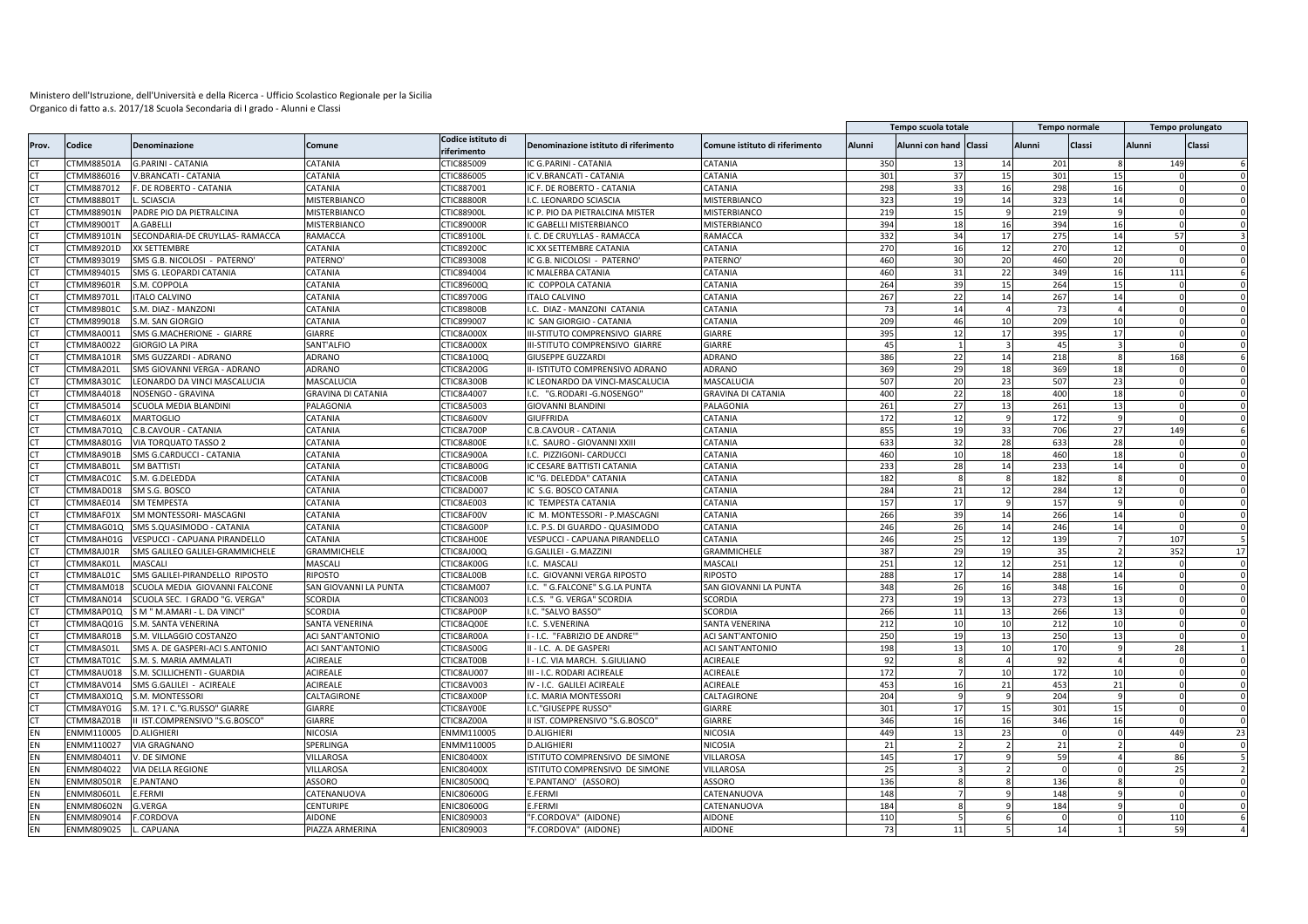| Codice istituto di<br>Alunni<br>Classi<br><b>Classi</b><br>Codice<br><b>Denominazione</b><br>Comune<br>Denominazione istituto di riferimento<br>Comune istituto di riferimento<br>Alunni<br>Alunni con hand Classi<br><b>Alunni</b><br>Prov.<br>riferimento<br>NMM810018<br>V. GUARNACCIA<br>PIETRAPERZIA<br>ENIC810007<br>PIETRAPERZIA<br>177<br>121<br>VINCENZO GUARNACCIA<br>56<br>174<br>174<br>ENMM81501B<br>SMS G.PASCOLI<br>ENNA<br><b>ENIC81500A</b><br><b>SANTA CHIARA</b><br>ENNA<br>10<br>10<br>EN<br>$\Omega$<br>99<br>EN<br><b>ENMM81502C</b><br>CALASCIBETTA<br>ENIC81500A<br>SANTA CHIARA<br>ENNA<br><b>G.VERGA</b><br>99<br>EN<br>ENMM816017<br>G. F. INGRASSIA<br>ENIC816006<br>G.F.INGRASSIA<br>REGALBUTO<br>183<br>REGALBUTO<br>183<br>EN<br>282<br>/ALGUARNERA CAROPEPE<br>ENIC817002<br>G.MAZZINI<br>VALGUARNERA CAROPEPE<br>194<br>88<br>ENMM817013<br>-. LANZA - A. PAVONE<br>14<br>239<br>EN<br>ENMM81801V<br>DON BOSCO<br><b>TROINA</b><br><b>ENIC81800T</b><br>DON BOSCO<br>TROINA<br>13<br>111<br>128<br>6<br>EN<br>ENMM81802X<br>CERAMI<br><b>NIC81800T</b><br><b>DON BOSCO</b><br>57<br>57<br>G.VERGA<br>TROINA<br>EN<br>ENMM818031<br>E. MATTEI<br><b>GAGLIANO CASTELFERRATO</b><br><b>ENIC81800T</b><br>DON BOSCO<br><b>TROINA</b><br>97<br>45<br>52<br>EN<br>ENMM81901P<br><b>D.SICULO</b><br>AGIRA<br><b>NIC81900N</b><br>G. GIUSTI SINOPOLI<br>AGIRA<br>278<br>14<br>110<br>168<br>14<br>258<br>203<br>EN<br>ENMM82001V<br>N. SAVARESE<br>ENNA<br><b>ENIC82000T</b><br>F. P. NEGLIA - N. SAVARESE<br>ENNA<br>13<br>10<br>55<br>ENIC82100N<br>259<br>14<br>259<br>EN<br>ENMM82101P<br>PLESSO G.GARIBALDI<br>ENNA<br><b>E.DE AMICIS</b><br>ENNA<br>12<br>12<br>$\Omega$<br>EN<br>ENMM82201E<br><b>DANTE ALIGHIERI</b><br>LEONFORTE<br>ENIC82200D<br><b>DANTE ALIGHIERI</b><br>LEONFORTE<br>495<br>13<br>23<br>400<br>95<br>EN<br>NMM82202G<br>STURZO<br>NISSORIA<br><b>NIC82200D</b><br>DANTE ALIGHIERI<br>EONFORTI<br>91<br>76<br>15<br>EN<br>NMM82301A<br>S.M.S. VERGA<br>BARRAFRANCA<br><b>NIC823009</b><br>EUROPA (BARRAFRANCA)<br><b>BARRAFRANCA</b><br>193<br>118<br>75<br>10<br>10<br>NIC824005<br>EN<br>NMM824016<br><b>DON MILANI</b><br>BARRAFRANCA<br>"S.G.BOSCO" (BARRAFRANCA)<br>BARRAFRANCA<br>210<br>168<br>42<br>11<br>273<br>EN<br>ENMM825012<br>RONCALLI<br>ENIC825001<br>13<br>25<br>248<br>PIAZZA ARMERINA<br>CHINNICI-RONCALLI<br>PIAZZA ARMERINA<br>14<br>13<br>338<br>12<br>28<br>310<br>EN<br>ENMM82601T<br>CASCINO<br><b>ENIC82600R</b><br>PIAZZA ARMERINA<br>PIAZZA ARMERINA<br>FALCONE-CASCINO<br>15<br>14<br>ME<br>MEMM805018<br>" DON STURZO " CESARO'<br>CESARO'<br>MEIC805007<br>CESARO <sup>®</sup><br><b>CESARO</b><br>83<br>$\Omega$<br>83<br>ME<br><b>MEMM805029</b><br><b>SAN TEODORO</b><br>SAN-TEODORO<br>MEIC805007<br><b>CESARO</b><br>CESARO<br>33<br>33<br>$\Omega$<br>102<br>102<br>ME<br>MEMM813017<br>"SANZO" CAPIZZI<br>CAPIZZI<br>MEIC813006<br>"L.SANZO"- CAPIZZI<br>CAPIZZI<br>ME<br>MEMM814013<br><b>CASTEL DI TUSA</b><br>TUSA<br>MEIC814002<br>TUSA<br>TUSA<br>34<br>34<br>MF<br>MEMM814024<br>" DON MILANI " TUSA<br>TUSA<br>MEIC814002<br><b>TUSA</b><br>TUSA<br>48<br>48<br><b>ME</b><br>MEMM814035<br>"LUIGI PIRANDELLO"-PETTINEO<br>PETTINEO<br>MEIC814002<br>TUSA<br>TUSA<br>39<br>39<br>ME<br>MEMM814057<br>MEIC814002<br>TUSA<br>CASTEL DI LUCIO<br>CASTEL DI LUCIO<br>TUSA<br>28<br>$\Omega$<br>28<br>30<br>ME<br>MEMM81601F<br>FONDACHELLI FANTINA<br>FONDACHELLI-FANTINA<br>MEIC81600N<br>I. C. NOVARA DI SICILIA<br>NOVARA DI SICILIA<br>30<br>ME<br>MEMM81602Q<br>' MILICI " NOVARA S<br>NOVARA DI SICILIA<br>MEIC81600N<br>. C. NOVARA DI SICILIA<br>NOVARA DI SICILIA<br>16<br>16<br>ME<br>36<br>36<br>MEMM81603F<br>MAZZARRA' SANT'ANDREA<br>MAZZARRA' SANT'ANDREA<br>MEIC81600N<br>. C. NOVARA DI SICILIA<br>NOVARA DI SICILIA<br>ME<br>MEMM816041<br>MELI" FURNARI<br><b>FURNARI</b><br>MEIC81600N<br>85<br>. C. NOVARA DI SICILIA<br>NOVARA DI SICILIA<br>97<br>12<br>ME<br>MEMM81605\<br><b>TRIPI</b><br><b>TRIPI</b><br>MEIC81600N<br>. C. NOVARA DI SICILIA<br>NOVARA DI SICILIA<br>ME<br>LIPARI<br>MEIC81700D<br>219<br>MEMM81701E<br><b>SANTA LUCIA</b><br>LIPARI<br>LIPARI<br>172<br>47<br>13<br>ME<br>LIPARI<br>LIPARI<br>19<br>MEMM81702G<br>VULCANO<br>MEIC81700D<br>LIPARI<br>19<br>ME<br>61<br><b>VESPUCCI</b><br>MALFA<br>MEIC818009<br>LIPARI<br>61<br>MEMM81802B<br>N.1 LIPARI<br>$\Omega$<br>20<br>20<br>ME<br><b>MEMM81803C</b><br><b>STROMBOL</b><br>LIPARI<br>MEIC818009<br>N.1 LIPARI<br>LIPARI<br>335<br>ME<br>"LEONARDO DA VINCI" VILLAFRANCA<br>335<br>MEMM819016<br>VILLAFRANCA TIRRENA<br>MEIC819005<br>IC VILLAFRANCA TIRRENA<br>VILLAFRANCA TIRRENA<br>15<br>15<br>124<br>ME<br>MEMM82001A<br>124<br><b>MARINA DI VENETICO</b><br>VENETICO<br>MEIC820009<br>I.C."STEFANO D'ARRIGO" VENETICO<br>VENETICO<br>ME<br>MEMM82002B<br>GIOVANNI PAOLO II F. VALDINA MM<br>VALDINA<br>MEIC820009<br>I.C. "STEFANO D'ARRIGO" VENETICO<br>VENETICO<br>100<br>100<br>ME<br>MEMM82003C<br>ROCCAVALDINA MM<br>ROCCAVALDINA<br>MEIC820009<br>27<br>I.C."STEFANO D'ARRIGO" VENETICO<br>VENETICO<br>27<br>MEIC822001<br>207<br>ME<br>MEMM822012<br>VITTORINI " SS. ANNUNZIATA<br>MESSINA<br>N.15 ME "VITTORINI"<br><b>MESSINA</b><br>10<br>11<br>207<br>11<br>$\Omega$<br>MF<br>MEMM82401N<br>' D'ALCONTRES " BARCELLONA<br>BARCELLONA POZZO DI GOTTO<br>MEIC82400L<br>I.C. D'ALCONTRES<br>BARCELLONA POZZO DI GOTTO<br>434<br>18<br>434<br>19<br><b>MEMM82402F</b><br>MEIC82400L<br>59<br>ME<br>MERI'<br>MFRI'<br>I.C. D'ALCONTRES<br>BARCELLONA POZZO DI GOTTO<br>59<br>ME<br>MEMM82501D<br>FOSCOLO " BARCELLONA<br>BARCELLONA POZZO DI GOTTO<br>MEIC82500C<br>I.C. FOSCOLO<br>BARCELLONA POZZO DI GOTTO<br>334<br>11<br>19<br>315<br>14<br>15<br>ME<br>MEMM826019<br>VERGA " ACQUEDOLCI<br>ACQUEDOLCI<br>MEIC826008<br><b>ACQUEDOLCI</b><br><b>ACQUEDOLC</b><br>167<br>10<br>79<br>88<br>ME<br>MEIC826008<br>57<br>MEMM82602A<br>A. MANZONI<br>SAN FRATELLO<br><b>ACQUEDOLCI</b><br>ACQUEDOLCI<br>73<br>16<br>379<br>379<br>ME<br>MEMM827015<br><b>BASTIANO GENOVESE</b><br>BARCELLONA POZZO DI GOTTO<br>MEIC827004<br>I.C. B.GENOVESE<br>BARCELLONA POZZO DI GOTTO<br>11<br>16<br>16<br>ME<br>PIANA - CAPO D'ORLANDO<br>CAPO D'ORLANDO<br>MEIC83000X<br>211<br>55<br>MEMM830011<br>. C. N. 2 "GIOVANNI PAOLO II'<br>CAPO D'ORLANDO<br>156<br>10<br>ME<br>MEMM83201L<br>101<br>101<br>'MARCONI" FURCI SICULO<br>FURCI SICULO<br>MEIC83200G<br>I.C. ROCCALUMERA<br>ROCCALUMERA<br>52<br>ME<br>MEIC83200G<br>141<br>89<br>MEMM83203P<br>GUIDO DELLE COLONNE-ROCCALUMERA<br>ROCCALUMERA<br>I.C. ROCCALUMERA<br>ROCCALUMERA<br>120<br>158<br>38<br>ME<br>MEMM833010<br>"LUIGI CAPUANA - GIARDINI NAXOS<br>GIARDINI<br>MEIC83300B<br>I.C. GIARDINI<br><b>GIARDINI</b><br>ME<br>MEMM83302D<br>"LUIGI CAPUANA" - GAGGI<br>GAGGI<br>MEIC83300E<br>I.C. GIARDINI<br><b>GIARDINI</b><br>77<br>77<br>$\Omega$<br>130<br>ME<br>MEMM834018<br>E. MANCARI<br>CAPO D'ORLANDO<br>MEIC834007<br>IST. COMPR. N. 1 CAPO D'ORLANDO<br>CAPO D'ORLANDO<br>203<br>73<br>ME<br>MEMM834029<br><b>NASO</b><br>MEIC834007<br>IST. COMPR. N. 1 CAPO D'ORLANDO<br>67<br>67<br><b>NASO</b><br>CAPO D'ORLANDO<br>$\overline{0}$<br>ME<br>SCUOLA MEDIA " G. MAMELI "<br>MEIC835003<br>104<br>45<br>59<br>MEMM835014<br>FRANCAVILLA DI SICILIA<br>FRANCAVILLA SICILIA<br>FRANCAVILLA DI SICILIA<br>ME<br>MEMM835025<br>GRANITI<br>GRANITI<br>MEIC835003<br>FRANCAVILLA SICILIA<br>FRANCAVILLA DI SICILIA<br>33<br>33<br>MF<br>MEMM835036<br><b>MOTTA CAMASTRA</b><br>MOTTA CAMASTRA<br>VIEIC835003<br>FRANCAVILLA SICILIA<br>FRANCAVILLA DI SICILIA<br>11<br>11<br>28<br>ME<br>MEMM835047<br>MOIO ALCANTARA<br>MOIO ALCANTARA<br>MEIC835003<br><b>FRANCAVILLA SICILIA</b><br>FRANCAVILLA DI SICILIA<br>28<br>ME<br>MEMM835058<br>MALVAGNA<br>MEIC835003<br>FRANCAVILLA DI SICILIA<br>MALVAGNA<br><b>FRANCAVILLA SICILIA</b> |  |  |  |  | Tempo scuola totale |  | Tempo normale | Tempo prolungato |  |
|---------------------------------------------------------------------------------------------------------------------------------------------------------------------------------------------------------------------------------------------------------------------------------------------------------------------------------------------------------------------------------------------------------------------------------------------------------------------------------------------------------------------------------------------------------------------------------------------------------------------------------------------------------------------------------------------------------------------------------------------------------------------------------------------------------------------------------------------------------------------------------------------------------------------------------------------------------------------------------------------------------------------------------------------------------------------------------------------------------------------------------------------------------------------------------------------------------------------------------------------------------------------------------------------------------------------------------------------------------------------------------------------------------------------------------------------------------------------------------------------------------------------------------------------------------------------------------------------------------------------------------------------------------------------------------------------------------------------------------------------------------------------------------------------------------------------------------------------------------------------------------------------------------------------------------------------------------------------------------------------------------------------------------------------------------------------------------------------------------------------------------------------------------------------------------------------------------------------------------------------------------------------------------------------------------------------------------------------------------------------------------------------------------------------------------------------------------------------------------------------------------------------------------------------------------------------------------------------------------------------------------------------------------------------------------------------------------------------------------------------------------------------------------------------------------------------------------------------------------------------------------------------------------------------------------------------------------------------------------------------------------------------------------------------------------------------------------------------------------------------------------------------------------------------------------------------------------------------------------------------------------------------------------------------------------------------------------------------------------------------------------------------------------------------------------------------------------------------------------------------------------------------------------------------------------------------------------------------------------------------------------------------------------------------------------------------------------------------------------------------------------------------------------------------------------------------------------------------------------------------------------------------------------------------------------------------------------------------------------------------------------------------------------------------------------------------------------------------------------------------------------------------------------------------------------------------------------------------------------------------------------------------------------------------------------------------------------------------------------------------------------------------------------------------------------------------------------------------------------------------------------------------------------------------------------------------------------------------------------------------------------------------------------------------------------------------------------------------------------------------------------------------------------------------------------------------------------------------------------------------------------------------------------------------------------------------------------------------------------------------------------------------------------------------------------------------------------------------------------------------------------------------------------------------------------------------------------------------------------------------------------------------------------------------------------------------------------------------------------------------------------------------------------------------------------------------------------------------------------------------------------------------------------------------------------------------------------------------------------------------------------------------------------------------------------------------------------------------------------------------------------------------------------------------------------------------------------------------------------------------------------------------------------------------------------------------------------------------------------------------------------------------------------------------------------------------------------------------------------------------------------------------------------------------------------------------------------------------------------------------------------------------------------------------------------------------------------------------------------------------------------------------------------------------------------------------------------------------------------------------------------------------------------------------------------------------------------------------------------------------------------------------------------------------------------------------------------------------------------------------------------------------------------------------------------------------------------------------------------------------------------------------------------------------------------------------------------------------------------------------------------------------------------------------------------------------------------------------------------------------------------------------------------------------------------------------------------------------------------------------------------------------------------------------------------------------------------------------------------------------------------------------------------------------------------------------------------------------------------------------------------------------------------------------------------------------------------------------------------------------------------------------------------------------------------------------------------------------------------------------------------------------------------------------------------------------------------------------------------------------------------------------------------------|--|--|--|--|---------------------|--|---------------|------------------|--|
|                                                                                                                                                                                                                                                                                                                                                                                                                                                                                                                                                                                                                                                                                                                                                                                                                                                                                                                                                                                                                                                                                                                                                                                                                                                                                                                                                                                                                                                                                                                                                                                                                                                                                                                                                                                                                                                                                                                                                                                                                                                                                                                                                                                                                                                                                                                                                                                                                                                                                                                                                                                                                                                                                                                                                                                                                                                                                                                                                                                                                                                                                                                                                                                                                                                                                                                                                                                                                                                                                                                                                                                                                                                                                                                                                                                                                                                                                                                                                                                                                                                                                                                                                                                                                                                                                                                                                                                                                                                                                                                                                                                                                                                                                                                                                                                                                                                                                                                                                                                                                                                                                                                                                                                                                                                                                                                                                                                                                                                                                                                                                                                                                                                                                                                                                                                                                                                                                                                                                                                                                                                                                                                                                                                                                                                                                                                                                                                                                                                                                                                                                                                                                                                                                                                                                                                                                                                                                                                                                                                                                                                                                                                                                                                                                                                                                                                                                                                                                                                                                                                                                                                                                                                                                                                                                                                                                                                                                                               |  |  |  |  |                     |  |               |                  |  |
|                                                                                                                                                                                                                                                                                                                                                                                                                                                                                                                                                                                                                                                                                                                                                                                                                                                                                                                                                                                                                                                                                                                                                                                                                                                                                                                                                                                                                                                                                                                                                                                                                                                                                                                                                                                                                                                                                                                                                                                                                                                                                                                                                                                                                                                                                                                                                                                                                                                                                                                                                                                                                                                                                                                                                                                                                                                                                                                                                                                                                                                                                                                                                                                                                                                                                                                                                                                                                                                                                                                                                                                                                                                                                                                                                                                                                                                                                                                                                                                                                                                                                                                                                                                                                                                                                                                                                                                                                                                                                                                                                                                                                                                                                                                                                                                                                                                                                                                                                                                                                                                                                                                                                                                                                                                                                                                                                                                                                                                                                                                                                                                                                                                                                                                                                                                                                                                                                                                                                                                                                                                                                                                                                                                                                                                                                                                                                                                                                                                                                                                                                                                                                                                                                                                                                                                                                                                                                                                                                                                                                                                                                                                                                                                                                                                                                                                                                                                                                                                                                                                                                                                                                                                                                                                                                                                                                                                                                                               |  |  |  |  |                     |  |               |                  |  |
|                                                                                                                                                                                                                                                                                                                                                                                                                                                                                                                                                                                                                                                                                                                                                                                                                                                                                                                                                                                                                                                                                                                                                                                                                                                                                                                                                                                                                                                                                                                                                                                                                                                                                                                                                                                                                                                                                                                                                                                                                                                                                                                                                                                                                                                                                                                                                                                                                                                                                                                                                                                                                                                                                                                                                                                                                                                                                                                                                                                                                                                                                                                                                                                                                                                                                                                                                                                                                                                                                                                                                                                                                                                                                                                                                                                                                                                                                                                                                                                                                                                                                                                                                                                                                                                                                                                                                                                                                                                                                                                                                                                                                                                                                                                                                                                                                                                                                                                                                                                                                                                                                                                                                                                                                                                                                                                                                                                                                                                                                                                                                                                                                                                                                                                                                                                                                                                                                                                                                                                                                                                                                                                                                                                                                                                                                                                                                                                                                                                                                                                                                                                                                                                                                                                                                                                                                                                                                                                                                                                                                                                                                                                                                                                                                                                                                                                                                                                                                                                                                                                                                                                                                                                                                                                                                                                                                                                                                                               |  |  |  |  |                     |  |               |                  |  |
|                                                                                                                                                                                                                                                                                                                                                                                                                                                                                                                                                                                                                                                                                                                                                                                                                                                                                                                                                                                                                                                                                                                                                                                                                                                                                                                                                                                                                                                                                                                                                                                                                                                                                                                                                                                                                                                                                                                                                                                                                                                                                                                                                                                                                                                                                                                                                                                                                                                                                                                                                                                                                                                                                                                                                                                                                                                                                                                                                                                                                                                                                                                                                                                                                                                                                                                                                                                                                                                                                                                                                                                                                                                                                                                                                                                                                                                                                                                                                                                                                                                                                                                                                                                                                                                                                                                                                                                                                                                                                                                                                                                                                                                                                                                                                                                                                                                                                                                                                                                                                                                                                                                                                                                                                                                                                                                                                                                                                                                                                                                                                                                                                                                                                                                                                                                                                                                                                                                                                                                                                                                                                                                                                                                                                                                                                                                                                                                                                                                                                                                                                                                                                                                                                                                                                                                                                                                                                                                                                                                                                                                                                                                                                                                                                                                                                                                                                                                                                                                                                                                                                                                                                                                                                                                                                                                                                                                                                                               |  |  |  |  |                     |  |               |                  |  |
|                                                                                                                                                                                                                                                                                                                                                                                                                                                                                                                                                                                                                                                                                                                                                                                                                                                                                                                                                                                                                                                                                                                                                                                                                                                                                                                                                                                                                                                                                                                                                                                                                                                                                                                                                                                                                                                                                                                                                                                                                                                                                                                                                                                                                                                                                                                                                                                                                                                                                                                                                                                                                                                                                                                                                                                                                                                                                                                                                                                                                                                                                                                                                                                                                                                                                                                                                                                                                                                                                                                                                                                                                                                                                                                                                                                                                                                                                                                                                                                                                                                                                                                                                                                                                                                                                                                                                                                                                                                                                                                                                                                                                                                                                                                                                                                                                                                                                                                                                                                                                                                                                                                                                                                                                                                                                                                                                                                                                                                                                                                                                                                                                                                                                                                                                                                                                                                                                                                                                                                                                                                                                                                                                                                                                                                                                                                                                                                                                                                                                                                                                                                                                                                                                                                                                                                                                                                                                                                                                                                                                                                                                                                                                                                                                                                                                                                                                                                                                                                                                                                                                                                                                                                                                                                                                                                                                                                                                                               |  |  |  |  |                     |  |               |                  |  |
|                                                                                                                                                                                                                                                                                                                                                                                                                                                                                                                                                                                                                                                                                                                                                                                                                                                                                                                                                                                                                                                                                                                                                                                                                                                                                                                                                                                                                                                                                                                                                                                                                                                                                                                                                                                                                                                                                                                                                                                                                                                                                                                                                                                                                                                                                                                                                                                                                                                                                                                                                                                                                                                                                                                                                                                                                                                                                                                                                                                                                                                                                                                                                                                                                                                                                                                                                                                                                                                                                                                                                                                                                                                                                                                                                                                                                                                                                                                                                                                                                                                                                                                                                                                                                                                                                                                                                                                                                                                                                                                                                                                                                                                                                                                                                                                                                                                                                                                                                                                                                                                                                                                                                                                                                                                                                                                                                                                                                                                                                                                                                                                                                                                                                                                                                                                                                                                                                                                                                                                                                                                                                                                                                                                                                                                                                                                                                                                                                                                                                                                                                                                                                                                                                                                                                                                                                                                                                                                                                                                                                                                                                                                                                                                                                                                                                                                                                                                                                                                                                                                                                                                                                                                                                                                                                                                                                                                                                                               |  |  |  |  |                     |  |               |                  |  |
|                                                                                                                                                                                                                                                                                                                                                                                                                                                                                                                                                                                                                                                                                                                                                                                                                                                                                                                                                                                                                                                                                                                                                                                                                                                                                                                                                                                                                                                                                                                                                                                                                                                                                                                                                                                                                                                                                                                                                                                                                                                                                                                                                                                                                                                                                                                                                                                                                                                                                                                                                                                                                                                                                                                                                                                                                                                                                                                                                                                                                                                                                                                                                                                                                                                                                                                                                                                                                                                                                                                                                                                                                                                                                                                                                                                                                                                                                                                                                                                                                                                                                                                                                                                                                                                                                                                                                                                                                                                                                                                                                                                                                                                                                                                                                                                                                                                                                                                                                                                                                                                                                                                                                                                                                                                                                                                                                                                                                                                                                                                                                                                                                                                                                                                                                                                                                                                                                                                                                                                                                                                                                                                                                                                                                                                                                                                                                                                                                                                                                                                                                                                                                                                                                                                                                                                                                                                                                                                                                                                                                                                                                                                                                                                                                                                                                                                                                                                                                                                                                                                                                                                                                                                                                                                                                                                                                                                                                                               |  |  |  |  |                     |  |               |                  |  |
|                                                                                                                                                                                                                                                                                                                                                                                                                                                                                                                                                                                                                                                                                                                                                                                                                                                                                                                                                                                                                                                                                                                                                                                                                                                                                                                                                                                                                                                                                                                                                                                                                                                                                                                                                                                                                                                                                                                                                                                                                                                                                                                                                                                                                                                                                                                                                                                                                                                                                                                                                                                                                                                                                                                                                                                                                                                                                                                                                                                                                                                                                                                                                                                                                                                                                                                                                                                                                                                                                                                                                                                                                                                                                                                                                                                                                                                                                                                                                                                                                                                                                                                                                                                                                                                                                                                                                                                                                                                                                                                                                                                                                                                                                                                                                                                                                                                                                                                                                                                                                                                                                                                                                                                                                                                                                                                                                                                                                                                                                                                                                                                                                                                                                                                                                                                                                                                                                                                                                                                                                                                                                                                                                                                                                                                                                                                                                                                                                                                                                                                                                                                                                                                                                                                                                                                                                                                                                                                                                                                                                                                                                                                                                                                                                                                                                                                                                                                                                                                                                                                                                                                                                                                                                                                                                                                                                                                                                                               |  |  |  |  |                     |  |               |                  |  |
|                                                                                                                                                                                                                                                                                                                                                                                                                                                                                                                                                                                                                                                                                                                                                                                                                                                                                                                                                                                                                                                                                                                                                                                                                                                                                                                                                                                                                                                                                                                                                                                                                                                                                                                                                                                                                                                                                                                                                                                                                                                                                                                                                                                                                                                                                                                                                                                                                                                                                                                                                                                                                                                                                                                                                                                                                                                                                                                                                                                                                                                                                                                                                                                                                                                                                                                                                                                                                                                                                                                                                                                                                                                                                                                                                                                                                                                                                                                                                                                                                                                                                                                                                                                                                                                                                                                                                                                                                                                                                                                                                                                                                                                                                                                                                                                                                                                                                                                                                                                                                                                                                                                                                                                                                                                                                                                                                                                                                                                                                                                                                                                                                                                                                                                                                                                                                                                                                                                                                                                                                                                                                                                                                                                                                                                                                                                                                                                                                                                                                                                                                                                                                                                                                                                                                                                                                                                                                                                                                                                                                                                                                                                                                                                                                                                                                                                                                                                                                                                                                                                                                                                                                                                                                                                                                                                                                                                                                                               |  |  |  |  |                     |  |               |                  |  |
|                                                                                                                                                                                                                                                                                                                                                                                                                                                                                                                                                                                                                                                                                                                                                                                                                                                                                                                                                                                                                                                                                                                                                                                                                                                                                                                                                                                                                                                                                                                                                                                                                                                                                                                                                                                                                                                                                                                                                                                                                                                                                                                                                                                                                                                                                                                                                                                                                                                                                                                                                                                                                                                                                                                                                                                                                                                                                                                                                                                                                                                                                                                                                                                                                                                                                                                                                                                                                                                                                                                                                                                                                                                                                                                                                                                                                                                                                                                                                                                                                                                                                                                                                                                                                                                                                                                                                                                                                                                                                                                                                                                                                                                                                                                                                                                                                                                                                                                                                                                                                                                                                                                                                                                                                                                                                                                                                                                                                                                                                                                                                                                                                                                                                                                                                                                                                                                                                                                                                                                                                                                                                                                                                                                                                                                                                                                                                                                                                                                                                                                                                                                                                                                                                                                                                                                                                                                                                                                                                                                                                                                                                                                                                                                                                                                                                                                                                                                                                                                                                                                                                                                                                                                                                                                                                                                                                                                                                                               |  |  |  |  |                     |  |               |                  |  |
|                                                                                                                                                                                                                                                                                                                                                                                                                                                                                                                                                                                                                                                                                                                                                                                                                                                                                                                                                                                                                                                                                                                                                                                                                                                                                                                                                                                                                                                                                                                                                                                                                                                                                                                                                                                                                                                                                                                                                                                                                                                                                                                                                                                                                                                                                                                                                                                                                                                                                                                                                                                                                                                                                                                                                                                                                                                                                                                                                                                                                                                                                                                                                                                                                                                                                                                                                                                                                                                                                                                                                                                                                                                                                                                                                                                                                                                                                                                                                                                                                                                                                                                                                                                                                                                                                                                                                                                                                                                                                                                                                                                                                                                                                                                                                                                                                                                                                                                                                                                                                                                                                                                                                                                                                                                                                                                                                                                                                                                                                                                                                                                                                                                                                                                                                                                                                                                                                                                                                                                                                                                                                                                                                                                                                                                                                                                                                                                                                                                                                                                                                                                                                                                                                                                                                                                                                                                                                                                                                                                                                                                                                                                                                                                                                                                                                                                                                                                                                                                                                                                                                                                                                                                                                                                                                                                                                                                                                                               |  |  |  |  |                     |  |               |                  |  |
|                                                                                                                                                                                                                                                                                                                                                                                                                                                                                                                                                                                                                                                                                                                                                                                                                                                                                                                                                                                                                                                                                                                                                                                                                                                                                                                                                                                                                                                                                                                                                                                                                                                                                                                                                                                                                                                                                                                                                                                                                                                                                                                                                                                                                                                                                                                                                                                                                                                                                                                                                                                                                                                                                                                                                                                                                                                                                                                                                                                                                                                                                                                                                                                                                                                                                                                                                                                                                                                                                                                                                                                                                                                                                                                                                                                                                                                                                                                                                                                                                                                                                                                                                                                                                                                                                                                                                                                                                                                                                                                                                                                                                                                                                                                                                                                                                                                                                                                                                                                                                                                                                                                                                                                                                                                                                                                                                                                                                                                                                                                                                                                                                                                                                                                                                                                                                                                                                                                                                                                                                                                                                                                                                                                                                                                                                                                                                                                                                                                                                                                                                                                                                                                                                                                                                                                                                                                                                                                                                                                                                                                                                                                                                                                                                                                                                                                                                                                                                                                                                                                                                                                                                                                                                                                                                                                                                                                                                                               |  |  |  |  |                     |  |               |                  |  |
|                                                                                                                                                                                                                                                                                                                                                                                                                                                                                                                                                                                                                                                                                                                                                                                                                                                                                                                                                                                                                                                                                                                                                                                                                                                                                                                                                                                                                                                                                                                                                                                                                                                                                                                                                                                                                                                                                                                                                                                                                                                                                                                                                                                                                                                                                                                                                                                                                                                                                                                                                                                                                                                                                                                                                                                                                                                                                                                                                                                                                                                                                                                                                                                                                                                                                                                                                                                                                                                                                                                                                                                                                                                                                                                                                                                                                                                                                                                                                                                                                                                                                                                                                                                                                                                                                                                                                                                                                                                                                                                                                                                                                                                                                                                                                                                                                                                                                                                                                                                                                                                                                                                                                                                                                                                                                                                                                                                                                                                                                                                                                                                                                                                                                                                                                                                                                                                                                                                                                                                                                                                                                                                                                                                                                                                                                                                                                                                                                                                                                                                                                                                                                                                                                                                                                                                                                                                                                                                                                                                                                                                                                                                                                                                                                                                                                                                                                                                                                                                                                                                                                                                                                                                                                                                                                                                                                                                                                                               |  |  |  |  |                     |  |               |                  |  |
|                                                                                                                                                                                                                                                                                                                                                                                                                                                                                                                                                                                                                                                                                                                                                                                                                                                                                                                                                                                                                                                                                                                                                                                                                                                                                                                                                                                                                                                                                                                                                                                                                                                                                                                                                                                                                                                                                                                                                                                                                                                                                                                                                                                                                                                                                                                                                                                                                                                                                                                                                                                                                                                                                                                                                                                                                                                                                                                                                                                                                                                                                                                                                                                                                                                                                                                                                                                                                                                                                                                                                                                                                                                                                                                                                                                                                                                                                                                                                                                                                                                                                                                                                                                                                                                                                                                                                                                                                                                                                                                                                                                                                                                                                                                                                                                                                                                                                                                                                                                                                                                                                                                                                                                                                                                                                                                                                                                                                                                                                                                                                                                                                                                                                                                                                                                                                                                                                                                                                                                                                                                                                                                                                                                                                                                                                                                                                                                                                                                                                                                                                                                                                                                                                                                                                                                                                                                                                                                                                                                                                                                                                                                                                                                                                                                                                                                                                                                                                                                                                                                                                                                                                                                                                                                                                                                                                                                                                                               |  |  |  |  |                     |  |               |                  |  |
|                                                                                                                                                                                                                                                                                                                                                                                                                                                                                                                                                                                                                                                                                                                                                                                                                                                                                                                                                                                                                                                                                                                                                                                                                                                                                                                                                                                                                                                                                                                                                                                                                                                                                                                                                                                                                                                                                                                                                                                                                                                                                                                                                                                                                                                                                                                                                                                                                                                                                                                                                                                                                                                                                                                                                                                                                                                                                                                                                                                                                                                                                                                                                                                                                                                                                                                                                                                                                                                                                                                                                                                                                                                                                                                                                                                                                                                                                                                                                                                                                                                                                                                                                                                                                                                                                                                                                                                                                                                                                                                                                                                                                                                                                                                                                                                                                                                                                                                                                                                                                                                                                                                                                                                                                                                                                                                                                                                                                                                                                                                                                                                                                                                                                                                                                                                                                                                                                                                                                                                                                                                                                                                                                                                                                                                                                                                                                                                                                                                                                                                                                                                                                                                                                                                                                                                                                                                                                                                                                                                                                                                                                                                                                                                                                                                                                                                                                                                                                                                                                                                                                                                                                                                                                                                                                                                                                                                                                                               |  |  |  |  |                     |  |               |                  |  |
|                                                                                                                                                                                                                                                                                                                                                                                                                                                                                                                                                                                                                                                                                                                                                                                                                                                                                                                                                                                                                                                                                                                                                                                                                                                                                                                                                                                                                                                                                                                                                                                                                                                                                                                                                                                                                                                                                                                                                                                                                                                                                                                                                                                                                                                                                                                                                                                                                                                                                                                                                                                                                                                                                                                                                                                                                                                                                                                                                                                                                                                                                                                                                                                                                                                                                                                                                                                                                                                                                                                                                                                                                                                                                                                                                                                                                                                                                                                                                                                                                                                                                                                                                                                                                                                                                                                                                                                                                                                                                                                                                                                                                                                                                                                                                                                                                                                                                                                                                                                                                                                                                                                                                                                                                                                                                                                                                                                                                                                                                                                                                                                                                                                                                                                                                                                                                                                                                                                                                                                                                                                                                                                                                                                                                                                                                                                                                                                                                                                                                                                                                                                                                                                                                                                                                                                                                                                                                                                                                                                                                                                                                                                                                                                                                                                                                                                                                                                                                                                                                                                                                                                                                                                                                                                                                                                                                                                                                                               |  |  |  |  |                     |  |               |                  |  |
|                                                                                                                                                                                                                                                                                                                                                                                                                                                                                                                                                                                                                                                                                                                                                                                                                                                                                                                                                                                                                                                                                                                                                                                                                                                                                                                                                                                                                                                                                                                                                                                                                                                                                                                                                                                                                                                                                                                                                                                                                                                                                                                                                                                                                                                                                                                                                                                                                                                                                                                                                                                                                                                                                                                                                                                                                                                                                                                                                                                                                                                                                                                                                                                                                                                                                                                                                                                                                                                                                                                                                                                                                                                                                                                                                                                                                                                                                                                                                                                                                                                                                                                                                                                                                                                                                                                                                                                                                                                                                                                                                                                                                                                                                                                                                                                                                                                                                                                                                                                                                                                                                                                                                                                                                                                                                                                                                                                                                                                                                                                                                                                                                                                                                                                                                                                                                                                                                                                                                                                                                                                                                                                                                                                                                                                                                                                                                                                                                                                                                                                                                                                                                                                                                                                                                                                                                                                                                                                                                                                                                                                                                                                                                                                                                                                                                                                                                                                                                                                                                                                                                                                                                                                                                                                                                                                                                                                                                                               |  |  |  |  |                     |  |               |                  |  |
|                                                                                                                                                                                                                                                                                                                                                                                                                                                                                                                                                                                                                                                                                                                                                                                                                                                                                                                                                                                                                                                                                                                                                                                                                                                                                                                                                                                                                                                                                                                                                                                                                                                                                                                                                                                                                                                                                                                                                                                                                                                                                                                                                                                                                                                                                                                                                                                                                                                                                                                                                                                                                                                                                                                                                                                                                                                                                                                                                                                                                                                                                                                                                                                                                                                                                                                                                                                                                                                                                                                                                                                                                                                                                                                                                                                                                                                                                                                                                                                                                                                                                                                                                                                                                                                                                                                                                                                                                                                                                                                                                                                                                                                                                                                                                                                                                                                                                                                                                                                                                                                                                                                                                                                                                                                                                                                                                                                                                                                                                                                                                                                                                                                                                                                                                                                                                                                                                                                                                                                                                                                                                                                                                                                                                                                                                                                                                                                                                                                                                                                                                                                                                                                                                                                                                                                                                                                                                                                                                                                                                                                                                                                                                                                                                                                                                                                                                                                                                                                                                                                                                                                                                                                                                                                                                                                                                                                                                                               |  |  |  |  |                     |  |               |                  |  |
|                                                                                                                                                                                                                                                                                                                                                                                                                                                                                                                                                                                                                                                                                                                                                                                                                                                                                                                                                                                                                                                                                                                                                                                                                                                                                                                                                                                                                                                                                                                                                                                                                                                                                                                                                                                                                                                                                                                                                                                                                                                                                                                                                                                                                                                                                                                                                                                                                                                                                                                                                                                                                                                                                                                                                                                                                                                                                                                                                                                                                                                                                                                                                                                                                                                                                                                                                                                                                                                                                                                                                                                                                                                                                                                                                                                                                                                                                                                                                                                                                                                                                                                                                                                                                                                                                                                                                                                                                                                                                                                                                                                                                                                                                                                                                                                                                                                                                                                                                                                                                                                                                                                                                                                                                                                                                                                                                                                                                                                                                                                                                                                                                                                                                                                                                                                                                                                                                                                                                                                                                                                                                                                                                                                                                                                                                                                                                                                                                                                                                                                                                                                                                                                                                                                                                                                                                                                                                                                                                                                                                                                                                                                                                                                                                                                                                                                                                                                                                                                                                                                                                                                                                                                                                                                                                                                                                                                                                                               |  |  |  |  |                     |  |               |                  |  |
|                                                                                                                                                                                                                                                                                                                                                                                                                                                                                                                                                                                                                                                                                                                                                                                                                                                                                                                                                                                                                                                                                                                                                                                                                                                                                                                                                                                                                                                                                                                                                                                                                                                                                                                                                                                                                                                                                                                                                                                                                                                                                                                                                                                                                                                                                                                                                                                                                                                                                                                                                                                                                                                                                                                                                                                                                                                                                                                                                                                                                                                                                                                                                                                                                                                                                                                                                                                                                                                                                                                                                                                                                                                                                                                                                                                                                                                                                                                                                                                                                                                                                                                                                                                                                                                                                                                                                                                                                                                                                                                                                                                                                                                                                                                                                                                                                                                                                                                                                                                                                                                                                                                                                                                                                                                                                                                                                                                                                                                                                                                                                                                                                                                                                                                                                                                                                                                                                                                                                                                                                                                                                                                                                                                                                                                                                                                                                                                                                                                                                                                                                                                                                                                                                                                                                                                                                                                                                                                                                                                                                                                                                                                                                                                                                                                                                                                                                                                                                                                                                                                                                                                                                                                                                                                                                                                                                                                                                                               |  |  |  |  |                     |  |               |                  |  |
|                                                                                                                                                                                                                                                                                                                                                                                                                                                                                                                                                                                                                                                                                                                                                                                                                                                                                                                                                                                                                                                                                                                                                                                                                                                                                                                                                                                                                                                                                                                                                                                                                                                                                                                                                                                                                                                                                                                                                                                                                                                                                                                                                                                                                                                                                                                                                                                                                                                                                                                                                                                                                                                                                                                                                                                                                                                                                                                                                                                                                                                                                                                                                                                                                                                                                                                                                                                                                                                                                                                                                                                                                                                                                                                                                                                                                                                                                                                                                                                                                                                                                                                                                                                                                                                                                                                                                                                                                                                                                                                                                                                                                                                                                                                                                                                                                                                                                                                                                                                                                                                                                                                                                                                                                                                                                                                                                                                                                                                                                                                                                                                                                                                                                                                                                                                                                                                                                                                                                                                                                                                                                                                                                                                                                                                                                                                                                                                                                                                                                                                                                                                                                                                                                                                                                                                                                                                                                                                                                                                                                                                                                                                                                                                                                                                                                                                                                                                                                                                                                                                                                                                                                                                                                                                                                                                                                                                                                                               |  |  |  |  |                     |  |               |                  |  |
|                                                                                                                                                                                                                                                                                                                                                                                                                                                                                                                                                                                                                                                                                                                                                                                                                                                                                                                                                                                                                                                                                                                                                                                                                                                                                                                                                                                                                                                                                                                                                                                                                                                                                                                                                                                                                                                                                                                                                                                                                                                                                                                                                                                                                                                                                                                                                                                                                                                                                                                                                                                                                                                                                                                                                                                                                                                                                                                                                                                                                                                                                                                                                                                                                                                                                                                                                                                                                                                                                                                                                                                                                                                                                                                                                                                                                                                                                                                                                                                                                                                                                                                                                                                                                                                                                                                                                                                                                                                                                                                                                                                                                                                                                                                                                                                                                                                                                                                                                                                                                                                                                                                                                                                                                                                                                                                                                                                                                                                                                                                                                                                                                                                                                                                                                                                                                                                                                                                                                                                                                                                                                                                                                                                                                                                                                                                                                                                                                                                                                                                                                                                                                                                                                                                                                                                                                                                                                                                                                                                                                                                                                                                                                                                                                                                                                                                                                                                                                                                                                                                                                                                                                                                                                                                                                                                                                                                                                                               |  |  |  |  |                     |  |               |                  |  |
|                                                                                                                                                                                                                                                                                                                                                                                                                                                                                                                                                                                                                                                                                                                                                                                                                                                                                                                                                                                                                                                                                                                                                                                                                                                                                                                                                                                                                                                                                                                                                                                                                                                                                                                                                                                                                                                                                                                                                                                                                                                                                                                                                                                                                                                                                                                                                                                                                                                                                                                                                                                                                                                                                                                                                                                                                                                                                                                                                                                                                                                                                                                                                                                                                                                                                                                                                                                                                                                                                                                                                                                                                                                                                                                                                                                                                                                                                                                                                                                                                                                                                                                                                                                                                                                                                                                                                                                                                                                                                                                                                                                                                                                                                                                                                                                                                                                                                                                                                                                                                                                                                                                                                                                                                                                                                                                                                                                                                                                                                                                                                                                                                                                                                                                                                                                                                                                                                                                                                                                                                                                                                                                                                                                                                                                                                                                                                                                                                                                                                                                                                                                                                                                                                                                                                                                                                                                                                                                                                                                                                                                                                                                                                                                                                                                                                                                                                                                                                                                                                                                                                                                                                                                                                                                                                                                                                                                                                                               |  |  |  |  |                     |  |               |                  |  |
|                                                                                                                                                                                                                                                                                                                                                                                                                                                                                                                                                                                                                                                                                                                                                                                                                                                                                                                                                                                                                                                                                                                                                                                                                                                                                                                                                                                                                                                                                                                                                                                                                                                                                                                                                                                                                                                                                                                                                                                                                                                                                                                                                                                                                                                                                                                                                                                                                                                                                                                                                                                                                                                                                                                                                                                                                                                                                                                                                                                                                                                                                                                                                                                                                                                                                                                                                                                                                                                                                                                                                                                                                                                                                                                                                                                                                                                                                                                                                                                                                                                                                                                                                                                                                                                                                                                                                                                                                                                                                                                                                                                                                                                                                                                                                                                                                                                                                                                                                                                                                                                                                                                                                                                                                                                                                                                                                                                                                                                                                                                                                                                                                                                                                                                                                                                                                                                                                                                                                                                                                                                                                                                                                                                                                                                                                                                                                                                                                                                                                                                                                                                                                                                                                                                                                                                                                                                                                                                                                                                                                                                                                                                                                                                                                                                                                                                                                                                                                                                                                                                                                                                                                                                                                                                                                                                                                                                                                                               |  |  |  |  |                     |  |               |                  |  |
|                                                                                                                                                                                                                                                                                                                                                                                                                                                                                                                                                                                                                                                                                                                                                                                                                                                                                                                                                                                                                                                                                                                                                                                                                                                                                                                                                                                                                                                                                                                                                                                                                                                                                                                                                                                                                                                                                                                                                                                                                                                                                                                                                                                                                                                                                                                                                                                                                                                                                                                                                                                                                                                                                                                                                                                                                                                                                                                                                                                                                                                                                                                                                                                                                                                                                                                                                                                                                                                                                                                                                                                                                                                                                                                                                                                                                                                                                                                                                                                                                                                                                                                                                                                                                                                                                                                                                                                                                                                                                                                                                                                                                                                                                                                                                                                                                                                                                                                                                                                                                                                                                                                                                                                                                                                                                                                                                                                                                                                                                                                                                                                                                                                                                                                                                                                                                                                                                                                                                                                                                                                                                                                                                                                                                                                                                                                                                                                                                                                                                                                                                                                                                                                                                                                                                                                                                                                                                                                                                                                                                                                                                                                                                                                                                                                                                                                                                                                                                                                                                                                                                                                                                                                                                                                                                                                                                                                                                                               |  |  |  |  |                     |  |               |                  |  |
|                                                                                                                                                                                                                                                                                                                                                                                                                                                                                                                                                                                                                                                                                                                                                                                                                                                                                                                                                                                                                                                                                                                                                                                                                                                                                                                                                                                                                                                                                                                                                                                                                                                                                                                                                                                                                                                                                                                                                                                                                                                                                                                                                                                                                                                                                                                                                                                                                                                                                                                                                                                                                                                                                                                                                                                                                                                                                                                                                                                                                                                                                                                                                                                                                                                                                                                                                                                                                                                                                                                                                                                                                                                                                                                                                                                                                                                                                                                                                                                                                                                                                                                                                                                                                                                                                                                                                                                                                                                                                                                                                                                                                                                                                                                                                                                                                                                                                                                                                                                                                                                                                                                                                                                                                                                                                                                                                                                                                                                                                                                                                                                                                                                                                                                                                                                                                                                                                                                                                                                                                                                                                                                                                                                                                                                                                                                                                                                                                                                                                                                                                                                                                                                                                                                                                                                                                                                                                                                                                                                                                                                                                                                                                                                                                                                                                                                                                                                                                                                                                                                                                                                                                                                                                                                                                                                                                                                                                                               |  |  |  |  |                     |  |               |                  |  |
|                                                                                                                                                                                                                                                                                                                                                                                                                                                                                                                                                                                                                                                                                                                                                                                                                                                                                                                                                                                                                                                                                                                                                                                                                                                                                                                                                                                                                                                                                                                                                                                                                                                                                                                                                                                                                                                                                                                                                                                                                                                                                                                                                                                                                                                                                                                                                                                                                                                                                                                                                                                                                                                                                                                                                                                                                                                                                                                                                                                                                                                                                                                                                                                                                                                                                                                                                                                                                                                                                                                                                                                                                                                                                                                                                                                                                                                                                                                                                                                                                                                                                                                                                                                                                                                                                                                                                                                                                                                                                                                                                                                                                                                                                                                                                                                                                                                                                                                                                                                                                                                                                                                                                                                                                                                                                                                                                                                                                                                                                                                                                                                                                                                                                                                                                                                                                                                                                                                                                                                                                                                                                                                                                                                                                                                                                                                                                                                                                                                                                                                                                                                                                                                                                                                                                                                                                                                                                                                                                                                                                                                                                                                                                                                                                                                                                                                                                                                                                                                                                                                                                                                                                                                                                                                                                                                                                                                                                                               |  |  |  |  |                     |  |               |                  |  |
|                                                                                                                                                                                                                                                                                                                                                                                                                                                                                                                                                                                                                                                                                                                                                                                                                                                                                                                                                                                                                                                                                                                                                                                                                                                                                                                                                                                                                                                                                                                                                                                                                                                                                                                                                                                                                                                                                                                                                                                                                                                                                                                                                                                                                                                                                                                                                                                                                                                                                                                                                                                                                                                                                                                                                                                                                                                                                                                                                                                                                                                                                                                                                                                                                                                                                                                                                                                                                                                                                                                                                                                                                                                                                                                                                                                                                                                                                                                                                                                                                                                                                                                                                                                                                                                                                                                                                                                                                                                                                                                                                                                                                                                                                                                                                                                                                                                                                                                                                                                                                                                                                                                                                                                                                                                                                                                                                                                                                                                                                                                                                                                                                                                                                                                                                                                                                                                                                                                                                                                                                                                                                                                                                                                                                                                                                                                                                                                                                                                                                                                                                                                                                                                                                                                                                                                                                                                                                                                                                                                                                                                                                                                                                                                                                                                                                                                                                                                                                                                                                                                                                                                                                                                                                                                                                                                                                                                                                                               |  |  |  |  |                     |  |               |                  |  |
|                                                                                                                                                                                                                                                                                                                                                                                                                                                                                                                                                                                                                                                                                                                                                                                                                                                                                                                                                                                                                                                                                                                                                                                                                                                                                                                                                                                                                                                                                                                                                                                                                                                                                                                                                                                                                                                                                                                                                                                                                                                                                                                                                                                                                                                                                                                                                                                                                                                                                                                                                                                                                                                                                                                                                                                                                                                                                                                                                                                                                                                                                                                                                                                                                                                                                                                                                                                                                                                                                                                                                                                                                                                                                                                                                                                                                                                                                                                                                                                                                                                                                                                                                                                                                                                                                                                                                                                                                                                                                                                                                                                                                                                                                                                                                                                                                                                                                                                                                                                                                                                                                                                                                                                                                                                                                                                                                                                                                                                                                                                                                                                                                                                                                                                                                                                                                                                                                                                                                                                                                                                                                                                                                                                                                                                                                                                                                                                                                                                                                                                                                                                                                                                                                                                                                                                                                                                                                                                                                                                                                                                                                                                                                                                                                                                                                                                                                                                                                                                                                                                                                                                                                                                                                                                                                                                                                                                                                                               |  |  |  |  |                     |  |               |                  |  |
|                                                                                                                                                                                                                                                                                                                                                                                                                                                                                                                                                                                                                                                                                                                                                                                                                                                                                                                                                                                                                                                                                                                                                                                                                                                                                                                                                                                                                                                                                                                                                                                                                                                                                                                                                                                                                                                                                                                                                                                                                                                                                                                                                                                                                                                                                                                                                                                                                                                                                                                                                                                                                                                                                                                                                                                                                                                                                                                                                                                                                                                                                                                                                                                                                                                                                                                                                                                                                                                                                                                                                                                                                                                                                                                                                                                                                                                                                                                                                                                                                                                                                                                                                                                                                                                                                                                                                                                                                                                                                                                                                                                                                                                                                                                                                                                                                                                                                                                                                                                                                                                                                                                                                                                                                                                                                                                                                                                                                                                                                                                                                                                                                                                                                                                                                                                                                                                                                                                                                                                                                                                                                                                                                                                                                                                                                                                                                                                                                                                                                                                                                                                                                                                                                                                                                                                                                                                                                                                                                                                                                                                                                                                                                                                                                                                                                                                                                                                                                                                                                                                                                                                                                                                                                                                                                                                                                                                                                                               |  |  |  |  |                     |  |               |                  |  |
|                                                                                                                                                                                                                                                                                                                                                                                                                                                                                                                                                                                                                                                                                                                                                                                                                                                                                                                                                                                                                                                                                                                                                                                                                                                                                                                                                                                                                                                                                                                                                                                                                                                                                                                                                                                                                                                                                                                                                                                                                                                                                                                                                                                                                                                                                                                                                                                                                                                                                                                                                                                                                                                                                                                                                                                                                                                                                                                                                                                                                                                                                                                                                                                                                                                                                                                                                                                                                                                                                                                                                                                                                                                                                                                                                                                                                                                                                                                                                                                                                                                                                                                                                                                                                                                                                                                                                                                                                                                                                                                                                                                                                                                                                                                                                                                                                                                                                                                                                                                                                                                                                                                                                                                                                                                                                                                                                                                                                                                                                                                                                                                                                                                                                                                                                                                                                                                                                                                                                                                                                                                                                                                                                                                                                                                                                                                                                                                                                                                                                                                                                                                                                                                                                                                                                                                                                                                                                                                                                                                                                                                                                                                                                                                                                                                                                                                                                                                                                                                                                                                                                                                                                                                                                                                                                                                                                                                                                                               |  |  |  |  |                     |  |               |                  |  |
|                                                                                                                                                                                                                                                                                                                                                                                                                                                                                                                                                                                                                                                                                                                                                                                                                                                                                                                                                                                                                                                                                                                                                                                                                                                                                                                                                                                                                                                                                                                                                                                                                                                                                                                                                                                                                                                                                                                                                                                                                                                                                                                                                                                                                                                                                                                                                                                                                                                                                                                                                                                                                                                                                                                                                                                                                                                                                                                                                                                                                                                                                                                                                                                                                                                                                                                                                                                                                                                                                                                                                                                                                                                                                                                                                                                                                                                                                                                                                                                                                                                                                                                                                                                                                                                                                                                                                                                                                                                                                                                                                                                                                                                                                                                                                                                                                                                                                                                                                                                                                                                                                                                                                                                                                                                                                                                                                                                                                                                                                                                                                                                                                                                                                                                                                                                                                                                                                                                                                                                                                                                                                                                                                                                                                                                                                                                                                                                                                                                                                                                                                                                                                                                                                                                                                                                                                                                                                                                                                                                                                                                                                                                                                                                                                                                                                                                                                                                                                                                                                                                                                                                                                                                                                                                                                                                                                                                                                                               |  |  |  |  |                     |  |               |                  |  |
|                                                                                                                                                                                                                                                                                                                                                                                                                                                                                                                                                                                                                                                                                                                                                                                                                                                                                                                                                                                                                                                                                                                                                                                                                                                                                                                                                                                                                                                                                                                                                                                                                                                                                                                                                                                                                                                                                                                                                                                                                                                                                                                                                                                                                                                                                                                                                                                                                                                                                                                                                                                                                                                                                                                                                                                                                                                                                                                                                                                                                                                                                                                                                                                                                                                                                                                                                                                                                                                                                                                                                                                                                                                                                                                                                                                                                                                                                                                                                                                                                                                                                                                                                                                                                                                                                                                                                                                                                                                                                                                                                                                                                                                                                                                                                                                                                                                                                                                                                                                                                                                                                                                                                                                                                                                                                                                                                                                                                                                                                                                                                                                                                                                                                                                                                                                                                                                                                                                                                                                                                                                                                                                                                                                                                                                                                                                                                                                                                                                                                                                                                                                                                                                                                                                                                                                                                                                                                                                                                                                                                                                                                                                                                                                                                                                                                                                                                                                                                                                                                                                                                                                                                                                                                                                                                                                                                                                                                                               |  |  |  |  |                     |  |               |                  |  |
|                                                                                                                                                                                                                                                                                                                                                                                                                                                                                                                                                                                                                                                                                                                                                                                                                                                                                                                                                                                                                                                                                                                                                                                                                                                                                                                                                                                                                                                                                                                                                                                                                                                                                                                                                                                                                                                                                                                                                                                                                                                                                                                                                                                                                                                                                                                                                                                                                                                                                                                                                                                                                                                                                                                                                                                                                                                                                                                                                                                                                                                                                                                                                                                                                                                                                                                                                                                                                                                                                                                                                                                                                                                                                                                                                                                                                                                                                                                                                                                                                                                                                                                                                                                                                                                                                                                                                                                                                                                                                                                                                                                                                                                                                                                                                                                                                                                                                                                                                                                                                                                                                                                                                                                                                                                                                                                                                                                                                                                                                                                                                                                                                                                                                                                                                                                                                                                                                                                                                                                                                                                                                                                                                                                                                                                                                                                                                                                                                                                                                                                                                                                                                                                                                                                                                                                                                                                                                                                                                                                                                                                                                                                                                                                                                                                                                                                                                                                                                                                                                                                                                                                                                                                                                                                                                                                                                                                                                                               |  |  |  |  |                     |  |               |                  |  |
|                                                                                                                                                                                                                                                                                                                                                                                                                                                                                                                                                                                                                                                                                                                                                                                                                                                                                                                                                                                                                                                                                                                                                                                                                                                                                                                                                                                                                                                                                                                                                                                                                                                                                                                                                                                                                                                                                                                                                                                                                                                                                                                                                                                                                                                                                                                                                                                                                                                                                                                                                                                                                                                                                                                                                                                                                                                                                                                                                                                                                                                                                                                                                                                                                                                                                                                                                                                                                                                                                                                                                                                                                                                                                                                                                                                                                                                                                                                                                                                                                                                                                                                                                                                                                                                                                                                                                                                                                                                                                                                                                                                                                                                                                                                                                                                                                                                                                                                                                                                                                                                                                                                                                                                                                                                                                                                                                                                                                                                                                                                                                                                                                                                                                                                                                                                                                                                                                                                                                                                                                                                                                                                                                                                                                                                                                                                                                                                                                                                                                                                                                                                                                                                                                                                                                                                                                                                                                                                                                                                                                                                                                                                                                                                                                                                                                                                                                                                                                                                                                                                                                                                                                                                                                                                                                                                                                                                                                                               |  |  |  |  |                     |  |               |                  |  |
|                                                                                                                                                                                                                                                                                                                                                                                                                                                                                                                                                                                                                                                                                                                                                                                                                                                                                                                                                                                                                                                                                                                                                                                                                                                                                                                                                                                                                                                                                                                                                                                                                                                                                                                                                                                                                                                                                                                                                                                                                                                                                                                                                                                                                                                                                                                                                                                                                                                                                                                                                                                                                                                                                                                                                                                                                                                                                                                                                                                                                                                                                                                                                                                                                                                                                                                                                                                                                                                                                                                                                                                                                                                                                                                                                                                                                                                                                                                                                                                                                                                                                                                                                                                                                                                                                                                                                                                                                                                                                                                                                                                                                                                                                                                                                                                                                                                                                                                                                                                                                                                                                                                                                                                                                                                                                                                                                                                                                                                                                                                                                                                                                                                                                                                                                                                                                                                                                                                                                                                                                                                                                                                                                                                                                                                                                                                                                                                                                                                                                                                                                                                                                                                                                                                                                                                                                                                                                                                                                                                                                                                                                                                                                                                                                                                                                                                                                                                                                                                                                                                                                                                                                                                                                                                                                                                                                                                                                                               |  |  |  |  |                     |  |               |                  |  |
|                                                                                                                                                                                                                                                                                                                                                                                                                                                                                                                                                                                                                                                                                                                                                                                                                                                                                                                                                                                                                                                                                                                                                                                                                                                                                                                                                                                                                                                                                                                                                                                                                                                                                                                                                                                                                                                                                                                                                                                                                                                                                                                                                                                                                                                                                                                                                                                                                                                                                                                                                                                                                                                                                                                                                                                                                                                                                                                                                                                                                                                                                                                                                                                                                                                                                                                                                                                                                                                                                                                                                                                                                                                                                                                                                                                                                                                                                                                                                                                                                                                                                                                                                                                                                                                                                                                                                                                                                                                                                                                                                                                                                                                                                                                                                                                                                                                                                                                                                                                                                                                                                                                                                                                                                                                                                                                                                                                                                                                                                                                                                                                                                                                                                                                                                                                                                                                                                                                                                                                                                                                                                                                                                                                                                                                                                                                                                                                                                                                                                                                                                                                                                                                                                                                                                                                                                                                                                                                                                                                                                                                                                                                                                                                                                                                                                                                                                                                                                                                                                                                                                                                                                                                                                                                                                                                                                                                                                                               |  |  |  |  |                     |  |               |                  |  |
|                                                                                                                                                                                                                                                                                                                                                                                                                                                                                                                                                                                                                                                                                                                                                                                                                                                                                                                                                                                                                                                                                                                                                                                                                                                                                                                                                                                                                                                                                                                                                                                                                                                                                                                                                                                                                                                                                                                                                                                                                                                                                                                                                                                                                                                                                                                                                                                                                                                                                                                                                                                                                                                                                                                                                                                                                                                                                                                                                                                                                                                                                                                                                                                                                                                                                                                                                                                                                                                                                                                                                                                                                                                                                                                                                                                                                                                                                                                                                                                                                                                                                                                                                                                                                                                                                                                                                                                                                                                                                                                                                                                                                                                                                                                                                                                                                                                                                                                                                                                                                                                                                                                                                                                                                                                                                                                                                                                                                                                                                                                                                                                                                                                                                                                                                                                                                                                                                                                                                                                                                                                                                                                                                                                                                                                                                                                                                                                                                                                                                                                                                                                                                                                                                                                                                                                                                                                                                                                                                                                                                                                                                                                                                                                                                                                                                                                                                                                                                                                                                                                                                                                                                                                                                                                                                                                                                                                                                                               |  |  |  |  |                     |  |               |                  |  |
|                                                                                                                                                                                                                                                                                                                                                                                                                                                                                                                                                                                                                                                                                                                                                                                                                                                                                                                                                                                                                                                                                                                                                                                                                                                                                                                                                                                                                                                                                                                                                                                                                                                                                                                                                                                                                                                                                                                                                                                                                                                                                                                                                                                                                                                                                                                                                                                                                                                                                                                                                                                                                                                                                                                                                                                                                                                                                                                                                                                                                                                                                                                                                                                                                                                                                                                                                                                                                                                                                                                                                                                                                                                                                                                                                                                                                                                                                                                                                                                                                                                                                                                                                                                                                                                                                                                                                                                                                                                                                                                                                                                                                                                                                                                                                                                                                                                                                                                                                                                                                                                                                                                                                                                                                                                                                                                                                                                                                                                                                                                                                                                                                                                                                                                                                                                                                                                                                                                                                                                                                                                                                                                                                                                                                                                                                                                                                                                                                                                                                                                                                                                                                                                                                                                                                                                                                                                                                                                                                                                                                                                                                                                                                                                                                                                                                                                                                                                                                                                                                                                                                                                                                                                                                                                                                                                                                                                                                                               |  |  |  |  |                     |  |               |                  |  |
|                                                                                                                                                                                                                                                                                                                                                                                                                                                                                                                                                                                                                                                                                                                                                                                                                                                                                                                                                                                                                                                                                                                                                                                                                                                                                                                                                                                                                                                                                                                                                                                                                                                                                                                                                                                                                                                                                                                                                                                                                                                                                                                                                                                                                                                                                                                                                                                                                                                                                                                                                                                                                                                                                                                                                                                                                                                                                                                                                                                                                                                                                                                                                                                                                                                                                                                                                                                                                                                                                                                                                                                                                                                                                                                                                                                                                                                                                                                                                                                                                                                                                                                                                                                                                                                                                                                                                                                                                                                                                                                                                                                                                                                                                                                                                                                                                                                                                                                                                                                                                                                                                                                                                                                                                                                                                                                                                                                                                                                                                                                                                                                                                                                                                                                                                                                                                                                                                                                                                                                                                                                                                                                                                                                                                                                                                                                                                                                                                                                                                                                                                                                                                                                                                                                                                                                                                                                                                                                                                                                                                                                                                                                                                                                                                                                                                                                                                                                                                                                                                                                                                                                                                                                                                                                                                                                                                                                                                                               |  |  |  |  |                     |  |               |                  |  |
|                                                                                                                                                                                                                                                                                                                                                                                                                                                                                                                                                                                                                                                                                                                                                                                                                                                                                                                                                                                                                                                                                                                                                                                                                                                                                                                                                                                                                                                                                                                                                                                                                                                                                                                                                                                                                                                                                                                                                                                                                                                                                                                                                                                                                                                                                                                                                                                                                                                                                                                                                                                                                                                                                                                                                                                                                                                                                                                                                                                                                                                                                                                                                                                                                                                                                                                                                                                                                                                                                                                                                                                                                                                                                                                                                                                                                                                                                                                                                                                                                                                                                                                                                                                                                                                                                                                                                                                                                                                                                                                                                                                                                                                                                                                                                                                                                                                                                                                                                                                                                                                                                                                                                                                                                                                                                                                                                                                                                                                                                                                                                                                                                                                                                                                                                                                                                                                                                                                                                                                                                                                                                                                                                                                                                                                                                                                                                                                                                                                                                                                                                                                                                                                                                                                                                                                                                                                                                                                                                                                                                                                                                                                                                                                                                                                                                                                                                                                                                                                                                                                                                                                                                                                                                                                                                                                                                                                                                                               |  |  |  |  |                     |  |               |                  |  |
|                                                                                                                                                                                                                                                                                                                                                                                                                                                                                                                                                                                                                                                                                                                                                                                                                                                                                                                                                                                                                                                                                                                                                                                                                                                                                                                                                                                                                                                                                                                                                                                                                                                                                                                                                                                                                                                                                                                                                                                                                                                                                                                                                                                                                                                                                                                                                                                                                                                                                                                                                                                                                                                                                                                                                                                                                                                                                                                                                                                                                                                                                                                                                                                                                                                                                                                                                                                                                                                                                                                                                                                                                                                                                                                                                                                                                                                                                                                                                                                                                                                                                                                                                                                                                                                                                                                                                                                                                                                                                                                                                                                                                                                                                                                                                                                                                                                                                                                                                                                                                                                                                                                                                                                                                                                                                                                                                                                                                                                                                                                                                                                                                                                                                                                                                                                                                                                                                                                                                                                                                                                                                                                                                                                                                                                                                                                                                                                                                                                                                                                                                                                                                                                                                                                                                                                                                                                                                                                                                                                                                                                                                                                                                                                                                                                                                                                                                                                                                                                                                                                                                                                                                                                                                                                                                                                                                                                                                                               |  |  |  |  |                     |  |               |                  |  |
|                                                                                                                                                                                                                                                                                                                                                                                                                                                                                                                                                                                                                                                                                                                                                                                                                                                                                                                                                                                                                                                                                                                                                                                                                                                                                                                                                                                                                                                                                                                                                                                                                                                                                                                                                                                                                                                                                                                                                                                                                                                                                                                                                                                                                                                                                                                                                                                                                                                                                                                                                                                                                                                                                                                                                                                                                                                                                                                                                                                                                                                                                                                                                                                                                                                                                                                                                                                                                                                                                                                                                                                                                                                                                                                                                                                                                                                                                                                                                                                                                                                                                                                                                                                                                                                                                                                                                                                                                                                                                                                                                                                                                                                                                                                                                                                                                                                                                                                                                                                                                                                                                                                                                                                                                                                                                                                                                                                                                                                                                                                                                                                                                                                                                                                                                                                                                                                                                                                                                                                                                                                                                                                                                                                                                                                                                                                                                                                                                                                                                                                                                                                                                                                                                                                                                                                                                                                                                                                                                                                                                                                                                                                                                                                                                                                                                                                                                                                                                                                                                                                                                                                                                                                                                                                                                                                                                                                                                                               |  |  |  |  |                     |  |               |                  |  |
|                                                                                                                                                                                                                                                                                                                                                                                                                                                                                                                                                                                                                                                                                                                                                                                                                                                                                                                                                                                                                                                                                                                                                                                                                                                                                                                                                                                                                                                                                                                                                                                                                                                                                                                                                                                                                                                                                                                                                                                                                                                                                                                                                                                                                                                                                                                                                                                                                                                                                                                                                                                                                                                                                                                                                                                                                                                                                                                                                                                                                                                                                                                                                                                                                                                                                                                                                                                                                                                                                                                                                                                                                                                                                                                                                                                                                                                                                                                                                                                                                                                                                                                                                                                                                                                                                                                                                                                                                                                                                                                                                                                                                                                                                                                                                                                                                                                                                                                                                                                                                                                                                                                                                                                                                                                                                                                                                                                                                                                                                                                                                                                                                                                                                                                                                                                                                                                                                                                                                                                                                                                                                                                                                                                                                                                                                                                                                                                                                                                                                                                                                                                                                                                                                                                                                                                                                                                                                                                                                                                                                                                                                                                                                                                                                                                                                                                                                                                                                                                                                                                                                                                                                                                                                                                                                                                                                                                                                                               |  |  |  |  |                     |  |               |                  |  |
|                                                                                                                                                                                                                                                                                                                                                                                                                                                                                                                                                                                                                                                                                                                                                                                                                                                                                                                                                                                                                                                                                                                                                                                                                                                                                                                                                                                                                                                                                                                                                                                                                                                                                                                                                                                                                                                                                                                                                                                                                                                                                                                                                                                                                                                                                                                                                                                                                                                                                                                                                                                                                                                                                                                                                                                                                                                                                                                                                                                                                                                                                                                                                                                                                                                                                                                                                                                                                                                                                                                                                                                                                                                                                                                                                                                                                                                                                                                                                                                                                                                                                                                                                                                                                                                                                                                                                                                                                                                                                                                                                                                                                                                                                                                                                                                                                                                                                                                                                                                                                                                                                                                                                                                                                                                                                                                                                                                                                                                                                                                                                                                                                                                                                                                                                                                                                                                                                                                                                                                                                                                                                                                                                                                                                                                                                                                                                                                                                                                                                                                                                                                                                                                                                                                                                                                                                                                                                                                                                                                                                                                                                                                                                                                                                                                                                                                                                                                                                                                                                                                                                                                                                                                                                                                                                                                                                                                                                                               |  |  |  |  |                     |  |               |                  |  |
|                                                                                                                                                                                                                                                                                                                                                                                                                                                                                                                                                                                                                                                                                                                                                                                                                                                                                                                                                                                                                                                                                                                                                                                                                                                                                                                                                                                                                                                                                                                                                                                                                                                                                                                                                                                                                                                                                                                                                                                                                                                                                                                                                                                                                                                                                                                                                                                                                                                                                                                                                                                                                                                                                                                                                                                                                                                                                                                                                                                                                                                                                                                                                                                                                                                                                                                                                                                                                                                                                                                                                                                                                                                                                                                                                                                                                                                                                                                                                                                                                                                                                                                                                                                                                                                                                                                                                                                                                                                                                                                                                                                                                                                                                                                                                                                                                                                                                                                                                                                                                                                                                                                                                                                                                                                                                                                                                                                                                                                                                                                                                                                                                                                                                                                                                                                                                                                                                                                                                                                                                                                                                                                                                                                                                                                                                                                                                                                                                                                                                                                                                                                                                                                                                                                                                                                                                                                                                                                                                                                                                                                                                                                                                                                                                                                                                                                                                                                                                                                                                                                                                                                                                                                                                                                                                                                                                                                                                                               |  |  |  |  |                     |  |               |                  |  |
|                                                                                                                                                                                                                                                                                                                                                                                                                                                                                                                                                                                                                                                                                                                                                                                                                                                                                                                                                                                                                                                                                                                                                                                                                                                                                                                                                                                                                                                                                                                                                                                                                                                                                                                                                                                                                                                                                                                                                                                                                                                                                                                                                                                                                                                                                                                                                                                                                                                                                                                                                                                                                                                                                                                                                                                                                                                                                                                                                                                                                                                                                                                                                                                                                                                                                                                                                                                                                                                                                                                                                                                                                                                                                                                                                                                                                                                                                                                                                                                                                                                                                                                                                                                                                                                                                                                                                                                                                                                                                                                                                                                                                                                                                                                                                                                                                                                                                                                                                                                                                                                                                                                                                                                                                                                                                                                                                                                                                                                                                                                                                                                                                                                                                                                                                                                                                                                                                                                                                                                                                                                                                                                                                                                                                                                                                                                                                                                                                                                                                                                                                                                                                                                                                                                                                                                                                                                                                                                                                                                                                                                                                                                                                                                                                                                                                                                                                                                                                                                                                                                                                                                                                                                                                                                                                                                                                                                                                                               |  |  |  |  |                     |  |               |                  |  |
|                                                                                                                                                                                                                                                                                                                                                                                                                                                                                                                                                                                                                                                                                                                                                                                                                                                                                                                                                                                                                                                                                                                                                                                                                                                                                                                                                                                                                                                                                                                                                                                                                                                                                                                                                                                                                                                                                                                                                                                                                                                                                                                                                                                                                                                                                                                                                                                                                                                                                                                                                                                                                                                                                                                                                                                                                                                                                                                                                                                                                                                                                                                                                                                                                                                                                                                                                                                                                                                                                                                                                                                                                                                                                                                                                                                                                                                                                                                                                                                                                                                                                                                                                                                                                                                                                                                                                                                                                                                                                                                                                                                                                                                                                                                                                                                                                                                                                                                                                                                                                                                                                                                                                                                                                                                                                                                                                                                                                                                                                                                                                                                                                                                                                                                                                                                                                                                                                                                                                                                                                                                                                                                                                                                                                                                                                                                                                                                                                                                                                                                                                                                                                                                                                                                                                                                                                                                                                                                                                                                                                                                                                                                                                                                                                                                                                                                                                                                                                                                                                                                                                                                                                                                                                                                                                                                                                                                                                                               |  |  |  |  |                     |  |               |                  |  |
|                                                                                                                                                                                                                                                                                                                                                                                                                                                                                                                                                                                                                                                                                                                                                                                                                                                                                                                                                                                                                                                                                                                                                                                                                                                                                                                                                                                                                                                                                                                                                                                                                                                                                                                                                                                                                                                                                                                                                                                                                                                                                                                                                                                                                                                                                                                                                                                                                                                                                                                                                                                                                                                                                                                                                                                                                                                                                                                                                                                                                                                                                                                                                                                                                                                                                                                                                                                                                                                                                                                                                                                                                                                                                                                                                                                                                                                                                                                                                                                                                                                                                                                                                                                                                                                                                                                                                                                                                                                                                                                                                                                                                                                                                                                                                                                                                                                                                                                                                                                                                                                                                                                                                                                                                                                                                                                                                                                                                                                                                                                                                                                                                                                                                                                                                                                                                                                                                                                                                                                                                                                                                                                                                                                                                                                                                                                                                                                                                                                                                                                                                                                                                                                                                                                                                                                                                                                                                                                                                                                                                                                                                                                                                                                                                                                                                                                                                                                                                                                                                                                                                                                                                                                                                                                                                                                                                                                                                                               |  |  |  |  |                     |  |               |                  |  |
|                                                                                                                                                                                                                                                                                                                                                                                                                                                                                                                                                                                                                                                                                                                                                                                                                                                                                                                                                                                                                                                                                                                                                                                                                                                                                                                                                                                                                                                                                                                                                                                                                                                                                                                                                                                                                                                                                                                                                                                                                                                                                                                                                                                                                                                                                                                                                                                                                                                                                                                                                                                                                                                                                                                                                                                                                                                                                                                                                                                                                                                                                                                                                                                                                                                                                                                                                                                                                                                                                                                                                                                                                                                                                                                                                                                                                                                                                                                                                                                                                                                                                                                                                                                                                                                                                                                                                                                                                                                                                                                                                                                                                                                                                                                                                                                                                                                                                                                                                                                                                                                                                                                                                                                                                                                                                                                                                                                                                                                                                                                                                                                                                                                                                                                                                                                                                                                                                                                                                                                                                                                                                                                                                                                                                                                                                                                                                                                                                                                                                                                                                                                                                                                                                                                                                                                                                                                                                                                                                                                                                                                                                                                                                                                                                                                                                                                                                                                                                                                                                                                                                                                                                                                                                                                                                                                                                                                                                                               |  |  |  |  |                     |  |               |                  |  |
|                                                                                                                                                                                                                                                                                                                                                                                                                                                                                                                                                                                                                                                                                                                                                                                                                                                                                                                                                                                                                                                                                                                                                                                                                                                                                                                                                                                                                                                                                                                                                                                                                                                                                                                                                                                                                                                                                                                                                                                                                                                                                                                                                                                                                                                                                                                                                                                                                                                                                                                                                                                                                                                                                                                                                                                                                                                                                                                                                                                                                                                                                                                                                                                                                                                                                                                                                                                                                                                                                                                                                                                                                                                                                                                                                                                                                                                                                                                                                                                                                                                                                                                                                                                                                                                                                                                                                                                                                                                                                                                                                                                                                                                                                                                                                                                                                                                                                                                                                                                                                                                                                                                                                                                                                                                                                                                                                                                                                                                                                                                                                                                                                                                                                                                                                                                                                                                                                                                                                                                                                                                                                                                                                                                                                                                                                                                                                                                                                                                                                                                                                                                                                                                                                                                                                                                                                                                                                                                                                                                                                                                                                                                                                                                                                                                                                                                                                                                                                                                                                                                                                                                                                                                                                                                                                                                                                                                                                                               |  |  |  |  |                     |  |               |                  |  |
|                                                                                                                                                                                                                                                                                                                                                                                                                                                                                                                                                                                                                                                                                                                                                                                                                                                                                                                                                                                                                                                                                                                                                                                                                                                                                                                                                                                                                                                                                                                                                                                                                                                                                                                                                                                                                                                                                                                                                                                                                                                                                                                                                                                                                                                                                                                                                                                                                                                                                                                                                                                                                                                                                                                                                                                                                                                                                                                                                                                                                                                                                                                                                                                                                                                                                                                                                                                                                                                                                                                                                                                                                                                                                                                                                                                                                                                                                                                                                                                                                                                                                                                                                                                                                                                                                                                                                                                                                                                                                                                                                                                                                                                                                                                                                                                                                                                                                                                                                                                                                                                                                                                                                                                                                                                                                                                                                                                                                                                                                                                                                                                                                                                                                                                                                                                                                                                                                                                                                                                                                                                                                                                                                                                                                                                                                                                                                                                                                                                                                                                                                                                                                                                                                                                                                                                                                                                                                                                                                                                                                                                                                                                                                                                                                                                                                                                                                                                                                                                                                                                                                                                                                                                                                                                                                                                                                                                                                                               |  |  |  |  |                     |  |               |                  |  |
|                                                                                                                                                                                                                                                                                                                                                                                                                                                                                                                                                                                                                                                                                                                                                                                                                                                                                                                                                                                                                                                                                                                                                                                                                                                                                                                                                                                                                                                                                                                                                                                                                                                                                                                                                                                                                                                                                                                                                                                                                                                                                                                                                                                                                                                                                                                                                                                                                                                                                                                                                                                                                                                                                                                                                                                                                                                                                                                                                                                                                                                                                                                                                                                                                                                                                                                                                                                                                                                                                                                                                                                                                                                                                                                                                                                                                                                                                                                                                                                                                                                                                                                                                                                                                                                                                                                                                                                                                                                                                                                                                                                                                                                                                                                                                                                                                                                                                                                                                                                                                                                                                                                                                                                                                                                                                                                                                                                                                                                                                                                                                                                                                                                                                                                                                                                                                                                                                                                                                                                                                                                                                                                                                                                                                                                                                                                                                                                                                                                                                                                                                                                                                                                                                                                                                                                                                                                                                                                                                                                                                                                                                                                                                                                                                                                                                                                                                                                                                                                                                                                                                                                                                                                                                                                                                                                                                                                                                                               |  |  |  |  |                     |  |               |                  |  |
|                                                                                                                                                                                                                                                                                                                                                                                                                                                                                                                                                                                                                                                                                                                                                                                                                                                                                                                                                                                                                                                                                                                                                                                                                                                                                                                                                                                                                                                                                                                                                                                                                                                                                                                                                                                                                                                                                                                                                                                                                                                                                                                                                                                                                                                                                                                                                                                                                                                                                                                                                                                                                                                                                                                                                                                                                                                                                                                                                                                                                                                                                                                                                                                                                                                                                                                                                                                                                                                                                                                                                                                                                                                                                                                                                                                                                                                                                                                                                                                                                                                                                                                                                                                                                                                                                                                                                                                                                                                                                                                                                                                                                                                                                                                                                                                                                                                                                                                                                                                                                                                                                                                                                                                                                                                                                                                                                                                                                                                                                                                                                                                                                                                                                                                                                                                                                                                                                                                                                                                                                                                                                                                                                                                                                                                                                                                                                                                                                                                                                                                                                                                                                                                                                                                                                                                                                                                                                                                                                                                                                                                                                                                                                                                                                                                                                                                                                                                                                                                                                                                                                                                                                                                                                                                                                                                                                                                                                                               |  |  |  |  |                     |  |               |                  |  |
|                                                                                                                                                                                                                                                                                                                                                                                                                                                                                                                                                                                                                                                                                                                                                                                                                                                                                                                                                                                                                                                                                                                                                                                                                                                                                                                                                                                                                                                                                                                                                                                                                                                                                                                                                                                                                                                                                                                                                                                                                                                                                                                                                                                                                                                                                                                                                                                                                                                                                                                                                                                                                                                                                                                                                                                                                                                                                                                                                                                                                                                                                                                                                                                                                                                                                                                                                                                                                                                                                                                                                                                                                                                                                                                                                                                                                                                                                                                                                                                                                                                                                                                                                                                                                                                                                                                                                                                                                                                                                                                                                                                                                                                                                                                                                                                                                                                                                                                                                                                                                                                                                                                                                                                                                                                                                                                                                                                                                                                                                                                                                                                                                                                                                                                                                                                                                                                                                                                                                                                                                                                                                                                                                                                                                                                                                                                                                                                                                                                                                                                                                                                                                                                                                                                                                                                                                                                                                                                                                                                                                                                                                                                                                                                                                                                                                                                                                                                                                                                                                                                                                                                                                                                                                                                                                                                                                                                                                                               |  |  |  |  |                     |  |               |                  |  |
|                                                                                                                                                                                                                                                                                                                                                                                                                                                                                                                                                                                                                                                                                                                                                                                                                                                                                                                                                                                                                                                                                                                                                                                                                                                                                                                                                                                                                                                                                                                                                                                                                                                                                                                                                                                                                                                                                                                                                                                                                                                                                                                                                                                                                                                                                                                                                                                                                                                                                                                                                                                                                                                                                                                                                                                                                                                                                                                                                                                                                                                                                                                                                                                                                                                                                                                                                                                                                                                                                                                                                                                                                                                                                                                                                                                                                                                                                                                                                                                                                                                                                                                                                                                                                                                                                                                                                                                                                                                                                                                                                                                                                                                                                                                                                                                                                                                                                                                                                                                                                                                                                                                                                                                                                                                                                                                                                                                                                                                                                                                                                                                                                                                                                                                                                                                                                                                                                                                                                                                                                                                                                                                                                                                                                                                                                                                                                                                                                                                                                                                                                                                                                                                                                                                                                                                                                                                                                                                                                                                                                                                                                                                                                                                                                                                                                                                                                                                                                                                                                                                                                                                                                                                                                                                                                                                                                                                                                                               |  |  |  |  |                     |  |               |                  |  |
|                                                                                                                                                                                                                                                                                                                                                                                                                                                                                                                                                                                                                                                                                                                                                                                                                                                                                                                                                                                                                                                                                                                                                                                                                                                                                                                                                                                                                                                                                                                                                                                                                                                                                                                                                                                                                                                                                                                                                                                                                                                                                                                                                                                                                                                                                                                                                                                                                                                                                                                                                                                                                                                                                                                                                                                                                                                                                                                                                                                                                                                                                                                                                                                                                                                                                                                                                                                                                                                                                                                                                                                                                                                                                                                                                                                                                                                                                                                                                                                                                                                                                                                                                                                                                                                                                                                                                                                                                                                                                                                                                                                                                                                                                                                                                                                                                                                                                                                                                                                                                                                                                                                                                                                                                                                                                                                                                                                                                                                                                                                                                                                                                                                                                                                                                                                                                                                                                                                                                                                                                                                                                                                                                                                                                                                                                                                                                                                                                                                                                                                                                                                                                                                                                                                                                                                                                                                                                                                                                                                                                                                                                                                                                                                                                                                                                                                                                                                                                                                                                                                                                                                                                                                                                                                                                                                                                                                                                                               |  |  |  |  |                     |  |               |                  |  |
|                                                                                                                                                                                                                                                                                                                                                                                                                                                                                                                                                                                                                                                                                                                                                                                                                                                                                                                                                                                                                                                                                                                                                                                                                                                                                                                                                                                                                                                                                                                                                                                                                                                                                                                                                                                                                                                                                                                                                                                                                                                                                                                                                                                                                                                                                                                                                                                                                                                                                                                                                                                                                                                                                                                                                                                                                                                                                                                                                                                                                                                                                                                                                                                                                                                                                                                                                                                                                                                                                                                                                                                                                                                                                                                                                                                                                                                                                                                                                                                                                                                                                                                                                                                                                                                                                                                                                                                                                                                                                                                                                                                                                                                                                                                                                                                                                                                                                                                                                                                                                                                                                                                                                                                                                                                                                                                                                                                                                                                                                                                                                                                                                                                                                                                                                                                                                                                                                                                                                                                                                                                                                                                                                                                                                                                                                                                                                                                                                                                                                                                                                                                                                                                                                                                                                                                                                                                                                                                                                                                                                                                                                                                                                                                                                                                                                                                                                                                                                                                                                                                                                                                                                                                                                                                                                                                                                                                                                                               |  |  |  |  |                     |  |               |                  |  |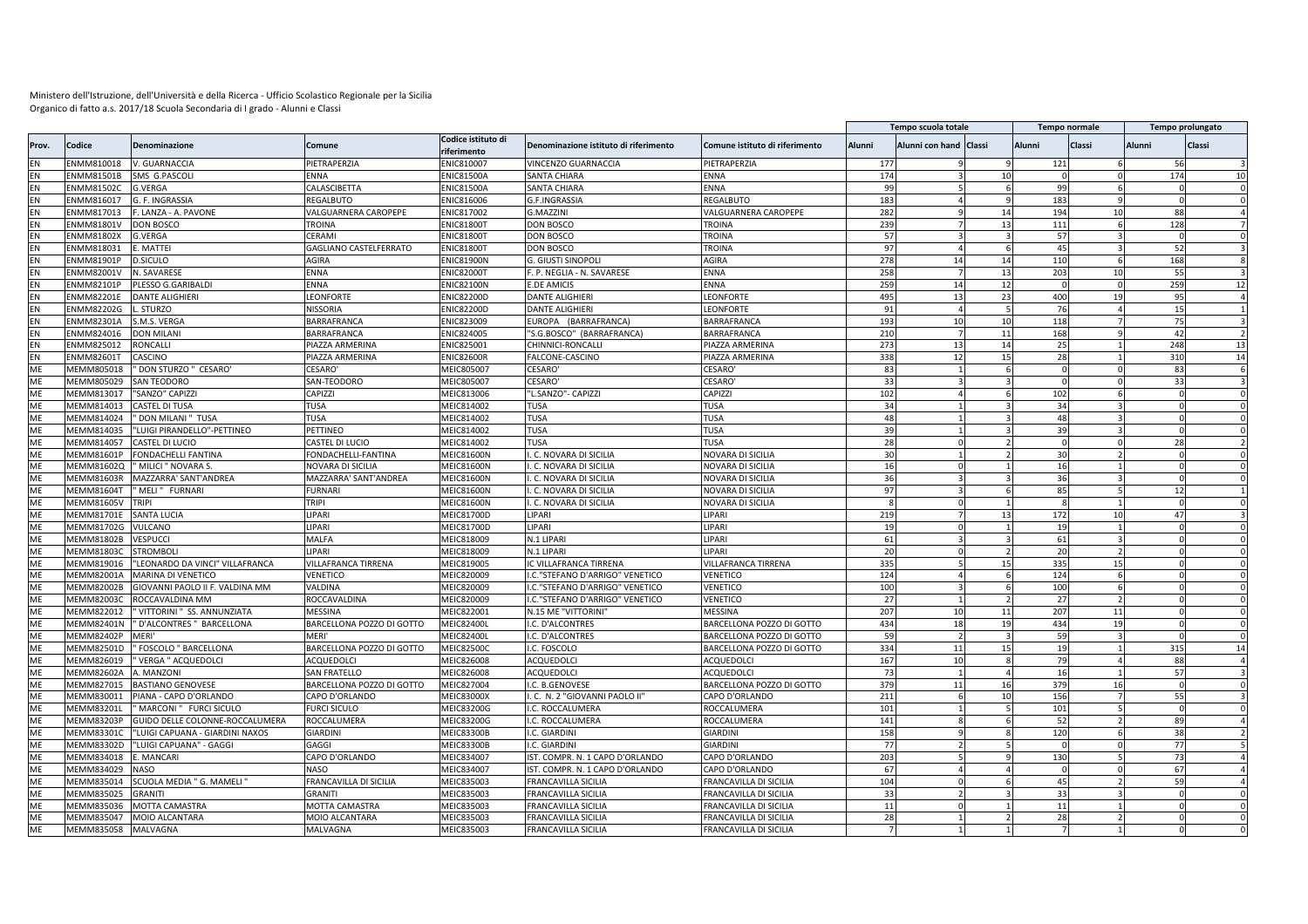|           |                   |                                 |                            |                                   |                                       |                                |        | Tempo scuola totale    |    |          | <b>Tempo normale</b> |        | Tempo prolungato |              |
|-----------|-------------------|---------------------------------|----------------------------|-----------------------------------|---------------------------------------|--------------------------------|--------|------------------------|----|----------|----------------------|--------|------------------|--------------|
| Prov.     | Codice            | Denominazione                   | Comune                     | Codice istituto di<br>riferimento | Denominazione istituto di riferimento | Comune istituto di riferimento | Alunni | Alunni con hand Classi |    | Alunni   | Classi               | Alunni | Classi           |              |
| MF        | MEMM835069        | ROCCELA VALDEMONE               | ROCCELLA VALDEMONE         | MEIC835003                        | <b>FRANCAVILLA SICILIA</b>            | FRANCAVILLA DI SICILIA         | 18     |                        |    | 18       |                      |        |                  |              |
| ME        | <b>MEMM83507A</b> | SANTA DOMENICA VITTORIA         | SANTA DOMENICA VITTORIA    | MEIC835003                        | <b>FRANCAVILLA SICILIA</b>            | FRANCAVILLA DI SICILIA         | 34     |                        |    | 34       |                      |        |                  |              |
| ME        | MEMM83701Q        | ALI' TERME                      | ALI' TERME                 | MEIC83700P                        | ALI' TERME                            | ALI' TERME                     | 62     |                        |    | $\Omega$ |                      |        | 62               |              |
| ME        | <b>MEMM83702R</b> | <b>ALI' SUPERIORE</b>           | ALI'                       | MEIC83700F                        | <b>ALI' TERME</b>                     | <b>ALI' TERME</b>              | 10     |                        |    | $\Omega$ |                      |        | 10               |              |
| ME        | MEMM83703T        | <b>FIUMEDINISI</b>              | <b>FIUMEDINISI</b>         | MEIC83700P                        | ALI' TERME                            | ALI' TERME                     | 46     |                        |    |          |                      |        | 46               |              |
| ME        | MEMM83704V        | ' GIACOBBE " SCALETTA Z.        | SCALETTA ZANCLEA           | MEIC83700F                        | ALI' TERME                            | ALI' TERME                     | 64     |                        |    | $\Omega$ |                      |        | 64               |              |
| ME        | MEMM83705X        | ALFIERI " NIZZA S.              | NIZZA DI SICILIA           | <b>MEIC83700P</b>                 | ALI' TERME                            | ALI' TERME                     | 113    |                        |    |          |                      | 113    |                  |              |
| MF        | MEMM838010        | KENNEDY " CASTELL'UMBERTO       | CASTELL'UMBERTO            | MEIC83800E                        | CASTELL'UMBERTO                       | CASTELL'UMBERTO                | 93     |                        |    | 65       |                      |        | 28               |              |
| ME        | MEMM83802L        | IOPPOLO " SINAGRA               | SINAGRA                    | MEIC83800E                        | CASTELL'UMBERTO                       | CASTELL'UMBERTO                | 76     |                        |    | 76       |                      |        |                  |              |
| ME        | MEMM83803M        | ' MURATORI " RACCUIA            | RACCUIA                    | MEIC83800E                        | CASTELL'UMBERTO                       | CASTELL'UMBERTO                | 19     |                        |    | 19       |                      |        |                  |              |
| ME        | MEMM83804F        | NOVELLI " UCRIA                 | UCRIA                      | MEIC83800E                        | CASTELL'UMBERTO                       | CASTELL'UMBERTO                | 15     |                        |    | 15       |                      |        |                  |              |
| ME        | MEMM83901E        | <b>BROLO</b>                    | <b>BROLO</b>               | MEIC83900A                        | <b>BROLO</b>                          | <b>BROLO</b>                   | 174    |                        |    | 142      |                      |        | 32               |              |
| <b>ME</b> | MEMM83902C        | "TOMASI DI LAMPEDUSA" FICARRA   | <b>FICARRA</b>             | MEIC83900A                        | <b>BROLO</b>                          | <b>BROLO</b>                   | 24     |                        |    | 24       |                      |        |                  |              |
| ME        | MEMM83903D        | CALDARERA " S. ANGELO BROLO     | SANT'ANGELO DI BROLO       | MEIC83900A                        | <b>BROLO</b>                          | <b>BROLO</b>                   | 59     |                        |    |          |                      |        | 59               |              |
| ME        | MEMM842017        | 'G. MARCONI" PACE DEL MELA      | PACE DEL MELA              | MEIC842006                        | PACE DEL MELA                         | PACE DEL MELA                  | 169    |                        |    | 101      |                      |        | 68               |              |
| ME        | MEMM842028        | QUASIMODO " SAN PIER NICETO     | SAN PIER NICETO            | MEIC842006                        | PACE DEL MELA                         | PACE DEL MELA                  | 64     |                        |    |          |                      |        | 64               |              |
| ME        | MEMM842039        | <b>GUALTIERI SICAMINO</b>       | <b>GUALTIERI SICAMINO'</b> | MEIC842006                        | PACE DEL MELA                         | PACE DEL MELA                  | 43     |                        |    | $\Omega$ |                      |        | 43               |              |
| ME        | MEMM84401\        | SEC. I GRADO GIOIOSA M. CENTRO  | GIOIOSA MAREA              | MEIC84400T                        | ANNA RITA SIDOT                       | <b>GIOIOSA MAREA</b>           | 146    |                        |    | 75       |                      |        | 71               |              |
| ME        | MEMM84402>        | SEC. I GRADO "GLIACA"           | PIRAINO                    | MEIC84400T                        | ANNA RITA SIDOT                       | GIOIOSA MAREA                  | 77     |                        |    | 60       |                      |        | 17               |              |
| ME        | <b>MEMM84601E</b> | <b>TOMMASO AVERSA</b>           | <b>MISTRETTA</b>           | <b>MEIC84600D</b>                 | TOMMASO AVERSA                        | <b>MISTRETTA</b>               | 134    |                        |    |          |                      | 134    |                  |              |
| ME        | MEMM84701A        | ' QUASIMODO " LONGI             | LONGI                      | MEIC847009                        | LONGI                                 | LONGI                          | 46     |                        |    | $\Omega$ |                      |        | 46               |              |
| ME        | MEMM84702B        | G. ZIZOLFI                      | <b>MIRTO</b>               | MEIC847009                        | LONGI                                 | LONGI                          | 24     |                        |    |          |                      |        | 24               |              |
| MF        | MEMM847030        | FRAZZANO                        | FRAZZANO'                  | MEIC847009                        | LONGI                                 | LONGI                          | 21     |                        |    |          |                      |        | 21               |              |
| <b>ME</b> | MEMM84705E        | S. GIOVANNI BOSCO               | <b>GALATI MAMERTINO</b>    | MEIC847009                        | LONGI                                 | LONGI                          | 57     |                        |    |          |                      |        | 57               |              |
|           |                   |                                 |                            |                                   |                                       |                                | 23     |                        |    | $\Omega$ |                      |        |                  |              |
| ME        | MEMM84706G        | NOSENGO " S.SALV. FITALIA       | SAN SALVATORE DI FITALIA   | MEIC847009                        | LONGI                                 | LONGI                          |        |                        |    |          |                      |        | 23               |              |
| ME        | MEMM848016        | ' PIRANDELLO " PATTI            | PATTI                      | MEIC848005                        | N.2 PATT                              | PATTI                          | 268    |                        | 14 | $\Omega$ |                      |        | 268              | 14           |
| ME        | MEMM849012        | MONTAGNAREALE                   | MONTAGNAREALE              | MEIC849001                        | N.3 PATT                              | PATTI                          | 31     |                        |    | $\Omega$ |                      |        | 31               |              |
| <b>ME</b> | MEMM849023        | <b>BELLINI</b>                  | PATTI                      | MEIC849001                        | N.3 PATTI                             | PATTI                          | 186    |                        |    | 124      |                      |        | 62               |              |
| ME        | MEMM851012        | SALVO D'ACQUISTO                | <b>MESSINA</b>             | MEIC851001                        | IC N.2 D'ACQUISTO                     | <b>MESSINA</b>                 | 300    | 21                     | 15 | 116      |                      |        | 184              |              |
| ME        | MEMM852011        | <b>ENRICO FERMI</b>             | SAN FILIPPO DEL MELA       | MEIC85200R                        | SAN FILIPPO DEL MELA                  | SAN FILIPPO DEL MELA           | 205    |                        | 11 | 205      | 11                   |        |                  |              |
| ME        | MEMM855019        | GALLUPPI " S. LUCIA DEL MELA    | SANTA LUCIA DEL MELA       | MEIC855008                        | S.LUCIA DEL MELA                      | SANTA LUCIA DEL MELA           | 121    |                        |    | 121      |                      |        |                  |              |
| ME        | MEMM856015        | <b>BUONARROTI</b>               | SANTO STEFANO DI CAMASTRA  | MEIC856004                        | I.C. SANTO STEFANO CAMASTRA           | SANTO STEFANO DI CAMASTRA      | 63     |                        |    | 63       |                      |        |                  |              |
| MF        | MEMM856026        | "MARCONI" CARONIA               | CARONIA                    | VIEIC856004                       | I.C. SANTO STEFANO CAMASTRA           | SANTO STEFANO DI CAMASTRA      | 68     |                        |    | $\Omega$ |                      |        | 68               |              |
| ME        | MEMM857011        | GALILEI " TERME VIGLIATORE      | <b>TERME VIGLIATORE</b>    | MEIC85700X                        | <b>TERME VIGLIATORE</b>               | <b>TERME VIGLIATORE</b>        | 189    |                        |    | 179      |                      |        | 10               |              |
| MF        | MEMM857033        | SCUOLA MEDIA STATALE DI FALCONE | <b>FALCONE</b>             | MEIC85700X                        | <b>TERME VIGLIATORE</b>               | <b>TERME VIGLIATORE</b>        | 69     |                        |    | 69       |                      |        |                  |              |
| ME        | MEMM857044        | SCUOLA MEDIA STATALE DI OLIVERI | OLIVERI                    | MEIC85700X                        | <b>TERME VIGLIATORE</b>               | <b>TERME VIGLIATORE</b>        | 66     |                        |    | 66       |                      |        |                  |              |
| ME        | MEMM85901L        | <b>DON ORIONE</b>               | MESSINA                    | MEIC85900G                        | GIOVANNI XXIII VILL. ALDISIO          | MESSINA                        | 128    |                        |    |          |                      |        | 128              |              |
| ME        | MEMM86101L        | ALBINO LUCIANI                  | <b>MESSINA</b>             | <b>MEIC86100G</b>                 | N.13"A.LUCIANI"ME                     | <b>MESSINA</b>                 | 209    | 29                     | 11 | 197      |                      |        | 12               |              |
| ME        | <b>MEMM86201C</b> | LEOPARDI                        | MESSINA                    | MEIC86200B                        | N.4 "G.LEOPARDI"ME                    | MESSINA                        | 185    | 10                     | 10 | 185      | 10                   |        |                  |              |
| ME        | MEMM864014        | 'LA PIRA " CAMARO               | MESSINA                    | MEIC864003                        | I.C. "LA PIRA - GENTILUOMO" ME        | MESSINA                        | 215    | 12                     | 12 | 215      | 12                   |        |                  |              |
| ME        | MEMM86501X        | S.FRANCESCO DI PAOLA            | <b>MESSINA</b>             | MEIC86500V                        | IST.COM.N.14"S.FRANC.DI PAOLA'        | MESSINA                        | 294    |                        | 14 | 294      | 14                   |        |                  |              |
| ME        | MEMM86601Q        | GALATTI - SC. SECONDARIA I GRAD | <b>MESSINA</b>             | <b>MEIC86600F</b>                 | IC "CANNIZZARO-GALATTI"ME             | MESSINA                        | 290    |                        | 13 | 290      |                      |        |                  |              |
| ME        | MEMM86701G        | " MANZONI " - "PIRANDELLO'      | MESSINA                    | <b>MEIC86700E</b>                 | "MANZONI - DINA E CLARENZA" ME        | <b>MESSINA</b>                 | 377    | 17                     | 17 | 377      | 17                   |        |                  | $\Omega$     |
| ME        | MEMM869017        | PAINO                           | <b>MESSINA</b>             | MEIC869006                        | N.11"PAINO-GRAV."ME                   | MESSINA                        | 218    | 11                     | 12 | 218      | 12                   |        |                  |              |
| ME        | MEMM871017        | VANN'ANTO'                      | MESSINA                    | MEIC871006                        | I.C. VILLA LINA-RITIRO"ME             | MESSINA                        | 223    | 28                     | 13 | 88       |                      |        | 135              | $\mathbf{R}$ |
| ME        | MEMM872013        | "EVEMERO DA MESSINA" TORRE FARO | MESSINA                    | MEIC872002                        | N.19"E.DA MESSINA"ME                  | <b>MESSINA</b>                 | 310    | 19                     | 15 | 310      | 15                   |        |                  |              |
| ME        | MEMM87301V        | <b>G. PASCOLI</b>               | MESSINA                    | MEIC87300T                        | I.C. PASCOLI-CRISPI                   | MESSINA                        | 432    |                        | 20 | 432      | 20                   |        |                  |              |
| ME        | MEMM87401P        | SCUOLA MEDIA "L.CAPUANA"        | SAPONARA                   | <b>MEIC87400N</b>                 | ISTITUTO COMPRENSIVO - SAPONARA       | SAPONARA                       | 48     |                        |    | 48       |                      |        |                  |              |
| ME        | MEMM87402C        | SPADAFORA                       | SPADAFORA                  | MEIC87400N                        | ISTITUTO COMPRENSIVO - SAPONARA       | SAPONARA                       | 77     |                        |    | 77       |                      |        |                  |              |
| MF        | MEMM87403R        | ROMETTA MAREA                   | ROMETTA                    | <b>MEIC87400N</b>                 | ISTITUTO COMPRENSIVO - SAPONARA       | SAPONARA                       | 147    |                        |    | 112      |                      |        | 35               |              |
| ME        | <b>MEMM87601A</b> | "DANTE ALIGHIERI" TORREGROTTA   | TORREGROTTA                | MEIC876009                        | I.C. DI TORREGROTTA                   | <b>TORREGROTTA</b>             | 192    |                        |    | 157      |                      |        | 35               |              |
| ME        | MEMM87602B        | ' LO GULLO " MONFORTE S.G.      | MONFORTE SAN GIORGIO       | MEIC876009                        | I.C. DI TORREGROTTA                   | <b>TORREGROTTA</b>             | 46     |                        |    | 46       |                      |        |                  |              |
| ME        | MEMM877016        | PLUVIO " TORRENOVA              | TORRENOVA                  | MEIC877005                        | TORRENOVA                             | <b>TORRENOVA</b>               | q      |                        |    | 52       |                      |        | 4 <sup>1</sup>   |              |
| ME        | MEMM877027        | QUASIMODO " S.MARCO D'ALUNZIO   | SAN MARCO D'ALUNZIO        | MEIC877005                        | TORRENOVA                             | TORRENOVA                      | 39     |                        |    | 39       |                      |        |                  |              |
| ME        | MEMM877038        | ROCCA DI CAPRILEONE             | CAPRI LEONE                | MEIC877005                        | TORRENOVA                             | TORRENOVA                      | 97     |                        |    | 18       |                      |        | 79               |              |
| ME        | MEMM878012        | <b>SAN PIERO PATTI</b>          | SAN PIERO PATTI            | MEIC878001                        | <b>S.PIERO PATTI</b>                  | SAN PIERO PATTI                | 64     |                        |    | $\Omega$ |                      |        | 64               |              |
|           |                   |                                 |                            |                                   |                                       |                                |        |                        |    |          |                      |        |                  |              |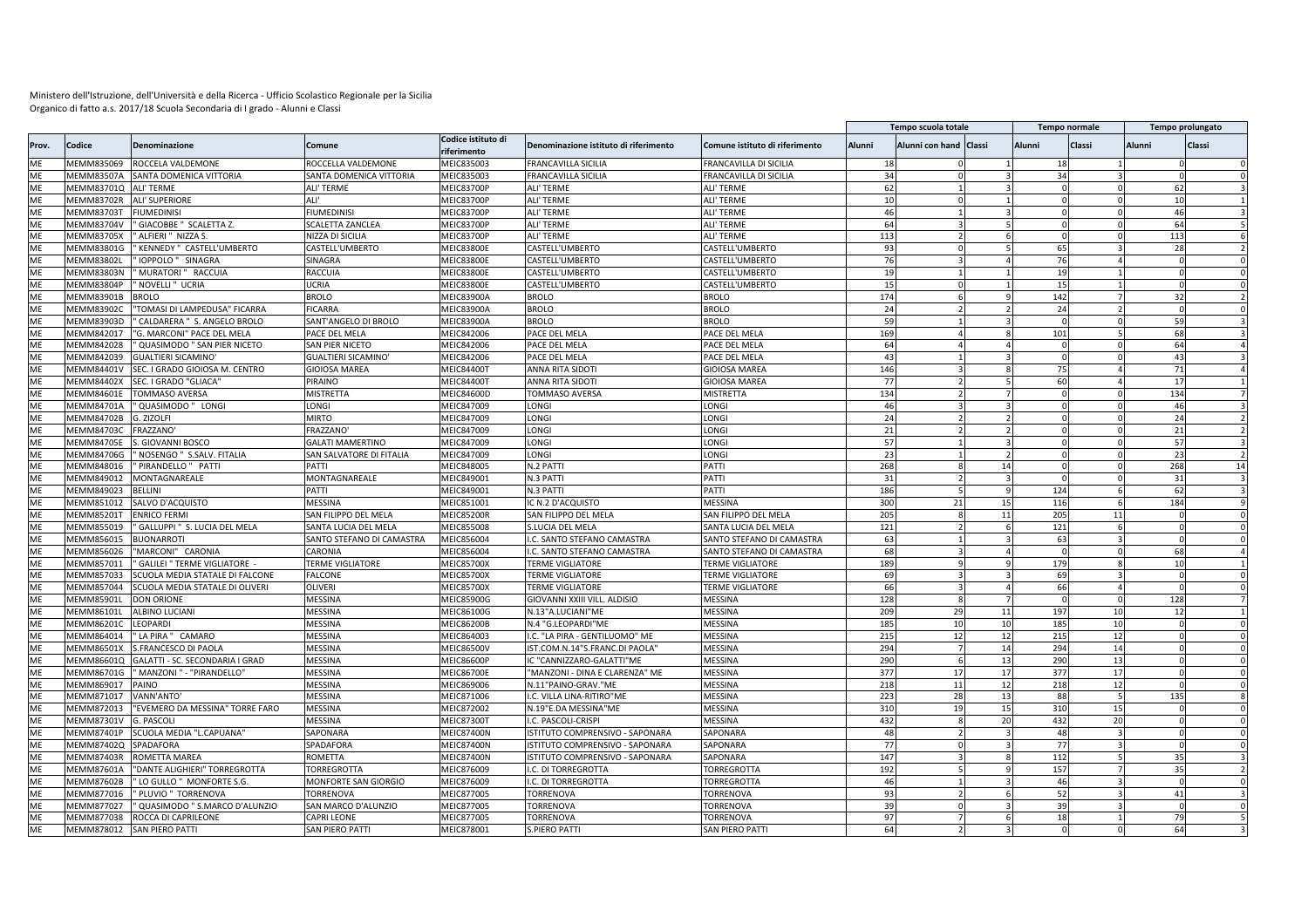|       |                   |                                 |                           |                                   |                                       |                                |        | Tempo scuola totale    |    |          | <b>Tempo normale</b> |               | Tempo prolungato               |
|-------|-------------------|---------------------------------|---------------------------|-----------------------------------|---------------------------------------|--------------------------------|--------|------------------------|----|----------|----------------------|---------------|--------------------------------|
| Prov. | Codice            | <b>Denominazione</b>            | Comune                    | Codice istituto di<br>riferimento | Denominazione istituto di riferimento | Comune istituto di riferimento | Alunni | Alunni con hand Classi |    | Alunni   | Classi               | <b>Alunni</b> | Classi                         |
| MF    | MEMM878023        | <b>LIBRIZZI</b>                 | <b>LIBRIZZI</b>           | MEIC878001                        | <b>S.PIERO PATTI</b>                  | SAN PIERO PATTI                | 27     |                        |    | 27       |                      |               |                                |
| ME    | MEMM878034        | ' RONCALLI " MONTALBANO E.      | MONTALBANO ELICONA        | MEIC878001                        | S.PIERO PATTI                         | SAN PIERO PATTI                | 66     |                        |    | 66       |                      |               | $\mathbf 0$                    |
| ME    | MEMM879011        | CESAREO " S. AGATA MILITELLO    | SANT'AGATA DI MILITELLO   | <b>MEIC87900R</b>                 | N.1 "CESAREO"S.AGATA MILITELLO        | SANT'AGATA DI MILITELLO        | 219    | 11                     | 12 | 219      | 12                   |               |                                |
| ME    | MEMM881011        | VERGA                           | BARCELLONA POZZO DI GOTTO | <b>MEIC88100R</b>                 | I.C. CAPUANA                          | BARCELLONA POZZO DI GOTTO      | 102    | 11                     |    | 102      |                      |               |                                |
| ME    | MEMM88102V        | <b>GARIBALDI</b>                | CASTROREALE               | MEIC88100R                        | I.C. CAPUANA                          | BARCELLONA POZZO DI GOTTO      | 52     |                        |    | 52       |                      |               |                                |
| ME    | MEMM88103>        | <b>MARTINO</b>                  | Rodi' Milici              | <b>MEIC88100R</b>                 | I.C. CAPUANA                          | BARCELLONA POZZO DI GOTTO      | 32     |                        |    | 32       |                      |               | $\Omega$                       |
| ME    | MEMM88201N        | FOSCOLO " MESSINA               | MESSINA                   | <b>MEIC88200L</b>                 | I.C. N.12"BATTISTI - FOSCOLO'         | MESSINA                        | 145    |                        |    | 145      |                      |               |                                |
| ME    | MEMM88301D        | ' GARIBALDI '<br><b>MILAZZO</b> | MILAZZO                   | MEIC88300C                        | I.C. PRIMO MILAZZO                    | <b>MILAZZO</b>                 | 297    |                        | 14 | 297      | 14                   |               | $\Omega$<br>$\Omega$           |
| ME    | MEMM885015        | MARCONI " S. AGATA MILITELLO    | SANT'AGATA DI MILITELLO   | <b>MEIC885004</b>                 | N.2"MARCONI"S.AGATA MILIT.            | SANT'AGATA DI MILITELLO        | 188    |                        |    | 144      |                      |               | 44                             |
| MF    | MEMM885026        | MM "DONADEI"                    | ALCARA LI FUSI            | MEIC885004                        | N.2"MARCONI"S.AGATA MILIT             | SANT'AGATA DI MILITELLO        | 31     |                        |    | $\Omega$ | $\Omega$             |               | 31<br>$\overline{\phantom{a}}$ |
| ME    | MEMM885037        | MILITELLO ROSMARINO             | MILITELLO ROSMARINO       | <b>MEIC885004</b>                 | N.2"MARCONI"S.AGATA MILIT.            | SANT'AGATA DI MILITELLO        | 18     |                        |    | 18       |                      |               |                                |
| ME    | MEMM886011        | FOSCOLO " TAORMINA              | <b>TAORMINA</b>           | MEIC88600X                        | N.1"FOSCOLO"TAORMINA                  | TAORMINA                       | 431    | 2 <sup>c</sup>         | 21 | 351      | 17                   |               | 80                             |
| ME    | MEMM886022        | FERMI" LETOIANNI                | LETOIANNI                 | MEIC88600X                        | N.1"FOSCOLO"TAORMINA                  | <b>TAORMINA</b>                | 99     |                        |    | 66       |                      |               | 33                             |
| ME    | MEMM886033        | FORZA D'AGRO'                   | FORZA D'AGRO'             | MEIC88600X                        | N.1"FOSCOLO"TAORMINA                  | TAORMINA                       | 10     |                        |    | 10       |                      |               |                                |
| ME    | MEMM886044        | MONGIUFFI MELIA                 | MONGIUFFI MELIA           | MEIC88600X                        | N.1"FOSCOLO"TAORMINA                  | <b>AORMINA</b>                 | 10     |                        |    | 10       |                      |               |                                |
| ME    | MEMM886055        | LIMINA                          | LIMINA                    | MEIC88600X                        | N.1"FOSCOLO"TAORMINA                  | TAORMINA                       | 16     |                        |    | 16       |                      |               |                                |
| ME    | MEMM88701R        | <b>ENZO DRAGO</b>               | MESSINA                   | MEIC88700Q                        | I.C.S. N. 7 "ENZO DRAGO" ME           | MESSINA                        | 340    | 12                     | 16 | 340      | 16                   |               | $\Omega$<br>$\Omega$           |
| ME    | <b>MEMM88901C</b> | ' PETRI " S. TERESA RIVA        | SANTA TERESA DI RIVA      | <b>MEIC88900B</b>                 | I.C.S.TERESA DI RIVA                  | SANTA TERESA DI RIVA           | 249    |                        | 12 |          |                      |               | 249<br>12                      |
| ME    | MEMM88902D        | SAVOCA                          | SAVOCA                    | <b>MEIC88900B</b>                 | I.C.S.TERESA DI RIVA                  | SANTA TERESA DI RIVA           | 37     |                        |    | 16       |                      |               | 21                             |
| ME    | MEMM88903E        | SANT'ALESSIO SICULO             | SANT'ALESSIO SICULO       | <b>MEIC88900B</b>                 | .C.S.TERESA DI RIVA                   | SANTA TERESA DI RIVA           | 46     |                        |    |          |                      |               | 46                             |
| ME    | <b>MEMM88904G</b> | CARLO SMIROLDO                  | <b>ANTILLO</b>            | <b>MEIC88900B</b>                 | I.C.S.TERESA DI RIVA                  | SANTA TERESA DI RIVA           | 26     |                        |    | $\Omega$ |                      |               | 26<br>$\overline{2}$           |
| ME    | MEMM89101C        | NELLO LOMBARDO - TORTORICI      | <b>TORTORIC</b>           | <b>MEIC89100B</b>                 | <b>I.C. N. 1 TORTORICI</b>            | <b>TORTORICI</b>               | 184    |                        |    | 60       |                      |               | 124                            |
| ME    | MEMM893014        | "VERONA TRENTO" ME              | <b>MESSINA</b>            | MEIC893003                        | I.C. "BOER-VERONA TRENTO" ME          | <b>MESSINA</b>                 | 622    | 20                     | 28 | 622      | 28                   |               | $\Omega$                       |
| ME    | MEMM89401X        | S.M."MAZZINI" MESSINA           | MESSINA                   | <b>MEIC89400V</b>                 | .C."MAZZINI" MESSINA                  | MESSINA                        | 401    |                        | 18 | 401      | 18                   |               | $\Omega$                       |
| ME    | MEMM89601G        | S.M."GALLO" MESSINA             | MESSINA                   | <b>MEIC89600E</b>                 | I.C. MAZZINI-GALLO                    | MESSINA                        | 279    |                        | 13 | 279      | 13                   |               | $\Omega$<br>$\Omega$           |
| ME    | MEMM89701B        | <b>S.LUCIA SOPRA CONTESSE</b>   | MESSINA                   | <b>MEIC89700A</b>                 | GIUSEPPE CATALFAMO                    | MESSINA                        | 143    | 18                     |    | 89       |                      |               | 54                             |
| ME    | MEMM898017        | PORTOSALVO                      | BARCELLONA POZZO DI GOTTO | MEIC898006                        | I.C. MILITI                           | BARCELLONA POZZO DI GOTTO      | 24     |                        |    | 24       |                      |               |                                |
| ME    | MEMM8AA01G        | S.M."RIZZO" MILAZZO             | MILAZZO                   | MEIC8AA00E                        | .C. SECONDO MILAZZO                   | MILAZZO                        | 327    |                        | 16 | 327      | 16                   |               |                                |
| ME    | MEMM8AB01E        | ZIRILLI                         | MILAZZO                   | MEIC8AB00A                        | I.C. TERZO MILAZZO                    | MILAZZO                        | 242    |                        | 11 | 242      | 11                   |               |                                |
| ME    | MEMM8AC017        | S.M.S."G. MARTINO" - MESSINA    | MESSINA                   | MEIC8AC006                        | I.C.TREMESTIERI                       | MESSINA                        | 437    | 20                     | 18 | 437      | 18                   |               |                                |
| ME    | MEMM8AD013        | " LEONARDO DA VINCI " MESSINA   | MESSINA                   | MEIC8AD002                        | I.C. S.MARGHERITA MESSINA             | MESSINA                        | 275    | 16                     | 14 | 275      | 14                   |               |                                |
| ME    | MEMM8AE01V        | PETRARCA                        | MESSINA                   | MEIC8AE00T                        | ISTITUTO COMPRENSIVO PARADISO         | MESSINA                        | 353    | 10                     | 16 | 353      | 16                   |               | $\Omega$<br>$\Omega$           |
| PA    | <b>PAMM00700N</b> | CESAREO G.A.                    | PALERMO                   | <b>PAMM00700N</b>                 | CESAREO G.A.                          | PALERMO                        | 716    | 18                     | 34 | 676      | 32                   |               | 40                             |
| PA    | PAMM01500L        | S.M.S. RAIMONDO FRANCHETTI      | PALERMO                   | PAMM01500L                        | S.M.S. RAIMONDO FRANCHETTI            | PALERMO                        | 665    | 25                     | 30 | 665      | 30                   |               | - 0<br>$\Omega$                |
| PA    | PAMM01900X        | <b>LEONARDO DA VINCI</b>        | PALERMO                   | PAMM01900X                        | LEONARDO DA VINCI                     | PALERMO                        | 742    | 16                     | 33 | 148      |                      |               | 594<br>27                      |
|       | <b>PAMM02300G</b> |                                 |                           |                                   |                                       | PALERMO                        | 674    |                        |    |          |                      |               |                                |
| PA    |                   | PECORARO ANTONINO               | PALERMO                   | PAMM02300G                        | PECORARO ANTONINO                     |                                |        | 18                     | 27 | 674      | 27                   |               | $\Omega$                       |
| PA    | PAMM03600N        | SCUOLA SEC. DI 1? V.E. ORLANDO  | PALERMO                   | <b>PAMM03600N</b>                 | SCUOLA SEC. DI 1? V.E. ORLANDO        | PALERMO                        | 649    | 12                     | 27 | 649      | 27                   |               | $\Omega$                       |
| PA    | PAMM041005        | <b>GRAMSCI ANTONIO</b>          | PALERMO                   | PAMM041005                        | <b>GRAMSCI ANTONIO</b>                | PALERMO                        | 685    | 23                     | 33 | 685      | 33                   |               | $\Omega$                       |
| PA    | PAMM04800X        | SMS DON LORENZO MILANI          | <b>ALERMO</b>             | PAMM04800X                        | SMS DON LORENZO MILANI                | PALERMO                        | 557    | 28                     | 28 | 557      | 28                   |               | $\Omega$                       |
| PA    | <b>PAMM05000X</b> | PUBLIO VIRGILIO MARONE          | PALERMO                   | PAMM05000X                        | PUBLIO VIRGILIO MARONE                | PALERMO                        | 916    | 16                     | 38 | 916      | 38                   |               | $\Omega$<br>$\Omega$           |
|       | AMM063002         | <b>BAGHERIA-SMS CARDUCCI</b>    | BAGHERIA                  | PAMM063002                        | BAGHERIA-SMS CARDUCCI                 | BAGHERIA                       | 605    | 20                     | 27 | 605      | 27                   |               | $\Omega$                       |
| PA    | PAMM06400T        | SMS SCIANNA C.                  | BAGHERIA                  | PAMM064001                        | SMS SCIANNA C                         | BAGHERIA                       | 752    | 37                     | 31 | 752      | 31                   |               |                                |
| PA    | AMM09900R         | MISILMERI-GUASTELLA C.          | MISILMERI                 | PAMM09900R                        | MISILMERI-GUASTELLA C.                | <b>MISILMER</b>                | 989    | 54                     | 49 | 989      | 49                   |               | $\Omega$                       |
| PA    | PAMM12600X        | VILLABATE-PALUMBO P             | VILLABATE                 | PAMM12600X                        | VILLABATE-PALUMBO P.                  | VILLABATE                      | 638    | 47                     | 36 | 638      | 36                   |               |                                |
| PA    | PAMM138006        | BORGESE-XXVII MAGGIO            | PALERMO                   | PAMM138006                        | BORGESE-XXVII MAGGIO                  | PALERMO                        | 740    | 48                     | 36 | 740      | 36                   |               |                                |
| PA    | PAMM81001D        | <b>GIOVAN BATTISTA CINA</b>     | CAMPOFELICE DI ROCCELLA   | PAIC81000C                        | I.C. CAMPOFELICE /COLLESANO           | CAMPOFELICE DI ROCCELLA        | 201    |                        | 10 |          |                      |               | 201<br>10                      |
| PA    | PAMM81002E        | FALCONE E BORSELLINO-LASCARI    | LASCARI                   | PAIC81000C                        | I.C. CAMPOFELICE / COLLESANO          | CAMPOFELICE DI ROCCELLA        | 87     |                        |    | $\Omega$ |                      |               | 87<br>5                        |
| PA    | PAMM81003G        | COLLESANO                       | COLLESANO                 | PAIC81000C                        | I.C. CAMPOFELICE /COLLESANO           | CAMPOFELICE DI ROCCELLA        | 115    |                        |    | 56       |                      |               | 59                             |
| PA    | PAMM811019        | ALTAVILLA-MONS.GAGLIANO         | ALTAVILLA MILICIA         | PAIC811008                        | I.C. ALTAVILLA MILICIA                | <b>ALTAVILLA MILICIA</b>       | 231    | 14                     | 11 | 231      | 11                   |               | $\Omega$<br>$\Omega$           |
| PA    | PAMM812015        | CIMINNA-DON RIZZO               | CIMINNA                   | PAIC812004                        | .C. CIMINNA -DON RIZZO                | CIMINNA                        | 76     |                        |    | 76       |                      |               |                                |
| PA    | PAMM812026        | BAUCINA-S. ST. CIMINNA          | <b>BAUCINA</b>            | PAIC812004                        | I.C. CIMINNA -DON RIZZO               | CIMINNA                        | 49     |                        |    | 49       | $\Delta$             |               | $\Omega$<br>$\Omega$           |
| PA    | PAMM812037        | VENTIMIGLIA- S.ST. CIMINNA      | VENTIMIGLIA DI SICILIA    | PAIC812004                        | I.C. CIMINNA -DON RIZZO               | <b>CIMINNA</b>                 | 49     |                        |    | 49       |                      |               | $\Omega$                       |
| PA    | PAMM813011        | MADRE TERESA DI CALCUTTA        | PALERMO                   | PAIC81300X                        | I.C.PEREZ-M.TERESA DI CALCUTTA        | PALERMO                        | 262    | 25                     | 13 | 262      | 13                   |               | $\Omega$                       |
| PA    | PAMM81401R        | BORGETTO-SALAMONE MARINO        | BORGETTO                  | PAIC81400Q                        | I.C. BORGETTO/ PARTINICO              | <b>BORGETTO</b>                | 184    |                        |    | 20       |                      |               | 164                            |
| PA    | PAMM81501L        | SAN CIPIRELLO - G.CARONIA       | SAN CIPIRELLO             | PAIC81500G                        | I.C. SAN CIPIRELLO                    | SAN CIPIRELLO                  | 234    |                        | 11 | 234      | 11                   |               |                                |
| PA    | <b>PAMM81601C</b> | MONS. ANTONINO SCIANNA          | <b>LERCARA FRIDDI</b>     | PAIC81600B                        | I.C. "ALFONSO GIORDANO"               | LERCARA FRIDDI                 | 226    | 12                     | 12 |          |                      |               | 226<br>12                      |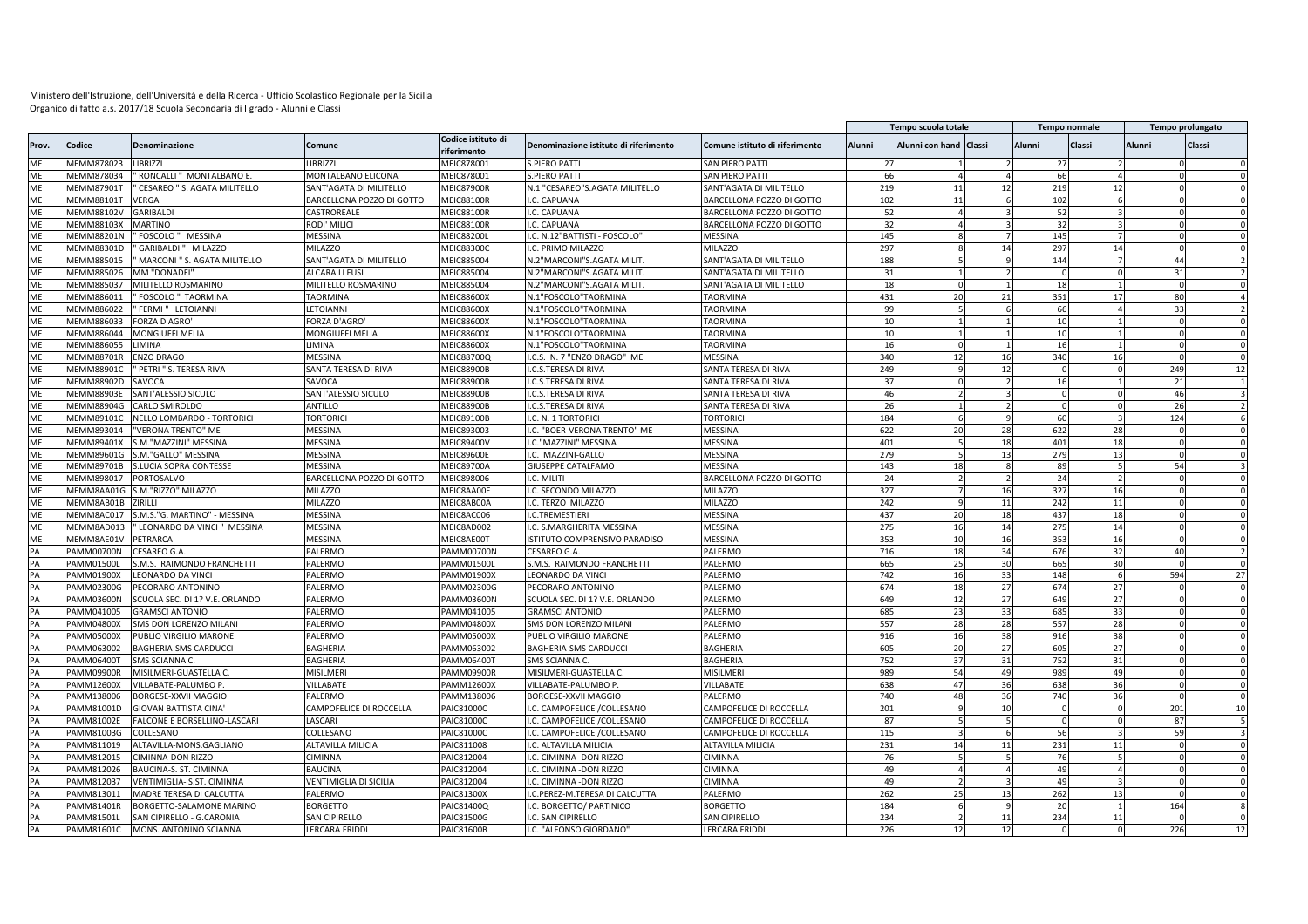|       |                   |                                      |                           |                                   |                                       |                                |           | Tempo scuola totale    |    |                | Tempo normale |               | Tempo prolungato |  |
|-------|-------------------|--------------------------------------|---------------------------|-----------------------------------|---------------------------------------|--------------------------------|-----------|------------------------|----|----------------|---------------|---------------|------------------|--|
| Prov. | Codice            | <b>Denominazione</b>                 | Comune                    | Codice istituto di<br>riferimento | Denominazione istituto di riferimento | Comune istituto di riferimento | Alunni    | Alunni con hand Classi |    | Alunni         | Classi        | <b>Alunni</b> | <b>Classi</b>    |  |
|       | AMM81602D         | CASTRONOVO DI SICILIA-ALIGHIERI      | CASTRONOVO DI SICILIA     | PAIC81600B                        | I.C. "ALFONSO GIORDANO'               | LERCARA FRIDDI                 | 69        |                        |    |                |               |               | 6 <sup>c</sup>   |  |
| PA    | PAMM81603E        | VICARI-S.ST. LERCARA                 | VICARI                    | PAIC81600B                        | I.C. "ALFONSO GIORDANO"               | LERCARA FRIDDI                 | 64        |                        |    | 31             |               |               | 33               |  |
| PA    | PAMM817018        | VILLAFRATI "GIOVANNI XXIII'          | VILLAFRATI                | PAIC817007                        | I.C. VILLAFRATI-MEZZOJUSO             | VILLAFRAT                      | 123       |                        |    | 123            |               |               |                  |  |
| PA    | PAMM817029        | GODRANO - S. S. DI VILLAFRATI        | GODRANO                   | PAIC817007                        | I.C. VILLAFRATI-MEZZOJUSO             | VILLAFRAT                      | 35        |                        |    | 35             |               |               |                  |  |
| PA    | PAMM81703A        | MEZZOJUSO "GALILEO GALILEI           | MEZZOIUSO                 | PAIC817007                        | I.C. VILLAFRATI-MEZZOJUSO             | VILLAFRAT                      | 90        |                        |    | 90             |               |               |                  |  |
| PA    | PAMM818014        | <b>ANTONIO GAGINI - POLLINA</b>      | POLLINA                   | PAIC818003                        | I.C. POLLINA/S.MAURO CASTELVERD       | POLLINA                        | 31        |                        |    | $\Omega$       |               |               | 31               |  |
| PA    | PAMM818025        | . SCIASCIA - FINALE POLLINA          | POLLINA                   | AIC818003                         | .C. POLLINA/S.MAURO CASTELVERD        | POLLINA                        | 50        |                        |    | $\Omega$       |               |               | 50               |  |
| PA    | PAMM818036        | SCUOLA SEC. 1? GR. S.MAURO C.DE      | SAN MAURO CASTELVERDE     | PAIC818003                        | I.C. POLLINA/S.MAURO CASTELVERD       | POLLINA                        | 46        |                        |    | $\Omega$       |               |               | 46               |  |
| PA    | PAMM81901X        | CALTAVUTURO-ODDO                     | CALTAVUTURO               | PAIC81900V                        | I.C. CALTAVUTURO -G. ODDO             | CALTAVUTURO                    | qq        |                        |    | 22             |               |               | 77               |  |
| PA    | PAMM819021        | SCLAFANI BAGNI-S.ST.CALTAVUTURO      | <b>SCLAFANI BAGNI</b>     | PAIC81900V                        | I.C. CALTAVUTURO - G. ODDO            | CALTAVUTURO                    |           |                        |    | $\overline{7}$ |               |               |                  |  |
| PA    | PAMM819032        | SCILLATO-SEZ.ST.CALTAVUTURO          | SCILLATO                  | AIC81900V                         | I.C. CALTAVUTURO -G. ODDO             | CALTAVUTURO                    | 11        |                        |    | $\Omega$       |               |               | 11               |  |
| PA    | PAMM820014        | CASTELLANA SICULA-FERMI              | CASTELLANA SICULA         | PAIC820003                        | I.C. CASTELLANA S. /POLIZZI G.        | CASTELLANA SICULA              | 90        |                        |    | $\Omega$       |               |               | 90               |  |
| PA    | PAMM820025        | "G.A.BORGESE" - POLIZZI GENEROS      | POLIZZI GENEROSA          | AIC820003                         | I.C. CASTELLANA S. /POLIZZI G.        | CASTELLANA SICULA              | 74        |                        |    |                |               |               | 74               |  |
| PΔ    | PAMM82301G        | CHIUSA SCLAFANI-REINA                | CHIUSA SCLAFANI           | PAIC82300E                        | I.C. CHIUSA/SCLAFANI- G. REINA        | CHIUSA SCLAFANI                | 68        |                        |    | 68             |               |               |                  |  |
|       | AMM82302L         | GIULIANA S.ST.CHIUSA                 | GIULIANA                  | AIC82300E                         | I.C. CHIUSA/SCLAFANI- G. REINA        | CHIUSA SCLAFANI                | 41        |                        |    |                |               |               | 41               |  |
| PA    | PAMM82303N        | SC. SEC. I? GRADO - CONTESSA E       | CONTESSA ENTELLINA        | PAIC82300E                        | I.C. CHIUSA/SCLAFANI- G. REINA        | CHIUSA SCLAFANI                | 40        |                        |    |                |               |               | 40               |  |
| PA    | AMM825017         | MONTEMAGGIORE BELSITO                | MONTEMAGGIORE BELSITO     | PAIC825006                        | I.C. MONTEMAGGIORE BELSITO            | MONTEMAGGIORE BELSITO          | 81        |                        |    | $\Omega$       |               |               | 81               |  |
| PΔ    | PAMM825028        | ALIMINUSA-S.ST.DI MONTEMAGGIORE      | ALIMINUSA                 | PAIC825006                        | I.C. MONTEMAGGIORE BELSITO            | MONTEMAGGIORE BELSITO          | 30        |                        |    | $\Omega$       |               |               | 30               |  |
| PA    | PAMM825039        | SCIARA-S.ST.DI MONTEMAGGIORE B       | <b>SCIARA</b>             | PAIC825006                        | I.C. MONTEMAGGIORE BELSITO            | MONTEMAGGIORE BELSITO          | 83        |                        |    | 83             |               |               |                  |  |
| PA    | PAMM82701V        | <b>GERACI SICULO</b>                 | <b>GERACI SICULO</b>      | PAIC827001                        | I.C. P.SOTTANA- GERACI-ALIMENA        | PETRALIA SOTTANA               | 58        |                        |    | $\Omega$       |               |               | 58               |  |
| PA    | PAMM82702X        | PETRALIA SOTTANA                     | PETRALIA SOTTANA          | PAIC82700T                        | I.C. P.SOTTANA- GERACI-ALIMENA        | PETRALIA SOTTANA               | 54        |                        |    | 20             |               |               | 34               |  |
| PA    | AMM827031         | <b>ALIMENA-CASATI</b>                | ALIMENA                   | PAIC827001                        | I.C. P.SOTTANA- GERACI-ALIMENA        | PETRALIA SOTTANA               | 45        |                        |    | 45             |               |               |                  |  |
| PA    | PAMM82802Q        | SCUOLA SEC. I GRADO F. ORESTANO      | ALIA                      | <b>PAIC82800N</b>                 | I.C. ALIA/ROCCAPALUMBA/VALLEDOL       | ALIA                           | 93        |                        |    | $\mathbf{0}$   |               |               | 93               |  |
| PA    | <b>PAMM82803R</b> | SCUOLA SEC. I GRADO PIRANDELLO       | VALLEDOLMO                | <b>PAIC82800N</b>                 | I.C. ALIA/ROCCAPALUMBA/VALLEDOL       | <b>ALIA</b>                    | 78        |                        |    | $\Omega$       |               |               | 78               |  |
| PA    | <b>PAMM82804T</b> | DON LORENZO MILANI-ROCCAPALUMBA      | ROCCAPALUMBA              | <b>PAIC82800N</b>                 | I.C. ALIA/ROCCAPALUMBA/VALLEDOL       | <b>ALIA</b>                    | 64        |                        |    | 64             |               |               |                  |  |
| PA    | PAMM82901E        | CERDA-MANZONI                        | CERDA                     | AIC82900D                         | I.C. CERDA- L. PIRANDELLO             | CERDA                          | 216       |                        |    | 216            |               |               |                  |  |
| PA    | PAMM83002Q        | PETRALIA SOPRANA                     | PETRALIA SOPRANA          | PAIC83000N                        | I.C. PETRALIA SOPRANA                 | PETRALIA SOPRANA               | 83        |                        |    | $\Omega$       |               |               | 83               |  |
| PA    | PAMM83003R        | BOMPIETRO-S.ST.PETRALIA SOPRANA      | <b>BOMPIETRO</b>          | AIC83000N                         | I.C. PETRALIA SOPRANA                 | PETRALIA SOPRANA               | 31        |                        |    | $\Omega$       |               |               | 31               |  |
| PA    | PAMM83004T        | BLUFI-S.ST. PETRALIA SOPRANA         | BLUFI                     | PAIC83000N                        | I.C. PETRALIA SOPRANA                 | PETRALIA SOPRANA               | 30        |                        |    | $\Omega$       |               |               | 30               |  |
|       | PAMM834012        | ISOLA DELLE FEMMINE-F.RISO           | <b>SOLA DELLE FEMMINE</b> | PAIC834001                        | I.C. ISOLA DELLE FEMMINE-F.RISO       | <b>SOLA DELLE FEMMINE</b>      | 269       | 11                     | 12 | 269            | 12            |               |                  |  |
| PA    | PAMM83601N        | BAGHERIA-T.AJELLO                    | BAGHERIA                  | PAIC83600L                        | I.C. BAGHERIA - T. AIELLO             | <b>BAGHERIA</b>                | 167       | 20                     |    | 167            | 10            |               |                  |  |
|       |                   |                                      |                           |                                   |                                       |                                |           |                        |    |                |               |               |                  |  |
| PA    | AMM83701D         | BALESTRATE-RETTORE F.EVOLA           | BALESTRATE                | PAIC837000                        | I.C. RETTORE F.EVOLA                  | <b>BALESTRATE</b>              | 183<br>99 |                        |    | 167            |               |               | 16               |  |
| PA    | PAMM83702E        | <b>TRAPPETO- S.ST. DI BALESTRATE</b> | <b>TRAPPETO</b>           | PAIC837000                        | I.C. RETTORE F.EVOLA                  | <b>BALESTRATE</b>              |           |                        |    | 99             |               |               |                  |  |
| PA    | PAMM838019        | BELMONTE MEZZAGNO                    | BELMONTE MEZZAGNO         | PAIC838008                        | I.C.S. "EMANUELE VENTIMIGLIA          | BELMONTE MEZZAGNO              | 466       | 28                     | 22 | 466            | 22            |               |                  |  |
| PA    | AMM839026         | BOLOGNETTA                           | BOLOGNETTA                | PAIC839004                        | I.C. MARINEO - BOLOGNETTA.            | MARINEO                        | 141       | 10                     |    | 141            |               |               |                  |  |
| PA    | PAMM839037        | MARINEO-PIRANDELLO                   | MARINEO                   | PAIC839004                        | I.C. MARINEO - BOLOGNETTA.            | MARINEO                        | 190       | 11                     | 10 | 190            | 10            |               |                  |  |
| PA    | PAMM840019        | CAMPOREALE-VERGA G.                  | CAMPOREALE                | PAIC840008                        | I.C. CAMPOREALE                       | CAMPOREALE                     | 101       |                        |    | 51             |               |               | 50               |  |
| PA    | PAMM84002A        | GRISI'-S.ST. CAMPOREALE              | MONREALE                  | PAIC840008                        | I.C. CAMPOREALE                       | CAMPOREALE                     | 31        |                        |    | 31             |               |               |                  |  |
| PA    | PAMM84004C        | ROCCAMENA S.ST. CAMPOREALE           | ROCCAMENA                 | PAIC840008                        | I.C. CAMPOREALE                       | CAMPOREALE                     | 35        |                        |    | 9              |               |               | 26               |  |
| PA    | PAMM842011        | CASTELDACCIA-CAPUANA LUIGI           | CASTELDACCIA              | <b>PAIC84200X</b>                 | I.C. CASTELDACCIA                     | CASTELDACCIA                   | 366       | 22                     | 21 | 366            | 21            |               |                  |  |
| PA    | PAMM84301R        | ALTOFONTE-ARMAFORTE                  | <b>ALTOFONTE</b>          | AIC84300Q                         | I.C. ALTOFONTE - E. ARMAFORTE         | <b>ALTOFONTE</b>               | 312       |                        | 17 | 312            | 17            |               |                  |  |
| PA    | <b>PAMM84501C</b> | F.P.POLIZZANO-GANGI                  | GANGI                     | AIC84500B                         | I.C. GANGI - F. P. POLIZZANO          | GANGI                          | 182       |                        |    | $\Omega$       |               |               | 182              |  |
| PA    | PAMM846018        | <b>CINISI</b>                        | <b>CINISI</b>             | AIC846007                         | I.C. CINISI                           | <b>CINISI</b>                  | 372       | 12                     | 18 | 278            | 13            |               | 94               |  |
| PA    | PAMM847014        | CAPONNETTO-BASILE                    | PALERMO                   | PAIC847003                        | I.C. ANTONINO CAPONNETTO -PA          | PALERMO                        | 159       | 13                     |    | 159            |               |               |                  |  |
| PA    | PAMM84801X        | SFERRACAVALLO                        | PALERMO                   | AIC84800V                         | I.C. SFERRACAVALLO /ONORATO -PA       | PALERMO                        | 322       | 19                     | 21 | 322            | 21            |               |                  |  |
| PA    | PAMM84901Q        | <b>BAGHERIA-ASPRA</b>                | BAGHERIA                  | PAIC84900F                        | I.C. BAGHERIA IV - ASPRA              | BAGHERIA                       | 110       |                        |    | 110            |               |               |                  |  |
| PA    | AMM85001X         | MONS.G.BACILE = BISACQUINO           | <b>BISACQUINO</b>         | PAIC85000V                        | I.C. BISACQUINO "MONS. G.BACILE       | <b>BISACQUINO</b>              | 121       |                        |    | 121            |               |               |                  |  |
|       | PAMM850021        | GIOVANNI XXIII= CAMPOFIORITO         | CAMPOFIORITO              | PAIC85000\                        | I.C. BISACQUINO "MONS. G.BACILE       | <b>BISACQUINO</b>              | 34        |                        |    | 34             |               |               |                  |  |
| PA    | AMM85101Q         | S.M.S. BONFIGLIO-COLOZZA             | PALERMO                   | PAIC85100F                        | I.C. G.A.COLOZZA /BONFIGLIO-PA        | PALERMO                        | 200       | 19                     | 11 | 200            | 11            |               |                  |  |
| PA    | PAMM85201G        | g. di vittorio                       | PALERMO                   | PAIC85200E                        | I.C. G. DI VITTORIO -PA               | PALERMO                        | 279       | 20                     | 14 | 279            |               |               |                  |  |
| PA    | AMM85301B         | SC. MEDIA BORSELLINO                 | PALERMO                   | PAIC85300A                        | I.C. MANTEGNA /BONANNO -PA            | PALERMO                        | 157       |                        |    | 157            |               |               |                  |  |
| PA    | PAMM854017        | S.M. A. DA MESSINA                   | PALERMO                   | PAIC854006                        | I.C. KAROL WOJTYLA -PA                | PALERMO                        | 127       | 15                     |    | 127            |               |               |                  |  |
| PA    | PAMM855013        | <b>GUTTUSO RENATO</b>                | PALERMO                   | PAIC855002                        | I.C. RENATO GUTTUSO -PA               | PALERMO                        | 224       | 13                     | 12 | 224            | 12            |               |                  |  |
| PA    | PAMM85601V        | BOCCADIFALCO-TOMASI DI L.            | PALERMO                   | PAIC856001                        | I.C. BOCCADIFALCO/TOMASI DI L         | PALERMO                        | 319       | 24                     | 15 | 319            | 15            |               |                  |  |
| PA    | PAMM85801E        | MONREALE II-PIOPPO                   | MONREALE                  | PAIC85800D                        | I.C.S. MARGHERITA DI NAVARRA          | MONREALE                       | 154       |                        | 11 | 154            | 11            |               |                  |  |
| PA    | PAMM85901A        | MONREALE-VENEZIANO                   | MONREALE                  | PAIC859009                        | I.C. MONREALE - A. VENEZIANO          | <b>MONREALE</b>                | 565       | 27                     | 28 | 565            | 28            |               |                  |  |
|       |                   |                                      |                           |                                   |                                       |                                |           |                        |    |                |               |               |                  |  |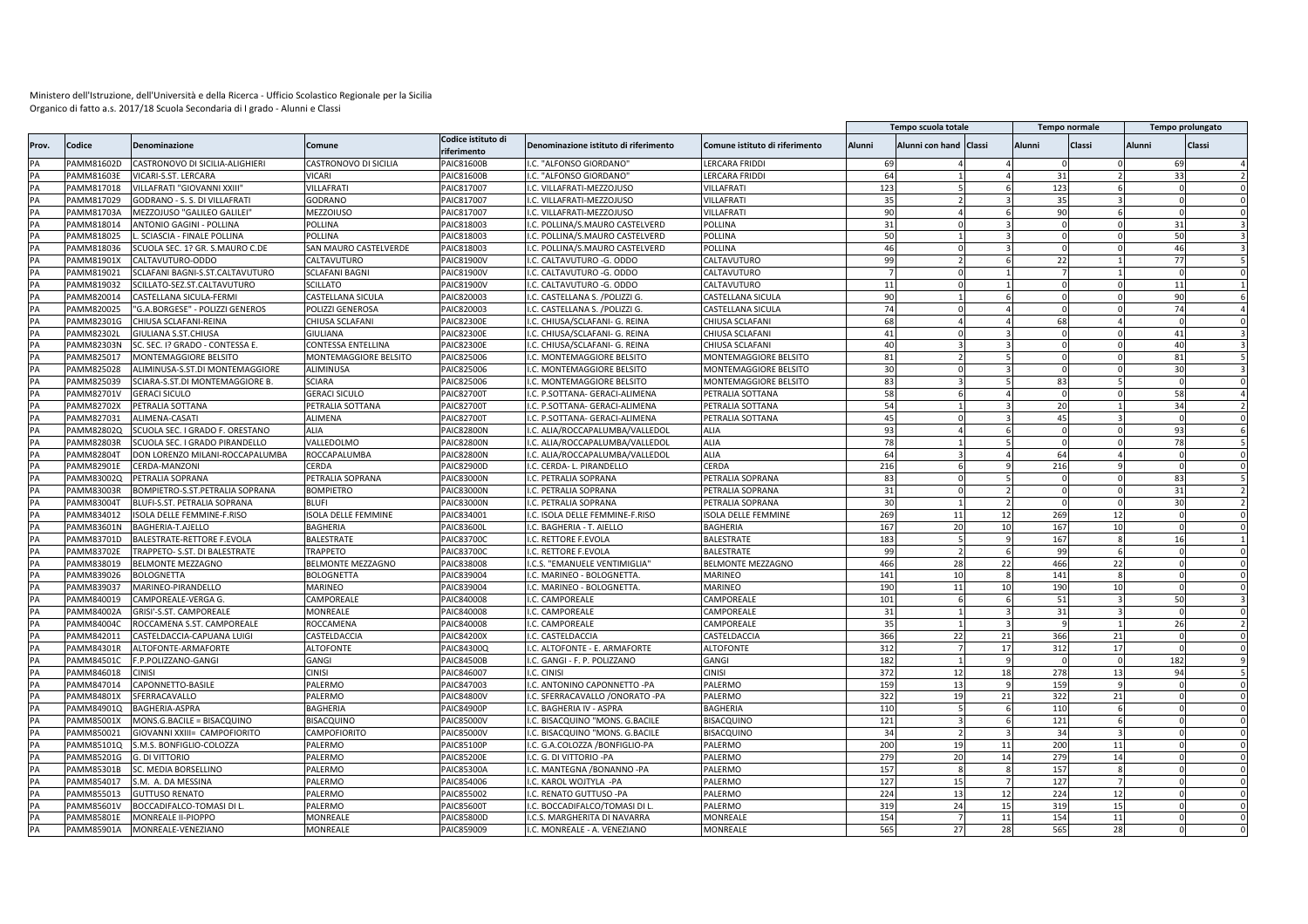|          |                   |                                                      |                        |                                   |                                       |                                |            | Tempo scuola totale    |          |                | Tempo normale |        | Tempo prolungato     |
|----------|-------------------|------------------------------------------------------|------------------------|-----------------------------------|---------------------------------------|--------------------------------|------------|------------------------|----------|----------------|---------------|--------|----------------------|
| Prov.    | Codice            | Denominazione                                        | Comune                 | Codice istituto di<br>riferimento | Denominazione istituto di riferimento | Comune istituto di riferimento | Alunni     | Alunni con hand Classi |          | Alunni         | Classi        | Alunni | Classi               |
| PA       | PAMM86001E        | CARINI-GUTTUSO                                       | CARINI                 | PAIC86000D                        | I.C. CARINI-VILLAGRAZIA GUTTUSO       | CARINI                         | 336        | 10                     | 14       | 336            | 14            |        |                      |
| PA       | PAMM86101A        | <b>CARINI-LAURA LANZA</b>                            | CARINI                 | PAIC861009                        | I.C. CARINI - LAURA LANZA             | CARINI                         | 288        | 26                     | 15       | 288            | <b>15</b>     |        | $\Omega$             |
| PA       | PAMM862016        | MONTELEPRE-MANZONI                                   | MONTELEPRE             | PAIC862005                        | I.C. MONTELEPRE-MANZONI               | MONTELEPRE                     | 211        |                        | 10       | 211            | 10            |        |                      |
| PA       | PAMM862027        | GIARDINELLO - S.ST. MONTELEPRE                       | GIARDINELLO            | PAIC862005                        | I.C. MONTELEPRE-MANZONI               | MONTELEPRE                     | 82         |                        | 6        | 82             | 6             |        |                      |
| PA       | PAMM86401T        | MONREALE-GUGLIELMO II                                | MONREALE               | PAIC86400R                        | I.C. MONREALE - GUGLIELMO II          | MONREALE                       | 204        |                        | 16       | 204            | 16            |        | $\Omega$             |
| PA       | PAMM86501N        | BAGHERIA-BUTTITTA IGNAZIO                            | BAGHERIA               | PAIC86500I                        | I.C. BAGHERIA- IGNAZIO BUTTITTA       | BAGHERIA                       | 477        | 56                     | 24       | 477            | 24            |        | $\Omega$<br>$\Omega$ |
| PA       | PAMM869011        | FALCONE GIOVANNI EX FONDO RAFFO                      | PALERMO                | PAIC86900X                        | .C. FALCONE /FONDO RAFFO -PA          | PALERMO                        | 177        | 24                     |          | 177            |               |        |                      |
| PA       | PAMM870015        | SCIASCIA LEONARDO (EX 39)                            | PALERMO                | PAIC870004                        | I.C. LEONARDO SCIASCIA-PA             | PALERMO                        | 173        | 21                     | 10       | 123            |               |        | 50                   |
| PA       | AMM871011         | <b>BUONARROTI MICHELANGELO</b>                       | PALERMO                | PAIC87100X                        | .C. MICHELANGELO BUONARROTI-PA        | PALERMO                        | 387        | 23                     | 20       | 387            | 20            |        |                      |
| PΔ       | PAMM87201R        | PADRE PINO PUGLISI                                   | PALERMO                | PAIC87200Q                        | I.C. PADRE PINO PUGLISI-PA            | PALERMO                        | 402        | 26                     | 18       | 402            | 18            |        | $\Omega$             |
|          | AMM87301L         | PIRANDELLO - BORGO ULIVIA                            | PALERMO                | PAIC87300G                        | I.C. L.PIRANDELLO/B. ULIVIA -PA       | <b>ALERMO</b>                  | 189        |                        | 10       | 189            | 10            |        |                      |
| PA       | AMM87401C         | PRINCIPESSA ELENA DI NAPOLI                          | PALERMO                | PAIC87400B                        | I.C PRINCIP. ELENA DI NAPOLI-PA       | PALERMO                        | 257        | 11                     | 12       | 160            |               |        | 97                   |
| PA       | AMM876014         | VERGA-NUCCIO                                         | PALERMO                | PAIC876003                        | I.C. G. E. NUCCIO -PA                 | PALERMO                        | 105        |                        | -6       | 105            |               |        | $\Omega$             |
| PA       | PAMM87701X        | <b>UGO ANTONIO</b>                                   | PALERMO                | PAIC87700V                        | I.C. ANTONIO UGO -PA                  | PALERMO                        | 526        | 44                     | 24       | 526            | 24            |        |                      |
| PA       | PAMM87801Q        | I.C.S. "GIUSEPPE VERDI                               | PALERMO                | <b>PAIC87800P</b>                 | I.C. GIUSEPPE VERDI -PA               | PALERMO                        | 407        | 20                     | 20       | 407            | 20            |        | $\Omega$<br>ſ        |
| PA       | PAMM87901G        | <b>IMPASTATO PEPPINO</b>                             | PALERMO                | <b>PAIC87900E</b>                 | I.C. MANZONI / IMPASTATO - PA         | PALERMO                        | 145        | 24                     |          | 145            |               |        |                      |
| PA       | PAMM88001Q        | PARTINICO NINNI CASSARA'                             | PARTINICO              | PAIC88000P                        | I.C. PARTINICO - CASSARA'/GUIDA       | PARTINICO                      | 384        | 19                     | 17       | $\overline{0}$ | $\Omega$      |        | 384<br>17            |
| PA       | PAMM88101G        | PIANA DEGLI ALBANES                                  | PIANA DEGLI ALBANESI   | PAIC88100E                        | I.C. PIANA DEGLI ALBANESI             | PIANA DEGLI ALBANESI           | 183        |                        |          | 183            |               |        |                      |
| PA       | <b>PAMM88201B</b> | PRIZZI                                               | PRIZZI                 | <b>PAIC88200A</b>                 | I.C. PRIZZI                           | PRIZZI                         | 112        |                        |          | 44             |               |        | 68                   |
| PA       | <b>PAMM88202C</b> | PALAZZO ADRIANO I.C."F. CRISPI"                      | PALAZZO ADRIANO        | <b>PAIC88200A</b>                 | I.C. PRIZZI                           | PRIZZI                         | 46         |                        |          |                |               |        | 46                   |
| PA       | PAMM884013        | SAN GIUSEPPE JATO                                    | SAN GIUSEPPE IATO      | PAIC884002                        | IST. COMPRENS SAN GIUSEPPE JATO       | SAN GIUSEPPE IATO              | 278        | 11                     | 13       | 278            | 13            |        | $\Omega$<br>$\Omega$ |
| PA       | PAMM88501V        | KAROL WOJTYLA-PONTEFICE-SFLAVIA                      | SANTA FLAVIA           | PAIC88500T                        | .C. SANTA FLAVIA - K. WOJTYLA         | SANTA FLAVIA                   | 290        | 20                     | 15       | 290            | 15            |        | $\Omega$             |
| PA       | PAMM88601P        | TERMINI IMERESE-BALSAMO                              | <b>TERMINI IMERESE</b> | <b>PAIC88600N</b>                 | I.C. TERMINI-BALSAMO/PANDOLFINI       | <b>TERMINI IMERESE</b>         | 235        | 15                     | 13       | 158            | $\mathbf{R}$  |        | 77                   |
| PA       | PAMM88701E        | TERRASINI-GIOVANNI XXIII                             | TERRASINI              | PAIC88700D                        | .C. TERRASINI - GIOVANNI XXIII        | TERRASINI                      | 477        | 27                     | 23       | 477            | 23            |        | $\Omega$             |
| PA       | PAMM88801A        | TRABIA-GIOVANNI XXII                                 | TRABIA                 | PAIC888009                        | IC. TRABIA - GIOVANNI XXIII           | TRABIA                         | 358        | 14                     | 18       | 328            | 16            |        | 30                   |
| PA       | AMM889016         | ISTITUTO DI II GRADO DI USTICA                       | USTICA                 | PAIC889005                        | I.C. USTICA                           | <b>JSTICA</b>                  | 27         |                        |          | 27             |               |        |                      |
| PA       | PAMM89001A        | FEDERICO II - ARCHIMEDE                              | PALERMO                | PAIC890009                        | I.C. POLITEAMA -PA                    | PALERMO                        | 361        | 23                     | 18       | 361            | 18            |        |                      |
| PA       | AMM891016         | GIUSEPPE SILENO-ARENELLA                             | PALERMO                | PAIC891005                        | I.C. ARENELLA -PA                     | PALERMO                        | 169        | 10                     | 11       | 81             |               |        | 88                   |
| PA       | PAMM892012        | MATTARELLA PIERSANTI                                 | PALERMO                | PAIC892001                        | I.C.S " MATTARELLA - BONAGIA"         | PALERMO                        | 389        | 19                     | 17       | 389            | 17            |        |                      |
| PA       | AMM89301T         | MARCONI GUGLIELMO                                    | PALERMO                | PAIC89300R                        | I.C. G. MARCONI -PA                   | <b>ALERMO</b>                  | 483        | 15                     | 24       | 483            | 24            |        |                      |
| PA       | PAMM89401N        | <b>MARIA ADELAIDE</b>                                | PALERMO                | PAIC89400I                        | EDUCANDATO MARIA ADELAIDI             | PALERMO                        | 305        |                        | 12       | 305            | 12            |        |                      |
| PA       | PAMM89501D        | CONVITTO NAZIONALE G. FALCONE                        | PALERMO                | PAIC89500C                        | CONVITTO NAZIONALE- G. FALCONE        | PALERMO                        | 263        |                        | 12       | 263            | 12            |        | $\Omega$             |
|          | PAMM897015        |                                                      |                        | PAIC897004                        | .C. GIULIANA SALADINO - PA            | PALERMO                        |            |                        |          |                | 10            |        |                      |
| PA<br>PA | PAMM898011        | COCCHIARA-V.VENETO - CRISPI<br>S.M.S. RONCALLI-AMARI | PALERMO<br>PALERMO     | PAIC89800X                        | I.C. AMARI/RONCALLI/FERRARA-PA        | PALERMO                        | 218<br>206 | 24<br>17               | 10<br>11 | 218<br>206     | 11            |        | $\Omega$<br>$\Omega$ |
|          |                   |                                                      |                        |                                   |                                       |                                |            |                        |          |                |               |        |                      |
| PA       | PAMM89901R        | ABBA - ALIGHIERI                                     | PALERMO                | PAIC89900Q                        | .C. ABBA /ALIGHIERI -PA               | PALERMO                        | 367        | 15                     | 18       | 367            | 18<br>14      |        | $\Omega$<br>$\Omega$ |
| PA       | PAMM8A001D        | P. S. CRISTINA - BORGO NUOVO I                       | PALERMO                | PAIC8A000C                        | I.C. RITA LEVI MONTALCINI -PA         | PALERMO                        | 245        | 27                     | 14       | 245            |               |        |                      |
| PA       | PAMM8A1019        | VIA DEL FERVORE- CAPUANA                             | PALERMO                | PAIC8A1008                        | I.C. LUIGI CAPUANA -PA                | PALERMO                        | 276        | 16                     | 17       | 276            | 17            |        | $\Omega$             |
| PA       | PAMM8A2015        | <b>BOCCONE SILVIO</b>                                | PALERMO                | PAIC8A2004                        | I.C. SILVIO BOCCONE -PA               | PALERMO                        | 449        | 23                     | 27       | 449            | 27            |        | $\Omega$             |
| PA       | PAMM8A3011        | EX S.M.ANNES IST.ARTE-MORVILLO                       | MONREALE               | PAIC8A300X                        | .C. MONREALE - F. MORVILLO            | MONREALE                       | 165        | 13                     |          | 165            |               |        | $\Omega$             |
| PA       | PAMM8A401R        | CAPACI-SICILIANO BIAGIO                              | CAPACI                 | <b>PAIC8A400Q</b>                 | I.C. CAPACI - BIAGIO SICILIANO        | CAPACI                         | 492        | 28                     | 24       | 410            | 20            |        | 82<br>$\Delta$       |
| PA       | AMM8A501L         | FICARAZZI-L.PIRANDELLO                               | <b>ICARAZZI</b>        | PAIC8A500G                        | I.C. FICARAZZI                        | <b>ICARAZZI</b>                | 530        | 42                     | 27       | 530            | 27            |        |                      |
| PA       | PAMM8A601C        | .C. TISIA D'IMERA                                    | TERMINI IMERESE        | PAIC8A600B                        | I.C. TERMINI I. - TISIA D'IMERA       | <b><i>FERMINI IMERESE</i></b>  | 617        | 22                     | 29       | 454            | 20            |        | 163                  |
| PA       | PAMM8A7018        | S.M.S. PRIVITERA                                     | PARTINICO              | <b>PAIC8A7007</b>                 | I.C.PARTINICO PRIVITERA/POLIZZI       | PARTINICO                      | 325        | 17                     | 17       | 274            | 14            |        | 51<br>$\mathbf{3}$   |
| PA       | PAMM8A8014        | S.M.S. CASA DEL FANCIULLO                            | PARTINICO              | PAIC8A8003                        | CASA DEL FANCIULLO                    | PARTINICO                      | 65         | 10                     |          | 24             |               |        | 41                   |
| PA       | AMM8A901X         | G. VASI                                              | CORLEONE               | PAIC8A900V                        | G. VASI                               | CORLEONE                       | 355        | 11                     | 17       | 355            | 17            |        | $\Omega$             |
| PA       | PAMM8AA019        | MENDELSSOHN-CRUILLAS                                 | PALERMO                | PAIC8AA008                        | I.C. CRUILLAS -PA                     | PALERMO                        | 229        | 14                     | 11       | 229            | 11            |        | $\Omega$             |
| PA       | PAMM8AB015        | D'ACQUISTO - T.COLONNA                               | PALERMO                | PAIC8AB004                        | I.C. RITA ATRIA -PA                   | PALERMO                        | 225        | 17                     | 12       | 170            | q             |        | 55<br>$\mathbf{R}$   |
| PA       | PAMM8AC011        | <b>SMS SCINA' - COSTA</b>                            | PALERMO                | PAIC8AC00X                        | I.C. SCINA'/COSTA -PA                 | PALERMO                        | 365        | 19                     | 20       | 365            | 20            |        |                      |
| PA       | PAMM8AD01R        | S.M.S. MAZZINI - L.RADICE                            | PALERMO                | PAIC8AD00C                        | I.C. LOMBARDO RADICE -PA              | PALERMO                        | 350        | 28                     | 20       | 350            | 20            |        | $\Omega$<br>$\Omega$ |
| PA       | PAMM8AF01C        | CACCAMO-MONS.V.AGLIALORO                             | CACCAMO                | PAIC8AF00B                        | .C. CACCAMO - G. BARBERA              | CACCAMO                        | 260        |                        | 12       | 80             |               |        | 180<br>8             |
| PA       | PAMM8AG018        | CARINI-CALDERONE                                     | CARINI                 | PAIC8AG007                        | I.C. CARINI-CALDERONE/TORRETTA        | CARINI                         | 549        | 35                     | 26       | 549            | 26            |        | $\Omega$<br>$\Omega$ |
| PA       | PAMM8AG029        | TORRETTA-PAPA GIOVANNI PAOLO I                       | <b>TORRETTA</b>        | PAIC8AG007                        | .C. CARINI-CALDERONE/TORRETTA         | CARINI                         | 109        |                        |          | 109            |               |        | $\Omega$             |
| PA       | PAMM8AH014        | CASTELBUONO-MINA' PALUMBO                            | CASTELBUONO            | PAIC8AH003                        | I.C. CASTELBUONO-F.MINA'PALUMBO       | CASTELBUONO                    | 235        | 11                     | 14       |                |               |        | 235<br>14            |
| PA       | PAMM8AH025        | ISNELLO-S.ST.CASTELBUONO                             | <b>ISNELLO</b>         | PAIC8AH003                        | .C. CASTELBUONO-F.MINA'PALUMBO        | CASTELBUONO                    | 34         |                        |          |                |               |        | 34                   |
| PA       | PAMM8AJ019        | CEFALU'-PORPORA                                      | CEFALU                 | PAIC8AJ008                        | I.C. CEFALU' - NICOLA BOTTA           | CEFALU <sup>®</sup>            | 364        |                        | 19       | 246            | 13            |        | 118                  |
| PA       | PAMM8AJ02A        | GRATTERI-S. ST. CEFALU' PORPORA                      | GRATTERI               | PAIC8AJ008                        | I.C. CEFALU' - NICOLA BOTTA           | CEFALU <sup>®</sup>            | 21         |                        |          |                |               |        | 21                   |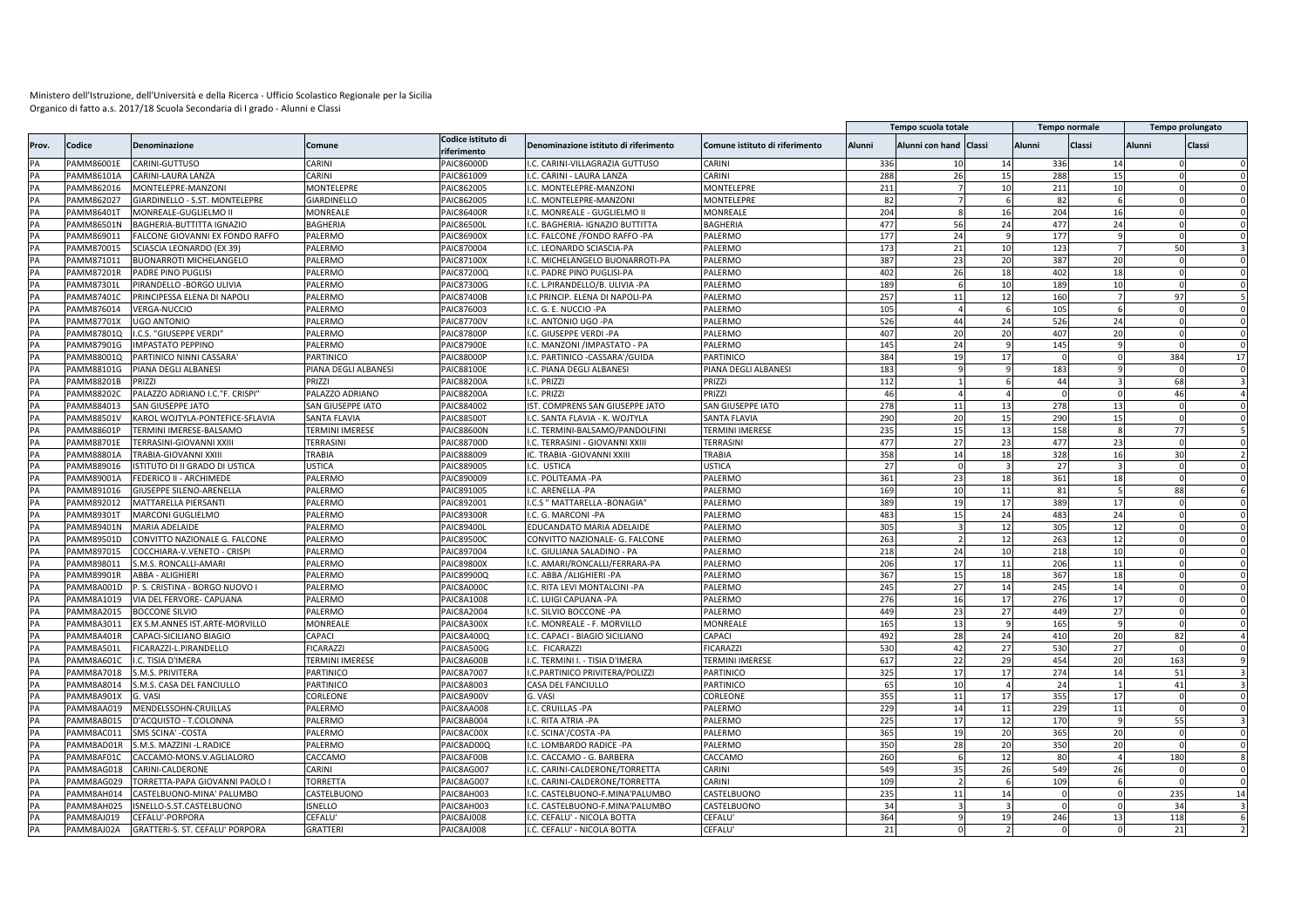|                 |                   |                                  |                      |                                   |                                       |                                |        | Tempo scuola totale    |    |               | Tempo normale |        | Tempo prolungato     |
|-----------------|-------------------|----------------------------------|----------------------|-----------------------------------|---------------------------------------|--------------------------------|--------|------------------------|----|---------------|---------------|--------|----------------------|
| Prov            | Codice            | Denominazione                    | Comune               | Codice istituto di<br>riferimento | Denominazione istituto di riferimento | Comune istituto di riferimento | Alunni | Alunni con hand Classi |    | <b>Alunni</b> | Classi        | Alunni | Classi               |
| PA              | PAMM8AK015        | <b>CARDUCCI GIOSUE</b>           | PALERMO              | PAIC8AK004                        | I.C. L.DA VINCI / G.CARDUCCI - PA     | PALERMO                        | 484    | 18                     | 27 | 484           | 27            |        |                      |
| PA              | PAMM8AL011        | <b>GIUSEPPE PIAZZI</b>           | PALERMO              | PAIC8AL00X                        | I.C. GIOVANNI XXIII /PIAZZI -PA       | PALERMO                        | 522    | 18                     | 21 | 522           | 21            |        | $\Omega$<br>$\Omega$ |
|                 | PAMM8AM01R        | <b>CIPOLLA MICHELE</b>           | <b>PALERMO</b>       | PAIC8AM00Q                        | I.C. GIOTTO /CIPOLLA                  | PALERMO                        | 280    |                        | 16 | 280           | 16            |        |                      |
| PA              | PAMM8AN01         | <b>GENTILI ALBERICO</b>          | PALERMO              | PAIC8AN00G                        | I.C. ALBERICO GENTILI -PA             | PALERMO                        | 828    |                        | 33 | 828           | 33            |        |                      |
| PA              | PAMM8AP018        | <b>GARIBALDI G. - RAPISARDI</b>  | PALERMO              | PAIC8AP007                        | .C. M.RAPISARDI /GARIBALDI -PA        | PALERMO                        | 518    |                        | 21 | 518           | 21            |        | $\Omega$             |
| PA              | PAMM8AQ014        | SETTI CARRARO (EX 48)-UDITORE    | PALERMO              | PAIC8AQ003                        | I.C. UDITORE / SETTI CARRARO - PA     | PALERMO                        | 422    | 19                     | 21 | 422           | 21            |        | $\Omega$             |
| PA              | PAMM8AR01X        | <b>GIUSEPPE SCELSA</b>           | PALERMO              | PAIC8AR00V                        | I.C. GIUSEPPE SCELSA -PA              | PALERMO                        | 278    |                        | 13 | 278           | 13            |        | $\Omega$             |
| PA              | PAMM8AS015        | <b>SMS VITTORIO EMANUELE III</b> | PALERMO              | PAIC8AS004                        | I.C. VITTORIO EMANUELE III -PA        | PALERMO                        | 583    | 22                     | 27 | 583           | 27            |        | $\Omega$             |
| PA              | PAMM8AT011        | SPERONE-PERTINI PLESSO PERTINI   | PALERMO              | PAIC8AT00X                        | .C. SPERONE / PERTINI -PA             | PALERMO                        | 252    | 16                     | 13 | 252           | 13            |        | $\Omega$             |
| PA              | PAMM8AU01R        | C.B. CAVOUR-PESTALOZZI           | PALERMO              | PAIC8AU00Q                        | I.C. PESTALOZZI/CAVOUR-PA             | PALERMO                        | 339    | 18                     | 16 | 290           | 13            |        | 49                   |
|                 | PAMM8AV01L        | <b>QUASIMODO SALVATORE</b>       | PALERMO              | PAIC8AV00G                        | .C. MAREDOLCE - PA                    | <b>ALERMO</b>                  | 598    | 33                     | 31 | 494           | 26            |        | 104                  |
| PA              | PAMM8AW01         | PARTINICO-ARCHIMEDE              | PARTINICO            | PAIC8AW00B                        | .C.PARTINICO ARCHIMEDE/LA FATA        | PARTINICC                      | 378    | 24                     | 18 | 378           | 18            |        |                      |
|                 | PAMM8AX018        | <b>IGNAZIO FLORIO</b>            | PALERMO              | PAIC8AX007                        | I.C. I. FLORIO - S. LORENZO -PA       | <b>ALERMO</b>                  | 348    | 24                     | 18 | 348           | 18            |        |                      |
|                 | PAMM8AY014        | R.SANZIO-MONTEGRAPPA             | PALERMO              | PAIC8AY003                        | .C. MONTEGRAPPA /R. SANZIO-PA         | <b>ALERMO</b>                  | 365    | 26                     | 23 | 365           | 23            |        |                      |
| PA              | PAMM8AZ01X        | RUSSO GREGORIO-RACITI            | PALERMO              | PAIC8AZ00V                        | I.C. RUSSO / RACITI - PA              | <b>ALERMO</b>                  | 202    | 20                     | 14 | 163           | 11            |        | 39                   |
| <b>RG</b>       | <b>RGMM00700C</b> | .PIRANDELLO                      | COMISO               | RGMM00700C                        | L.PIRANDELLO                          | COMISO                         | 673    | 17                     | 26 | 465           | 17            |        | 208                  |
| <b>RG</b>       | RGMM02300A        | <b>GIOVANNI XXIII</b>            | MODICA               | RGMM02300A                        | GIOVANNI XXIII                        | MODICA                         | 572    | 10                     | 26 | 572           | 26            |        | $\Omega$<br>$\Omega$ |
| RG              | RGMM80101D        | LUIGI CAPUANA                    | GIARRATANA           | RGIC80100C                        | IST. COMP. LUIGI CAPUANA              | <b>GIARRATANA</b>              | 76     |                        |    | 36            |               |        | 4(                   |
| RG              | <b>RGMM80102E</b> | <b>VINCENZO BELLIN</b>           | MONTEROSSO ALMO      | RGIC80100C                        | IST. COMP. LUIGI CAPUANA              | GIARRATANA                     | 70     |                        |    | 18            |               |        | 52                   |
| RG              | RGMM802019        | LEONARDO SCIASCIA                | VITTORIA             | RGIC802008                        | LEONARDO SCIASCIA                     | <b>JITTORIA</b>                | 165    |                        |    | 165           |               |        |                      |
| <b>RG</b>       | <b>RGMM80501R</b> | PEDALINO                         | COMISO               | RGIC80500Q                        | IST. COMPR. "GESUALDO BUFALINO"       | COMISO                         | 99     |                        | 6  | 99            |               |        | $\Omega$<br>$\Omega$ |
| RG              | RGMM80601L        | S.A.GUASTELLA                    | CHIARAMONTE GULFI    | RGIC80600G                        | S.A.GUASTELLA                         | CHIARAMONTE GULFI              | 187    |                        |    | 187           |               |        |                      |
| RG              | RGMM80701C        | LEONARDO DA VINCI                | <b>ISPICA</b>        | <b>RGIC80700B</b>                 | LEONARDO DA VINC                      | <b>ISPICA</b>                  | 247    |                        | 11 | 247           | 11            |        | $\Omega$             |
| RG              | RGMM809014        | S.MARTA                          | MODICA               | RGIC809003                        | S. MARTA - E. CIACERI                 | <b>MODICA</b>                  | 340    |                        | 15 | 340           | 15            |        | $\Omega$             |
| <b>RG</b>       | RGMM810018        | <b>CARLO AMORE</b>               | MODICA               | RGIC810007                        | CARLO AMORE                           | <b>MODICA</b>                  | 477    |                        | 21 | 416           | 18            |        | 61<br>$\mathbf{a}$   |
| RG              | RGMM811014        | <b>ANTONIO AMORE</b>             | POZZALLO             | RGIC811003                        | <b>ANTONIO AMORE</b>                  | POZZALLO                       | 261    | 12                     | 11 | 261           | 11            |        | $\Omega$             |
| RG              | RGMM81201X        | DON LORENZO MILANI               | <b>SCICLI</b>        | RGIC81200V                        | I.C. DON LORENZO MILANI               | <b>SCICLI</b>                  | 253    |                        | 11 | 253           | 11            |        | $\Omega$             |
| RG              | RGMM81301Q        | <b>ELIO VITTORINI</b>            | SCICLI               | <b>RGIC81300P</b>                 | ELIO VITTORINI                        | SCICLI                         | 343    |                        | 15 | 343           | 15            |        |                      |
| RG              | RGMM81401G        |                                  |                      |                                   | PSAUMIDE CAMARINENSE                  |                                |        |                        |    | 293           | 12            |        |                      |
|                 |                   | PSAUMIDE CAMARINENSE             | SANTA CROCE CAMERINA | RGIC81400E                        |                                       | SANTA CROCE CAMERINA           | 293    |                        | 12 |               |               |        |                      |
| RG              | RGMM81501B        | SAN BIAGIO (EX DON MILANI)       | VITTORIA             | <b>RGIC81500A</b>                 | SAN BIAGIO                            | <b>JITTORIA</b>                | 397    |                        | 16 | 324           | 13            |        | 73                   |
| RG<br><b>RG</b> | RGMM816017        | G. VERGA                         | COMISO               | RGIC816006                        | G. VERGA                              | COMISO                         | 251    |                        | 11 | 251           | 11            |        |                      |
|                 | <b>RGMM81801V</b> | G.ROGASI                         | POZZALLO             | RGIC818001                        | G. ROGASI                             | <b>POZZALLO</b>                | 356    |                        | 17 | 356           | 17            |        | $\Omega$             |
| RG              | <b>RGMM82001V</b> | DIODORO SICULO                   | RAGUSA               | RGIC820001                        | BERLINGUER                            | RAGUSA                         | 238    |                        | 11 | 159           |               |        | 79                   |
| RG              | <b>RGMM82201E</b> | <b>FRANCESCO CRISPI</b>          | RAGUSA               | <b>RGIC82200D</b>                 | FRANCESCO CRISPI                      | RAGUSA                         | 332    |                        | 14 | 332           | 14            |        |                      |
| RG              | RGMM824016        | M. SCHININA                      | RAGUSA               | RGIC824005                        | <b>MARIA SCHININA</b>                 | RAGUSA                         | 204    |                        |    | 204           |               |        |                      |
| <b>RG</b>       | RGMM825012        | <b>GIOVANNI FALCONE</b>          | MODICA               | RGIC825001                        | RAFFAELE POIDOMANI                    | <b>MODICA</b>                  | 392    | 13                     | 17 | 392           | 17            |        | $\Omega$             |
| RG              | <b>RGMM82601T</b> | MICCICHE' - LIPPARINI            | <b>SCICLI</b>        | <b>RGIC82600R</b>                 | <b>GIOVANNI DANTONI</b>               | <b>SCICLI</b>                  | 292    | 10                     | 12 | 292           | 12            |        |                      |
| RG              | <b>RGMM82701N</b> | <b>G. MATTEOTTI</b>              | VITTORIA             | RGIC82700I                        | FRANCESCO PAPPALARDO                  | <b>JITTORIA</b>                | 336    | 6                      | 14 | 336           | 14            |        | $\Omega$             |
| RG              | RGMM82801D        | <b>G.MARCONI</b>                 | VITTORIA             | <b>RGIC828000</b>                 | <b>FILIPPO TRAINA</b>                 | <b>JITTORIA</b>                | 535    | 28                     | 20 | 535           | 20            |        |                      |
| RG              | RGMM829019        | SEC. DI 1 GRADO "G. CONSOLINO"   | VITTORIA             | RGIC829008                        | PORTELLA DELLA GINESTRA               | VITTORIA                       | 261    | 15                     | 13 | 261           | 13            |        | $\Omega$             |
| RG              | RGMM83001D        | EINAUDI                          | <b>ISPICA</b>        | <b>RGIC83000C</b>                 | PADRE PIO DA PIETRELCINA              | SPICA                          | 239    | 11                     | 10 | 239           | 10            |        | $\Omega$             |
| RG              | RGMM831019        | S. QUASIMODO                     | RAGUSA               | RGIC831008                        | S. QUASIMODO                          | RAGUSA                         | 616    | $\mathbf{R}$           | 28 | 616           | 28            |        | $\Omega$<br>$\Omega$ |
| RG              | RGMM832015        | A. VOLTA                         | ACATE                | RGIC832004                        | CAP. PUGLISI                          | <b>ACATE</b>                   | 340    | 12                     | 13 | 340           | 13            |        | $\Omega$             |
| <b>RG</b>       | RGMM833011        | VANN'ANTO'                       | RAGUSA               | <b>RGIC83300X</b>                 | I.C. VANN'ANTO'                       | RAGUSA                         | 669    | 18                     | 30 | 669           | 30            |        | $\Omega$             |
| RG              | RGMM83401R        | S.M.S. " V.COLONNA "             | VITTORIA             | RGIC83400Q                        | I.C. "GIOVANNI XXIII - COLONNA"       | VITTORIA                       | 481    | 12                     | 21 | 481           | 21            |        | $\Omega$             |
| RG              | RGMM83501L        | S.M.S. "G. CARUANO"              | VITTORIA             | RGIC83500G                        | GIUSEPPE CARUANO                      | <b>VITTORIA</b>                | 41     |                        |    | 41            |               |        | $\Omega$             |
|                 | SRMM80101A        | 2 I.C."FALCONE-BORSELLINO" SR    | <b>SIRACUSA</b>      | SRIC801009                        | II I.C. FALCONE-BORSELLINO SR         | SIRACUSA                       | 172    | 11                     |    | 128           |               |        | 44                   |
|                 | SRMM802016        | 4 I.C. " G.VERGA                 | <b>SIRACUSA</b>      | SRIC802005                        | IV I.C. "G. VERGA" SIRACUSA           | SIRACUSA                       | 186    | 22                     | 10 | 186           | 10            |        |                      |
|                 | SRMM80501N        | I.C. "N. MARTOGLIO" SIRACUSA     | <b>SIRACUSA</b>      | <b>SRIC80500I</b>                 | I.C. "N. MARTOGLIO" SIRACUSA          | SIRACUSA                       | 64     |                        |    |               |               |        | 64                   |
| SR              | SRMM80601D        | 7^ I.C. COSTANZO SR              | SIRACUSA             | SRIC806000                        | VII I.C. G.A. COSTANZO SIRACUSA       | SIRACUSA                       | 241    | 16                     | 13 | 241           | 13            |        |                      |
|                 | SRMM807019        | 11^ I.C. "ARCHIA" SIRACUSA       | <b>SIRACUSA</b>      | SRIC807008                        | XI I.C. "ARCHIA" SIRACUSA             | SIRACUSA                       | 330    | 10                     | 14 | 330           | 14            |        | $\Omega$             |
| SR              | SRMM808015        | 12^ I.C. G.GALILEI-BELVEDERE·    | <b>SIRACUSA</b>      | SRIC808004                        | XII I.C. "V. BRANCATI" SIRACUSA       | SIRACUSA                       | 208    |                        | 11 | 208           | 11            |        |                      |
| SR              | SRMM809011        | 15^ I.C. P.ORSI SR               | <b>SIRACUSA</b>      | SRIC80900X                        | XV I.C. P. ORSI SIRACUSA              | SIRACUSA                       | 425    |                        | 19 | 425           | 19            |        | $\Omega$             |
| SR              | SRMM810015        | XVI I.C. "S. CHINDEMI" SIRACUSA  | <b>SIRACUSA</b>      | SRIC810004                        | XVI I.C. "S. CHINDEMI" SIRACUSA       | SIRACUSA                       | 151    | 14                     |    | 151           |               |        |                      |
| SR              | SRMM811011        | 14^ IS.C. "K. WOYTJLA'           | <b>SIRACUSA</b>      | SRIC81100X                        | XIV I.C. "K. WOJTYLA" SIRACUSA        | <b>SIRACUSA</b>                | 433    |                        | 18 | 433           | 18            |        | $\Omega$             |
| SR              | SRMM81201R        | 10^ I.C."E.GIARACA'              | <b>SIRACUSA</b>      | SRIC81200Q                        | X I.C. " E. GIARACA' " SIRACUSA       | SIRACUSA                       | 260    |                        | 11 | 260           | 11            |        |                      |
|                 |                   |                                  |                      |                                   |                                       |                                |        |                        |    |               |               |        |                      |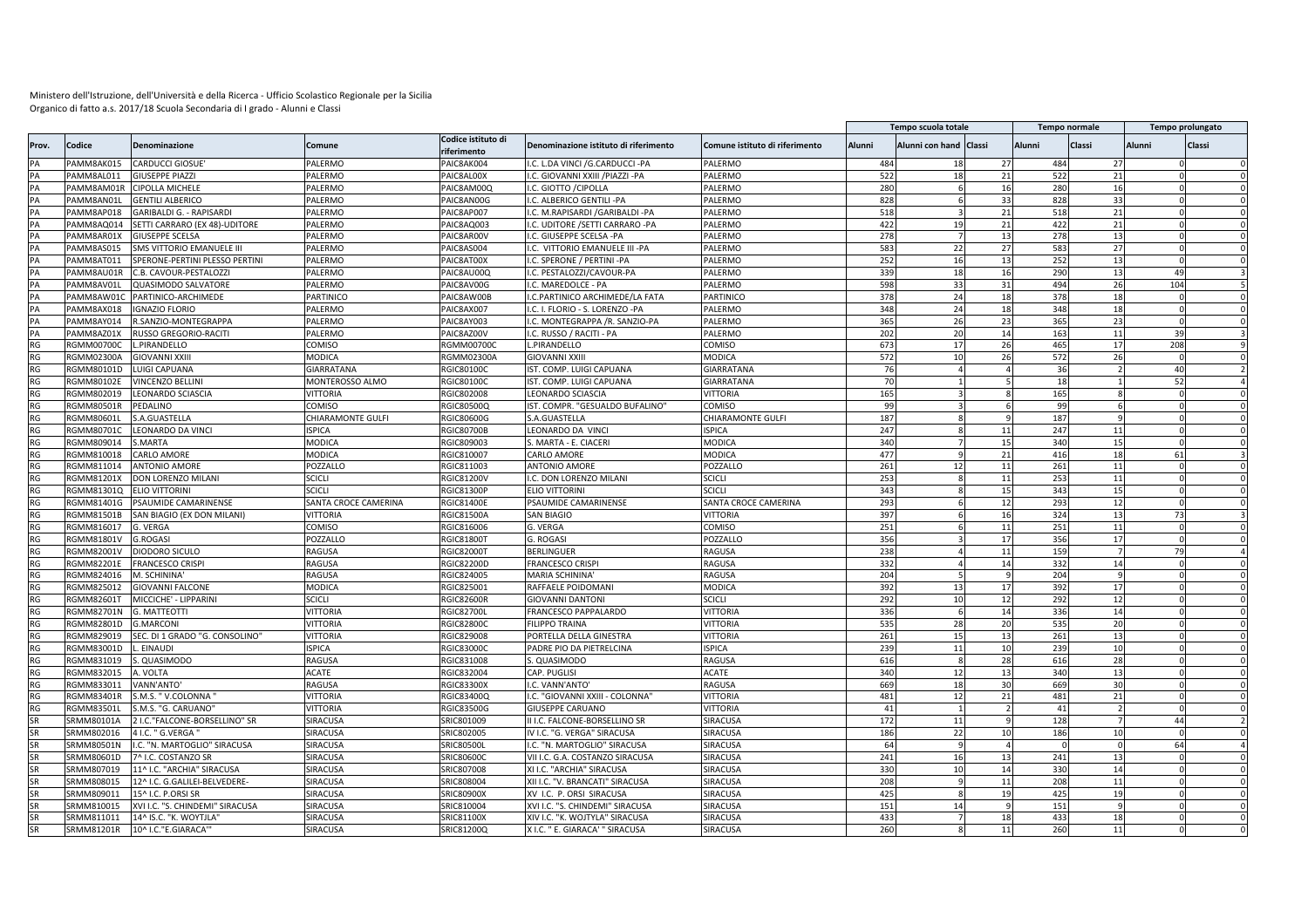|                 |                   |                                 |                            |                                   |                                       |                                |               | Tempo scuola totale    |        |          | Tempo normale   |        | Tempo prolungato |
|-----------------|-------------------|---------------------------------|----------------------------|-----------------------------------|---------------------------------------|--------------------------------|---------------|------------------------|--------|----------|-----------------|--------|------------------|
| Prov.           | Codice            | <b>Denominazione</b>            | Comune                     | Codice istituto di<br>riferimento | Denominazione istituto di riferimento | Comune istituto di riferimento | <b>Alunni</b> | Alunni con hand Classi |        | Alunni   | Classi          | Alunni | <b>Classi</b>    |
|                 | <b>SRMM81301L</b> | XIII I.C. "ARCHIMEDE" SIRACUSA  | SIRACUSA                   | SRIC81300G                        | XIII I.C. "ARCHIMEDE" SIRACUSA        | SIRACUSA                       | 357           |                        | 16     | 357      | 16              |        |                  |
|                 | SRMM81401C        | 2^ I.C "CORBINO" AUGUSTA        | AUGUSTA                    | SRIC81400B                        | II I.C. "O. M. CORBINO" AUGUSTA       | <b>AUGUSTA</b>                 | 270           | 12                     | 12     | 270      | 12              |        |                  |
|                 | SRMM816014        | 1^ I.C. G.VERGA-CANICATTINI B   | CANICATTINI BAGNI          | SRIC816003                        | I.C. VERGA CANICATTINI BAGNI          | CANICATTINI BAGNI              | 210           | 16                     | $11\,$ | 210      | 11              |        |                  |
|                 | SRMM81701X        | 1^ I.C. "ARCHIMEDE" SOLARINO    | SOLARINO                   | SRIC81700V                        | I I.C. "E. VITTORINI" SOLARINO        | SOLARINO                       | 285           | 13                     | 14     | 285      | 14              |        |                  |
| <b>SR</b>       | SRMM81901G        | I.C. "CARLO V" CARLENTINI       | CARLENTIN                  | SRIC81900E                        | .C. "CARLO V" CARLENTINI              | CARLENTIN                      | 296           |                        | 14     | 296      | 14              |        |                  |
| <b>SR</b>       | SRMM82101G        | 1^ I.C. "E. DE AMICIS" FLORIDIA | <b>ELORIDIA</b>            | SRIC82100E                        | I I.C. "E. DE AMICIS" FLORIDIA        | <b>FLORIDIA</b>                | 259           | 20                     | 14     | 259      | 14              |        |                  |
|                 | SRMM823017        | 1^ I.C. CARLENTINI              | CARLENTINI                 | SRIC823006                        | I I.C. "PIRANDELLO" CARLENTINI        | CARLENTIN                      | 239           |                        | $11\,$ | 239      | 11              |        |                  |
| <b>SR</b>       | SRMM824013        | 4^ I.C."QUASIMODO" FLORIDIA     | <b>FLORIDIA</b>            | SRIC824002                        | IV I.C. "QUASIMODO" FLORIDIA          | <b>FLORIDIA</b>                | 371           | 16                     | 16     | 371      | 16              |        |                  |
|                 | SRMM82501V        | 2^ I.C."A.VOLTA" FLORIDIA       | <b>ELORIDIA</b>            | SRIC825001                        | II I.C. "A. VOLTA" FLORIDIA           | <b>FLORIDIA</b>                | 157           | 12                     |        | 157      |                 |        |                  |
| <b>SR</b>       | <b>SRMM82801A</b> | 3^ I.C."L.DA VINCI" SIRACUSA    | SIRACUSA                   | SRIC828009                        | III I.C. "S. LUCIA" SIRACUSA          | SIRACUSA                       | 214           | 18                     | 10     | 214      | 10              |        |                  |
|                 | SRMM829016        | 8^ I.C."VITTORINI" SIRACUSA     | SIRACUSA                   | SRIC829005                        | VIII I.C. E. VITTORINI SIRACUSA       | SIRACUSA                       | 241           | 12                     | 10     | 241      | 10 <sup>1</sup> |        |                  |
| <b>SR</b>       | SRMM83001A        | 3^ I.C."TODARO" AUGUSTA         | <b>AUGUSTA</b>             | SRIC830009                        | III I.C. "S. TODARO" AUGUSTA          | <b>AUGUSTA</b>                 | 306           | 23                     | 15     | 306      | 15              |        |                  |
|                 | SRMM831016        | 4^ I.C."D.COSTA" AUGUSTA        | AUGUSTA                    | SRIC831005                        | IV I.C. "D. COSTA" AUGUSTA            | <b>AUGUSTA</b>                 | 189           |                        |        | 189      |                 |        |                  |
|                 | SRMM83301T        | <b>SCUOLA MEDIA "BIANCA"</b>    | AVOLA                      | <b>SRIC83300F</b>                 | II I.C. "G. BIANCA" AVOLA             | AVOLA                          | 521           | 48                     | 25     | 521      | 25              |        |                  |
|                 | SRMM83401N        | 3^I.C."CAPUANA'                 | <b>AVOLA</b>               | SRIC83400L                        | III I.C. "L. CAPUANA" AVOLA           | <b>AVOLA</b>                   | 471           | 12                     | 21     | 471      | 21              |        |                  |
|                 | SRMM836019        | I I.C. "V. VENETO" LENTINI      | LENTINI                    | SRIC836008                        | I.C. "V. VENETO" LENTINI              | LENTINI                        | 147           | 14                     |        | 147      |                 |        |                  |
|                 | SRMM837015        | 1^ I.C."P.DI NAPOLI" AUGUSTA    | AUGUSTA                    | SRIC837004                        | I.C. "P. DI NAPOLI" AUGUSTA           | <b>AUGUSTA</b>                 | 263           | 13                     | 14     | 263      | 14              |        | $\Omega$         |
|                 | SRMM838011        | I.C. "R. DA LENTINI" LENTINI    | <b>LENTINI</b>             | SRIC83800X                        | .C. R. DA LENTINI -LENTINI            | LENTINI                        | 235           | 17                     | 10     | 235      | 10              |        |                  |
| <b>SR</b>       | SRMM840011        | G.E. RIZZO - MELILLI (SR)       | MELILLI                    | SRIC84000X                        | I I.C. "G. E. RIZZO" MELILLI          | MELILLI                        | 340           | 18                     | 18     | 340      | 18              |        |                  |
| <b>SR</b>       | SRMM84101R        | <b>III G.VERGA PACHINO</b>      | PACHINO                    | SRIC84100Q                        | III I.C. "G. VERGA" PACHINO- SR       | PACHINO                        | 328           |                        | 15     | 328      | 15              |        |                  |
| <b>SR</b>       | SRMM844018        | 2^ I.C. "MANZONI" PRIOLO        | PRIOLO GARGALLO            | SRIC844007                        | II I.C. "A. MANZONI" PRIOLO G.        | PRIOLO GARGALLO                | 198           | 15                     | 10     | 145      |                 |        | 53               |
|                 | SRMM845014        | 1^ I.C."D. DOLCI " PRIOLO G.    | PRIOLO GARGALLO            |                                   | I.C. "D. DOLCI" PRIOLO G.             | PRIOLO GARGALLO                | 197           |                        | 11     | 168      |                 |        | 29               |
| <b>SR</b>       | SRMM84601X        | I I.C. "G.M. COLUMBA" SORTINO   | SORTINO                    | SRIC845003<br>SRIC84600V          | I I.C. "G.M. COLUMBA" SORTINO         | SORTINO                        | 227           |                        | 11     | 227      | 11              |        |                  |
|                 |                   |                                 |                            |                                   |                                       |                                |               |                        |        |          |                 |        |                  |
|                 | SRMM84801G        | I.C. "S. ALESSANDRA" ROSOLINI   | ROSOLINI                   | SRIC84800E                        | I.C. S. ALESSANDRA ROSOLINI           | <b>ROSOLINI</b>                | 161           |                        |        | 161      |                 |        |                  |
|                 | SRMM85001G        | I.C. "DE CILLIS" ROSOLINI       | <b>ROSOLINI</b>            | <b>SRIC85000E</b>                 | I.C. E. DE CILLIS ROSOLINI            | <b>ROSOLIN</b>                 | 385           | 24                     | 18     | 385      | 18              |        |                  |
|                 | SRMM85101B        | I.C. "F. D'AMICO" ROSOLINI      | <b>ROSOLINI</b>            | SRIC85100A                        | I.C. "F. D'AMICO" ROSOLINI            | <b>ROSOLIN</b>                 | 194           |                        |        | 194      |                 |        |                  |
| <b>SR</b>       | SRMM852017        | 4^ I.C. "MARCONI" LENTINI       | LENTINI                    | SRIC852006                        | IV I.C. "G. MARCONI" LENTINI          | LENTINI                        | 278           |                        | 12     | 278      | 12              |        |                  |
|                 | SRMM853013        | 1^ I.C."SILVIO PELLICO'         | PACHINO                    | SRIC853002                        | I.C. "SILVIO PELLICO" PACHINO         | PACHINO                        | 211           | 12                     | 10     | 211      | 10              |        |                  |
|                 | SRMM853024        | <b>B. LA CIURA</b>              | PORTO PALO DI CAPO PASSERO | SRIC853002                        | I I.C. "SILVIO PELLICO" PACHINO       | PACHINO                        | 112           |                        |        | 112      |                 |        |                  |
|                 | SRMM85401V        | V.MESSINA                       | PALAZZOLO ACREIDE          | SRIC854001                        | I.C. V. MESSINA PALAZZOLO A           | PALAZZOLO ACREIDE              | 285           | 17                     | 13     | 203      |                 |        | 82               |
|                 | SRMM85501P        | IV I.C. "BRANCATI" PACHINO      | PACHINO                    | <b>SRIC85500N</b>                 | IV I.C. "V. BRANCATI" PACHINO         | PACHINO                        | 228           | 33                     | 11     | 228      | 11              |        |                  |
|                 | SRMM85601E        | II I.C. "G. MELODIA" NOTO       | NOTO                       | SRIC85600D                        | II I.C. "G. MELODIA" NOTO             | NOTO                           | 259           | 16                     | 13     | 259      | 13              |        |                  |
|                 | SRMM858016        | TERZO I.C. "F. MAIORE" - NOTO   | NOTO                       | SRIC858005                        | TERZO I.C. "F. MAIORE" - NOTO         | <b>NOTO</b>                    | 222           | 23                     |        | 222      |                 |        |                  |
| <b>SR</b>       | SRMM859012        | 4^ I.C."AURISPA" NOTO           | <b>NOTO</b>                | SRIC859001                        | IV I.C. "G. AURISPA" NOTO             | <b>NOTO</b>                    | 235           | 13                     | 13     | 235      | 13              |        |                  |
| <b>SR</b>       | SRMM861012        | I.C. "S. RAITI" SIRACUSA        | SIRACUSA                   | SRIC861001                        | .C. "S. RAITI" SIRACUSA               | SIRACUSA                       | 141           |                        |        | 141      |                 |        |                  |
| <b>SR</b>       | SRMM86201T        | I.C. "G. LOMBARDO RADICE" SR    | SIRACUSA                   | <b>SRIC86200R</b>                 | I.C. "G. LOMBARDO RADICE" SR          | SIRACUSA                       | 216           | 10                     |        | 216      |                 |        |                  |
|                 | SRMM86301N        | II IC D. ALIGHIERI FRANCOFONTE  | <b>FRANCOFONTE</b>         | <b>SRIC86300L</b>                 | II IC D. ALIGHIERI FRANCOFONTE        | <b>FRANCOFONTE</b>             | 374           | 24                     | 16     | 374      | 16              |        |                  |
| <b>SR</b>       | SRMM86401D        | SECONDARIA I GRADO - FERLA      | FERLA                      | SRIC864000                        | I.C. "VALLE DELL'ANAPO'               | FERLA                          | 56            |                        |        | 56       |                 |        |                  |
|                 | <b>SRMM86402E</b> | SECONDARIA I GRADO BUCCHERI     | <b>BUCCHERI</b>            | SRIC864000                        | I.C. "VALLE DELL'ANAPO'               | <b>FERLA</b>                   | 38            |                        |        | 12       |                 |        | 26               |
|                 | SRMM86403G        | SECONDARIA I GRADO BUSCEMI      | <b>BUSCEMI</b>             | SRIC86400C                        | I.C. "VALLE DELL'ANAPO'               | FERLA                          | 33            |                        |        | 33       |                 |        |                  |
|                 | SRMM86404L        | SECONDARIA I GRADO - CASSARO    | CASSARO                    | SRIC86400C                        | I.C. "VALLE DELL'ANAPO'               | FERLA                          | 12            |                        |        | 12       |                 |        |                  |
| <b>TP</b>       | TPMM044004        | S.M.S "A.DE STEFANO" ERICE C.S. | ERICE                      | TPMM044004                        | S.M.S "A.DE STEFANO" ERICE C.S.       | ERICE                          | 738           | 18                     | 31     | 738      | 31              |        |                  |
|                 | <b>FPMM05400P</b> | SC. MEDIA "G. MAZZINI" MARSALA  | MARSALA                    | <b>TPMM05400P</b>                 | SC. MEDIA "G. MAZZINI" MARSALA        | MARSALA                        | 756           | 15                     | 29     | 756      | 29              |        |                  |
|                 | <b>FPMM07600G</b> | S.M.S. "D. ALIGHIERI            | PANTELLERIA                | <b>TPMM07600G</b>                 | S.M.S. "D. ALIGHIERI                  | PANTELLERIA                    | 223           | 13                     | 10     | 223      | 10              |        |                  |
|                 | <b>FPMM80501D</b> | SC. MEDIA "B. MINEO"            | FAVIGNANA                  | TPIC80500C                        | .C. "A. RALLO" EX B.MINEO             | FAVIGNANA                      | 51            |                        |        | 51       |                 |        |                  |
|                 | <b>FPMM806019</b> | SC. MEDIA "G. NOSENGO'          | PETROSINO                  | TPIC806008                        | .C. "GESUALDO NOSENGO                 | PETROSINO                      | 244           | 10                     | 12     |          |                 | 244    | 12               |
|                 | <b>FPMM807015</b> | SC. MEDIA "L.CAPUANA"           | SANTA NINFA                | TPIC807004                        | I.C. "L.CAPUANA"                      | SANTA NINFA                    | 152           |                        |        | $\Omega$ |                 | 152    | 8                |
|                 | FPMM807026        | SC. MEDIA "PALUMBO"             | SALAPARUTA                 | TPIC807004                        | .C. "L.CAPUANA'                       | <b>SANTA NINFA</b>             | 55            |                        |        | $\Omega$ |                 |        | 55               |
| $\overline{TP}$ | TPMM807037        | SC. MEDIA "C. A. DALLA CHIESA"  | POGGIOREALE                | TPIC807004                        | I.C. "L.CAPUANA"                      | <b>SANTA NINFA</b>             | 43            |                        |        | $\Omega$ |                 |        | 43               |
| TP              | <b>FPMM80901R</b> | SC. MEDIA "G.PASCOLI" CUSTONACI | CUSTONACI                  | TPIC80900Q                        | .C. "LOMBARDO RADICE E.FERMI'         | <b>CUSTONACI</b>               | 142           |                        |        | 119      |                 |        | 23               |
| <b>TP</b>       | TPMM80902T        | SC. MEDIA "E. FERMI"            | SAN VITO LO CAPO           | TPIC80900Q                        | I.C. "LOMBARDO RADICE E.FERMI"        | <b>CUSTONACI</b>               | 122           |                        |        | 99       |                 |        | 23               |
|                 | FPMM810011        | S.M. "NINO NAVARRA" ALCAMO      | <b>ALCAMO</b>              | TPIC81000X                        | I.C. "N.NAVARRA" ALCAMO               | <b>ALCAMO</b>                  | 429           | 29                     | 20     | 411      | 19              |        | 18               |
|                 |                   | SC. MEDIA "MIRABELLA"           | <b>ALCAMO</b>              |                                   |                                       |                                | 95            |                        |        | 95       | $6\overline{6}$ |        | $\sqrt{ }$       |
| <b>TP</b>       | TPMM81101R        |                                 | <b>ALCAMO</b>              | TPIC81100Q                        | I.C. "MARIA MONTESSORI"               | <b>ALCAMO</b><br><b>ALCAMO</b> |               | 14                     | -6     | 262      |                 |        |                  |
|                 | <b>FPMM81201L</b> | S.M. "P.M. ROCCA" ALCAMO        |                            | TPIC81200G                        | I.C. "P.M. ROCCA" ALCAMO              |                                | 394           | 17                     | 19     |          | 13              |        | 132              |
| <b>TP</b>       | TPMM81301C        | SC. MEDIA "F.VIVONA"            | CALATAFIMI                 | TPIC81300B                        | I.C. "F.VIVONA" CALATAFIMI            | CALATAFIM                      | 168           |                        |        | 101      |                 |        | 67               |
| <b>TP</b>       | TPMM81302D        | SCUOLA MEDIA "V. SICOMO"        | <b>VITA</b>                | TPIC81300B                        | I.C. "F.VIVONA" CALATAFIMI            | CALATAFIMI                     | 41            |                        |        | 27       |                 |        | 14               |